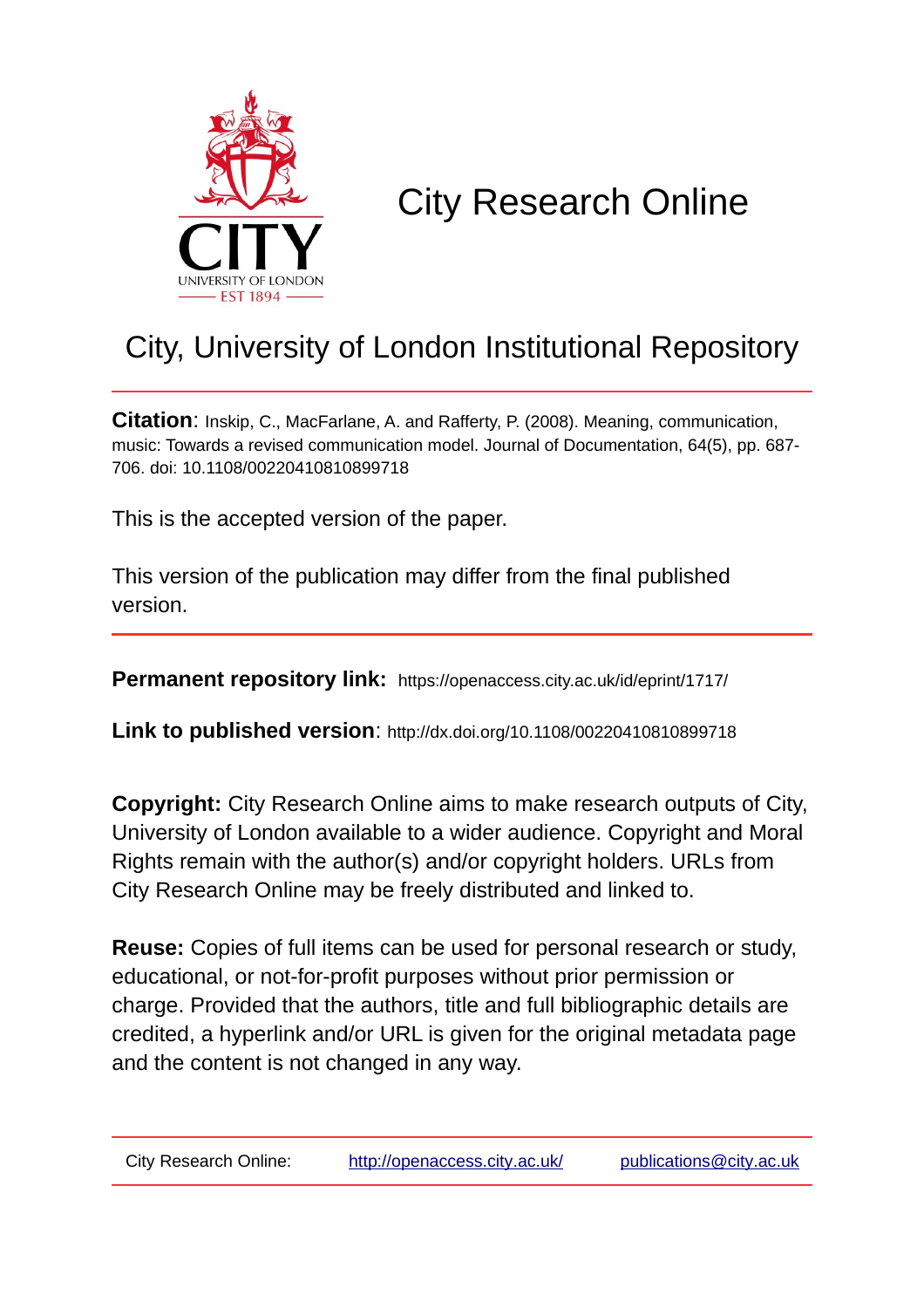# **Meaning, communication, music: towards a revised communication model**

Charles Inskip<sup>1\*</sup>, Andrew MacFarlane<sup>2</sup>, Pauline Rafferty<sup>3</sup>

<sup>1, 2</sup> Centre for Interactive Systems Research, Department Of Information Science, City University London, Northampton Square, LONDON, EC1V 0HB

<sup>3</sup>Department of Information Studies, Llanbadarn Fawr, University of Wales, ABERYSTWYTH, Ceredigion, SY23 3AS, Wales

\*Corresponding author. Tel +44 207 272 3835

E-mail addresses: c.inskip@city.ac.uk (C. Inskip), andym@soi.city.ac.uk (A. Macfarlane), pmr@aber.ac.uk (Pauline Rafferty)

1 Tel +44 (0) 207 272 3835 2 Tel +44 (0) 207 040 8386 3 Tel +44 (0) 1970 622926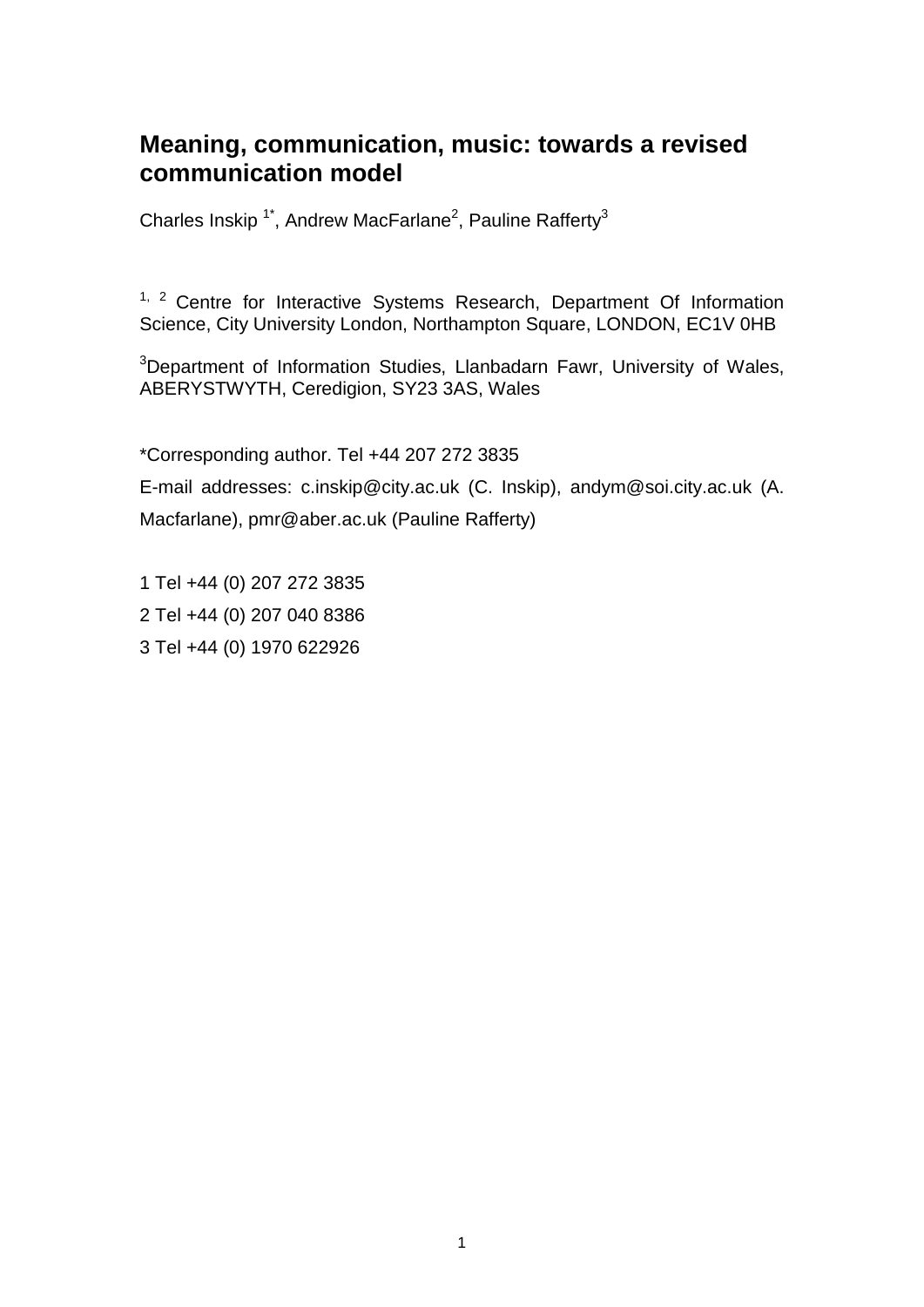# **Abstract:**

#### Purpose:

If an information retrieval system is going to be of value to the user then it must give meaning to the information which matches the meaning given to it by the user. The meaning given to music varies according to who is interpreting it – the author/composer, the performer, cataloguer or the listener – and this affects how music is organized and retrieved. This paper examines the meaning of music, how meaning is communicated and suggests this may affect music retrieval.

#### Approach

Musicology is used to define music and examine its functions leading to a discussion of how music has been organised and described. The limitations of notation are discussed. Various ways of establishing the meaning of music are reviewed, focussing on established musical analysis techniques. It is suggested that traditional methods are of limited use with digitised popular music. A discussion of semiotics and a review of semiotic analysis in Western art music leads to a discussion of semiotics of popular music and examines ideas of Middleton (1990), Stefani (1987) and Tagg (1999).

#### Findings

Agreeing that music exists when communication takes place, a discussion of selected communication models leads to the proposal of a revised version of Tagg's (1999) model, adjusting it to include listener feedback.

Originality/value of paper: The outcome of the analysis is a revised version of Tagg's (1999) communication model, adapted to reflect user feedback. It is suggested that this revised communication model would more accurately reflect user need in the design of music information retrieval systems.

Keywords (6): music information retrieval, analysis, semiotics, communication

Type of paper: general review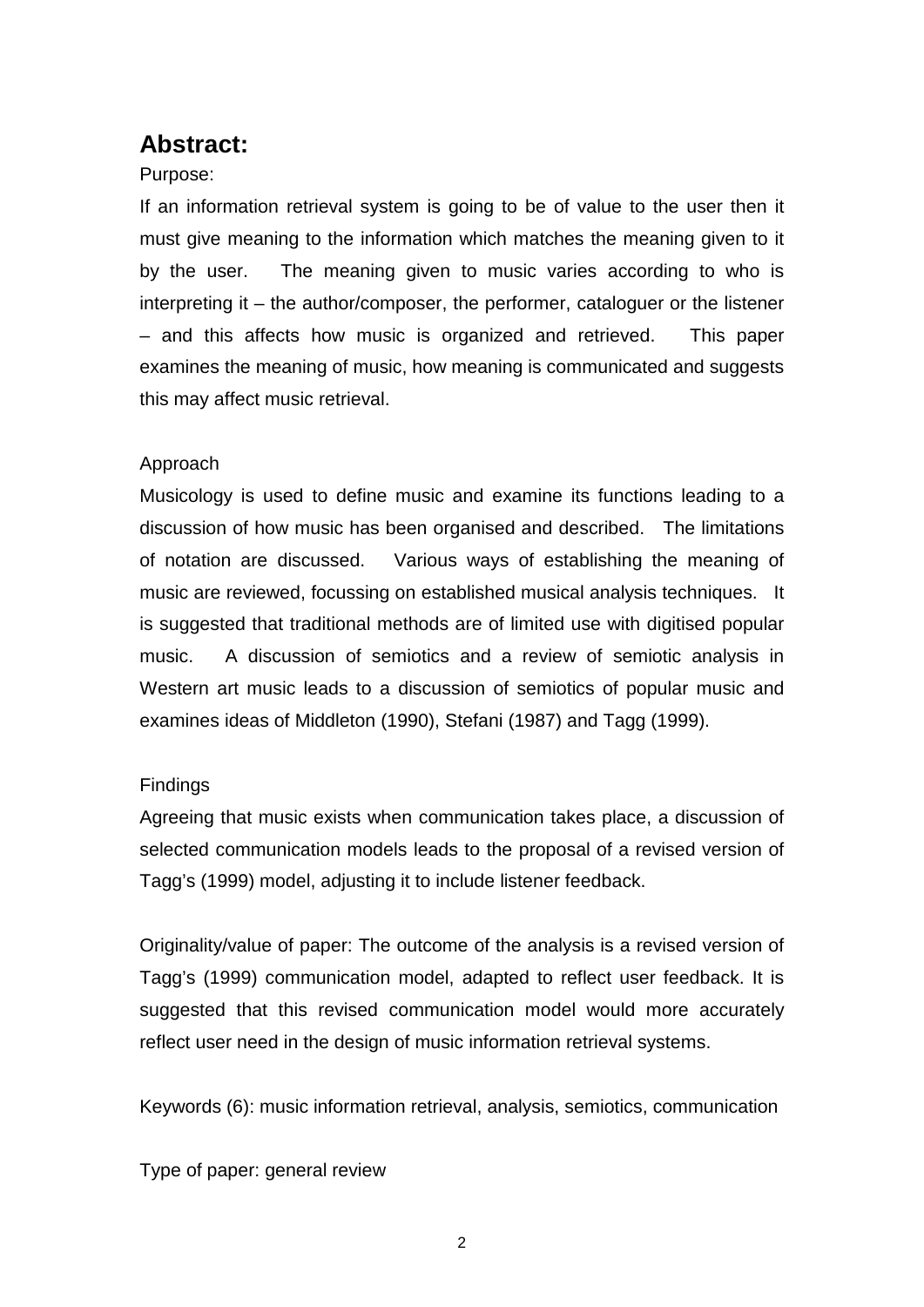# **Introduction**

The effective organisation of information determines whether or not users are able to search for and retrieve items that fulfil their needs. If an information retrieval system is going to be of value to the user then it must give meaning to the information which matches the meaning given to it by the user. The meaning given to music can vary according to who is interpreting it  $-$  the author/composer, the performer, cataloguer or the listener – and this directly affects how music is organized and how it is retrieved. This paper examines the meaning of music, how the meaning is communicated and suggests this may affect retrieval of music, offering a revised version of Tagg's (1999) communication model which is adapted to reflect user feedback. First the approach of musicologists is used to define music and examine its functions. This leads to a discussion of how music has been organised and described. Notation and how it limits description and communication is then discussed in relation to digital sound files and popular music in particular. Against this background various ways of establishing the meaning of music are reviewed, focussing on established musical analysis techniques, particular that of Schenker. It is suggested that these methods, while valuable for notated Western art music, are of limited use with digitised popular music. A discussion of semiotics and a review of semiotic analysis in Western art music leads to a discussion of semiotics of popular music and examines the ideas of Middleton (1990), Stefani (1987) and, particularly, Tagg (1999). Agreeing that music exists when communication takes place, a discussion of selected communication models leads to the proposal of a revised version of Tagg's (1999) model, adjusting it to include listener feedback. It is suggested that this revised communication model would more accurately reflect user need in the design of MIR systems.

#### *Aims:*

• to examine existing music communication models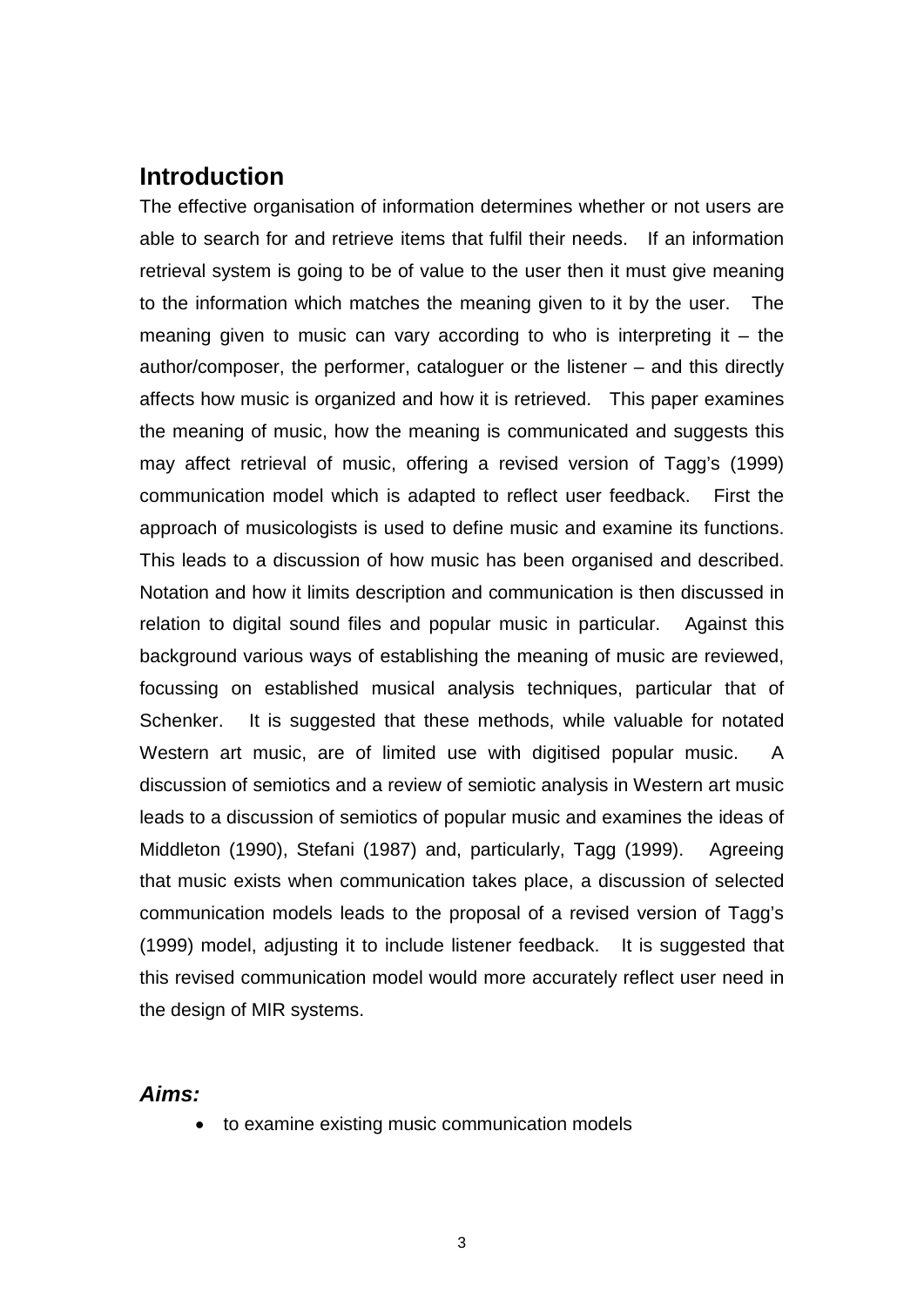• to propose a revised music communication model which incorporates significant elements of existing music communication models, and modes of analysis

#### *Objectives*

- To review definitions and descriptions of music and its notation
- To review theories of signification and communicative practices relative to music
- To review existing models of music communication
- To propose (tentatively) a revised music communication model.

## **Music**

The ethnomusicologist John Blacking in his ground-breaking work 'How Musical Is Man' (Blacking, 1973) describes how his investigations into the music of the Venda culture in Africa confound his earlier understanding of:

"music as a system of ordering sound, in which a cumulative set of rules and an increasing range of permissible sound patterns had been invented and developed by Europeans who were considered to have had exceptional musical ability." (Blacking, 1973:x)

He found that in order for music to communicate and have meaning there must be people involved, and that perceived surface differences between musical works cannot have any significance without an understanding of how music relates to the emotions, both in its creation and its use and understanding. Blacking's fellow ethnomusicologist, Bruno Nettl, discusses the futility of attempting an all-encompassing definition of 'music' in his essay on the definition of 'music' in the authoritative Grove Music Online (Nettl 2006), noting the variations in understanding and use of the concept across time and cultures. However he concludes that music, at its most fundamental, is generally agreed to be an art combining sounds, a form of communication, and a set of physiological processes. It is important to acknowledge that as music is an art, then aesthetics highlight an important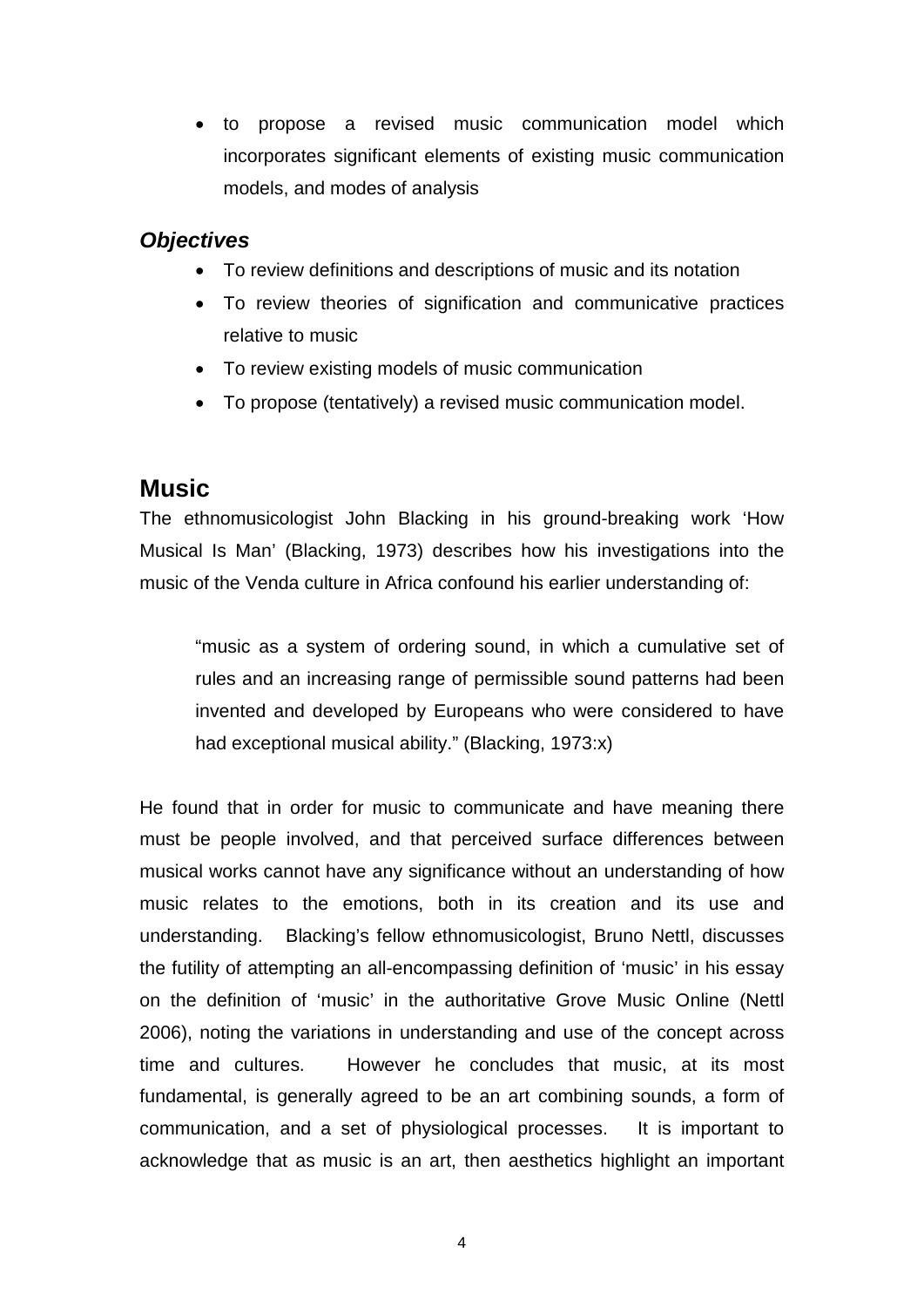parameter, that of value (to the creator, performer, or listener). The response of the human body is as important as the psychological response, and Blacking (1973) reminds us that if listeners share the same cultural experiences they are likely to respond to the signs and signals of music in similar ways, and that music can only be properly understood – that is when the meaning to the listener matches the meaning intended by the producer when the listener shares, in some way, the same experience of the creator (indicating the likelihood that the meaning of music made in the 1960s to modern listeners will be different to the meaning it had when it was first recorded). He also points out how context and conventions will affect understanding. A perfect example of this is John Cage's much cited silent work, 4'33", which encourages an audience, during a performance, to appreciate the sounds around them, even though no actual music, as such, is being performed. This is significant because in the context of the performance (in a concert hall with a pianist sitting silently at a piano) the audience's ears are attuned and expectant, their unfulfilled expectancy giving rise to appreciation (Cook 1990). The context, therefore, determines whether or not the experience is musical or not and the listener is an integral part of the musical experience. This idea of shared experience has an important bearing on information organisation issues within MIR, implying the listener could be involved in some way with determining how music is indexed by using folksonomies.

## *Function:*

Merriam (1964:219-227) has itemised ten principal functions of music:

- emotional expression
- aesthetic enjoyment
- entertainment
- communication
- symbolic representation
- physical response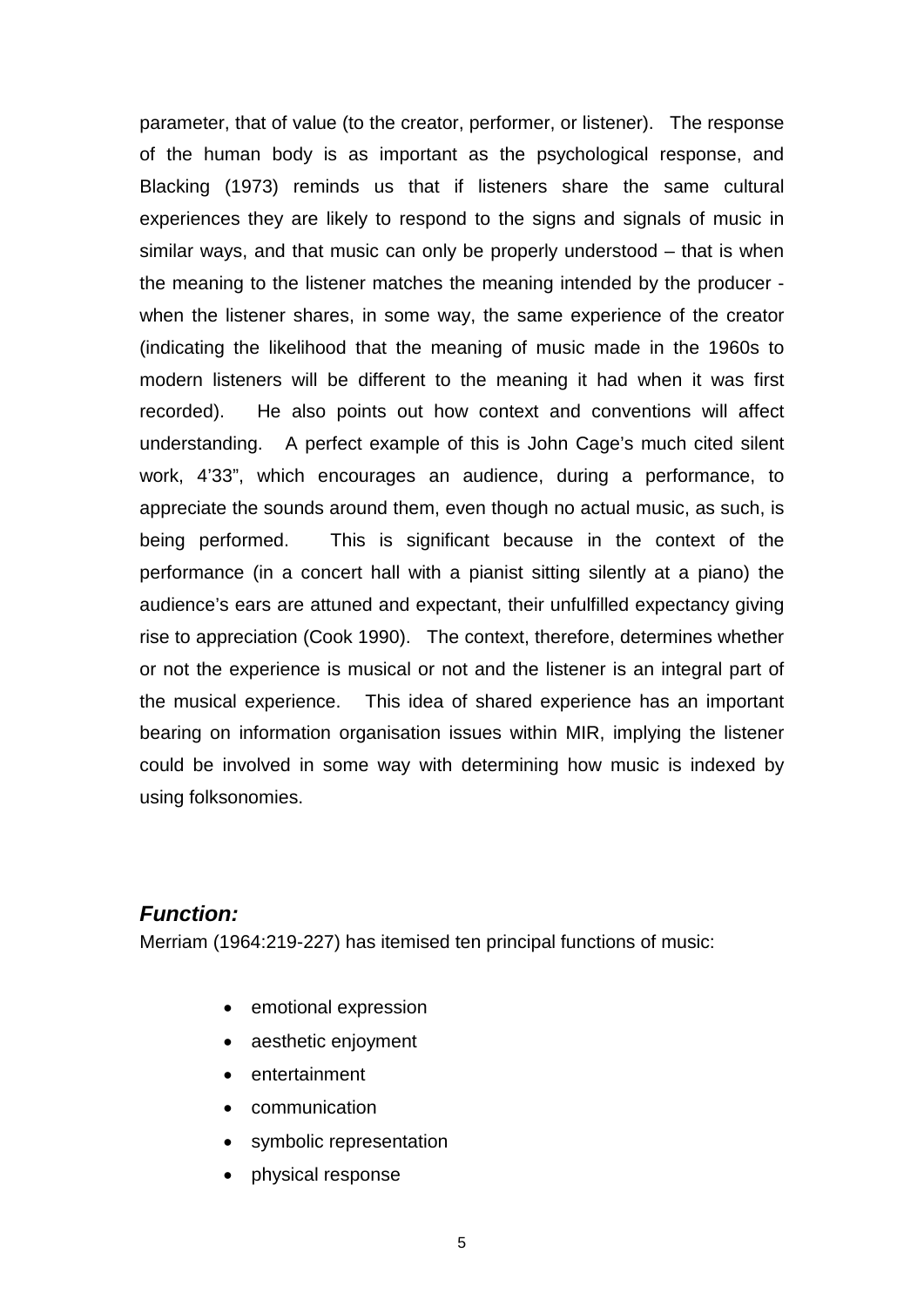- enforcing conformity to social norms
- validation of social institutions and religious rituals
- contribution to the continuity and stability of culture
- contribution to the integration of society

although Nettl (2005) suggests these functions could apply to any of the art forms or even speech and there are of course exceptions – music created for purposes of protest (punk rock, for example) was not designed to enforce conformity to social norms (although it very quickly established its own social norms such as spitting at concerts and dressing in a particular way and audiences rigidly adhered to these or faced exclusion). Blacking noted that: "the chief function of music is to involve people in shared experiences within the framework of their cultural experience" (1973:48) and this will influence its form, whether it is a boy-band ballad, a movie theme, a Windows startup sound, a mobile phone ringtone or an African ritual song. Nettl (2005) proposed an 'emic-etic' analysis would enable the musicologist to evaluate the use and function of music more clearly. This approach involves taking into account the interface between the insider and the outsider (or composer/performer/expert and listener) as each will most likely have differing views. These should be reconciled when analysing music, particularly when investigating how it relates to its participants. His approach led to the proposition that music transforms experience and acts as a sort of societal glue, reinforcing groups and aiding internal communication, and enabling societies to confront outsiders.

#### *Organisation and Description*

A successful IR system requires the collection to be organised in a way that allows the user to find what s/he is looking for. There are various established ways of organising collections of music into music libraries.

Nettl (2005) discusses the value of classification in studying music, and gives an example of how analysis using taxonomies of musical concepts enables comparative study between cultures. There could also be a valuable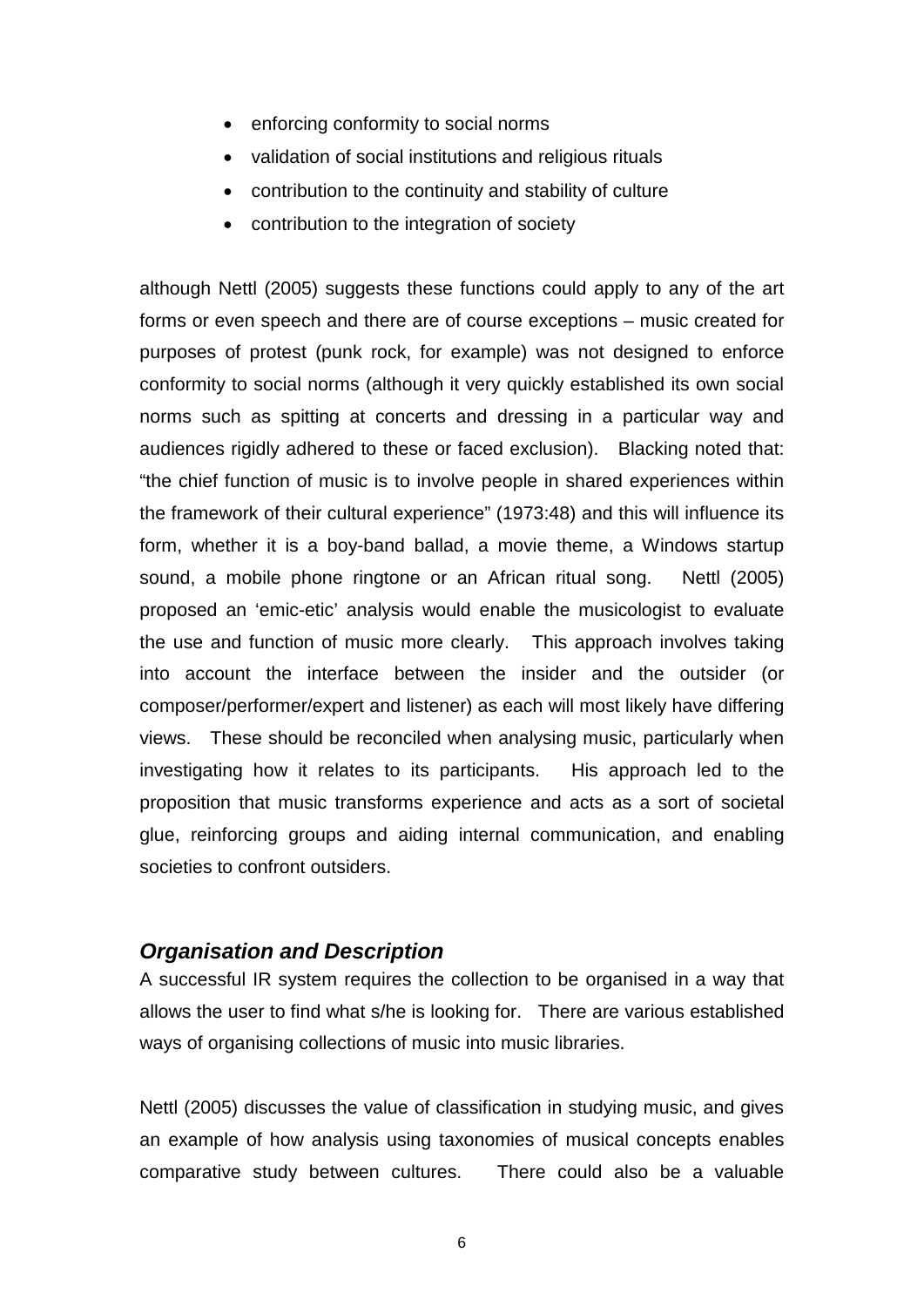interdisciplinary approach to classification, as it is possible the musicologists may share the understanding of the creator more closely than the recreational listener. However, whether the recreational listener shares the understanding of the musicologist needs to be considered. Nettl (2005) agrees that taxonomies vary according to the background of the classifier and relates this to the traditional separation between 'art', 'folk' and 'popular' music, art music being associated with composers, folk music with the mass, and popular music with performers. He examines educational institutions and music stores, concluding that how songs are differentiated "can make an important statement about society and art, about your view of yourself and 'others'" (2005:360).

Redfern (1978) examines various schemes, some special, others general, that can be applied to music collections, and he recommends that *"the reader is the most important person to consider" (1978:12)* as different types of readers have different information needs and will therefore approach the collection in different ways. These are generally based on either category of thought or cultural function (Nettl 2006). Redfern is writing mainly from a Western classical music viewpoint, focusing on notated music scores, and suggests that facets in music literature will differ from facets in music itself, although there is a crossover, thus:

| Literature | <b>Music</b> | Facets                           | Type of facet      |
|------------|--------------|----------------------------------|--------------------|
| Yes        | Yes          | Composer, instrument, size of    | Specific           |
|            |              | ensemble, form                   |                    |
| Yes        | Possibly     | Musical character, space, time   | Specific / general |
| Yes        | <b>No</b>    | Elements (eg harmony),           | General            |
|            |              | techniques, theory, forms of     |                    |
|            |              | presentation, phase relationship |                    |

Table i Music facets from Redfern (1978)

Both literature and music (notation) can be classified by composer, instrument, size of ensemble, form. For example, books could be about rock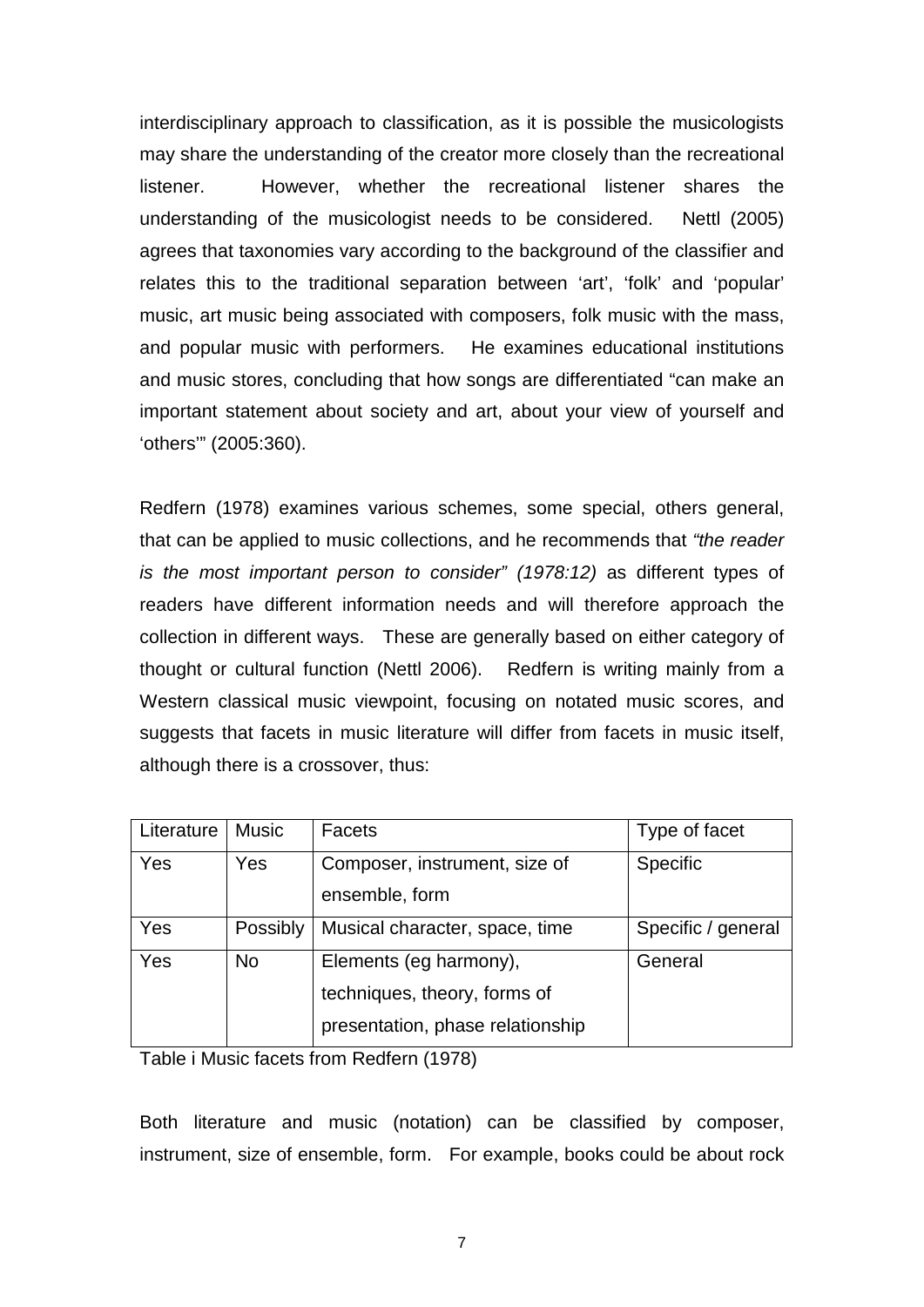bands in the mid seventies, music scores could be arranged by composer, or for specific instruments, or size of ensemble (orchestra / quartet) or form (type of music). Literature could also be concerned with facets such as 'musical character' (for example, Reynolds, T. (2005) 'I Hate Myself and Want to Die: The 52 Most Depressing Songs You've Ever Heard'), 'space' or geographical source of the music being discussed, or over a certain time period (Lawson, A. (1998) 'It Happened In Manchester - The True Story of Manchester's Music 1958-1965'). It would be unusual to find notated music collections devoted to similar themes. As far as technical facets are concerned, Redfern states that these are exclusively covered by literature and are not used as descriptors when notation is concerned - a library does not shelve music according to technique or form of presentation.

The main special scheme is Eric Coates' British Catalogue of Music (BCM), which is based on Ranganathan's Colon classification. BCM has been the dominant notated Western classical music classification scheme in music libraries since its inception in 1957. Other faceted enumerative systems exist such as the Dickinson Classification, SMM and Ivan Pethes. General schemes such as Dewey, Library of Congress, Bliss, Brown and Colon also provide opportunities for music libraries to organise their collections, to varying degrees of success. The main problems with these types of system are that enumerative schemes are not flexible enough to allow in new subjects (or types of music), they result in such complex call numbers that users may be put off from interacting with them, or are not specific enough leading to cross-classification (Redfern 1978). They also were designed before popular music became an accepted form for library classification and therefore many do not consider its special nature such as multiple authors, performer as author, and myriad genres. They do, however, give some insight into some of the key facets of music, as listed in Fig 1.

Music information can be represented in many different ways. Burke (1999) discusses how music can be organised by bibliographic metadata (creator, composer, title), manifestation (score, recording, performance, lyrics), or subjectively. This is supported by established music library theorists such as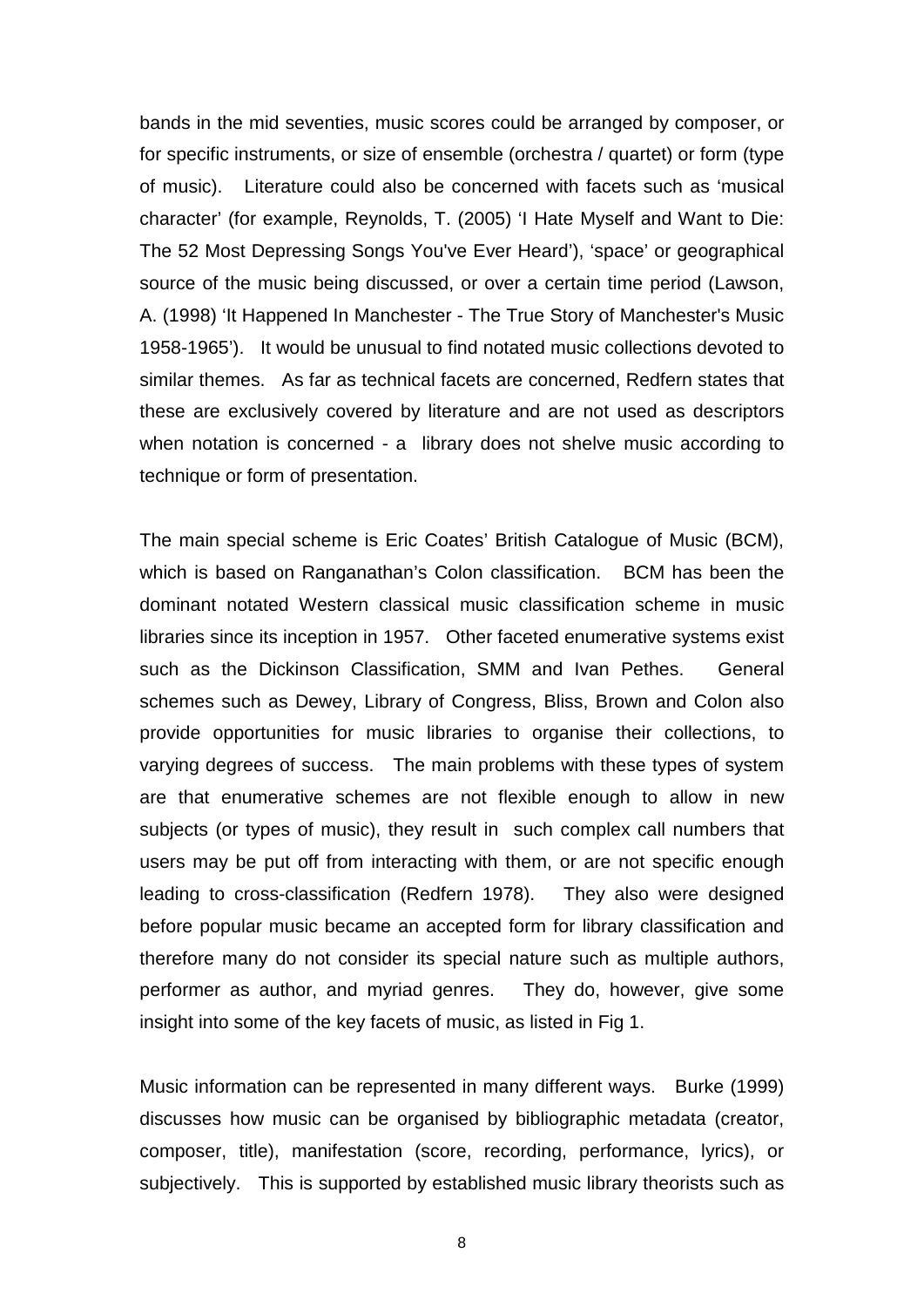Bryant (1985) and Jones (1979) (who also supported the view that the user base should determine the depth of the catalogue detail in a music library). Jones pointed out it is extremely difficult to standardise music cataloguing due to language and cultural differences, even with printed manuscripts. A piece in the key of 'B flat' in Britain is in the key of 'B' in Germany; classical works are often numbered in different sequences by different cataloguers; even titles and publishers vary across language and political / cultural boundaries.

Redfern (1979) discusses various cataloguing codes and international standards to provide an overview of methods of dealing with naming and description problems in music. He examines Anglo-American Catalogue Rules (AACR2), Code international de catalogage de la musique (International Association of Music Libraries (IAML)) and International standard bibliographic description (ISBD) (International Federation of Library Associations (IFLA)) and finds that comprehensive accurate cataloguing of music has always historically been difficult. However some basic rules can be set. Following normal classification and cataloguing procedure most bibliographic metadata can be described adequately by existing text-based systems. Manifestation can also be accommodated. This means that known-item searching can be performed by systems that contain this kind of metadata. How much users of popular music search for music using these criteria requires investigation. Existing standards also continue the legacy of western classical tradition, focussing on notated classical music rather than recorded popular music.

#### *Limits of notation*

The problem with music notation is that it is a physical representation of something abstract, and in Western music it is designed for an exact description of music as a *'closely planned activity'* (Cole 1974). Cole describes and discusses four uses of notation:

i. As a composition tool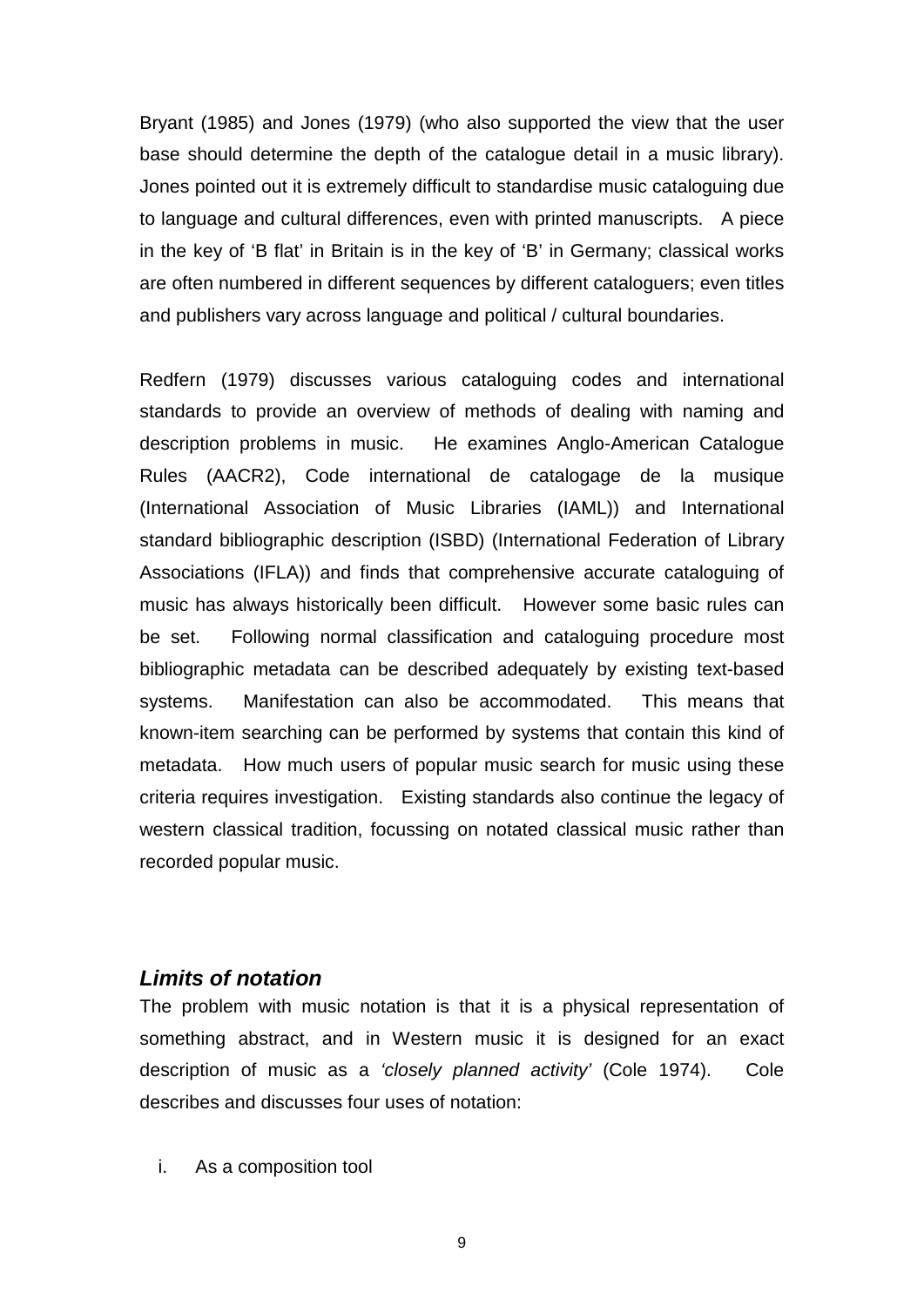- ii. As a map or timetable to enable coordination of parts
- iii. As an aide-memoire to the performer
- iv. To describe performances for analysis or study

Cole states that notation is a natural, or open, system, (unlike, say, Morse Code) and is directive, descriptive or theoretical. It is not fully representative of the musical sounds it is designed to replicate, as it struggles to communicate the author's intentions regarding timbre, articulation, mood etc.. He argues that the communication process is one way (the performer rarely has the opportunity to ask the composer questions) and that failures of communication can be caused by:

- i. Graphical faults
- ii. Inconsistency
- iii. Too much or too little information
- iv. Meaningless precision
- v. Uncertainty as to terms of contract
- vi. Ambiguity
- vii. Insufficiency of notation for the job in hand

In fact if various aspects of music are examined a gradual transfer of power from the composer to the performer is found owing to the imprecise nature of notation in dealing with interpretive elements of music, thus: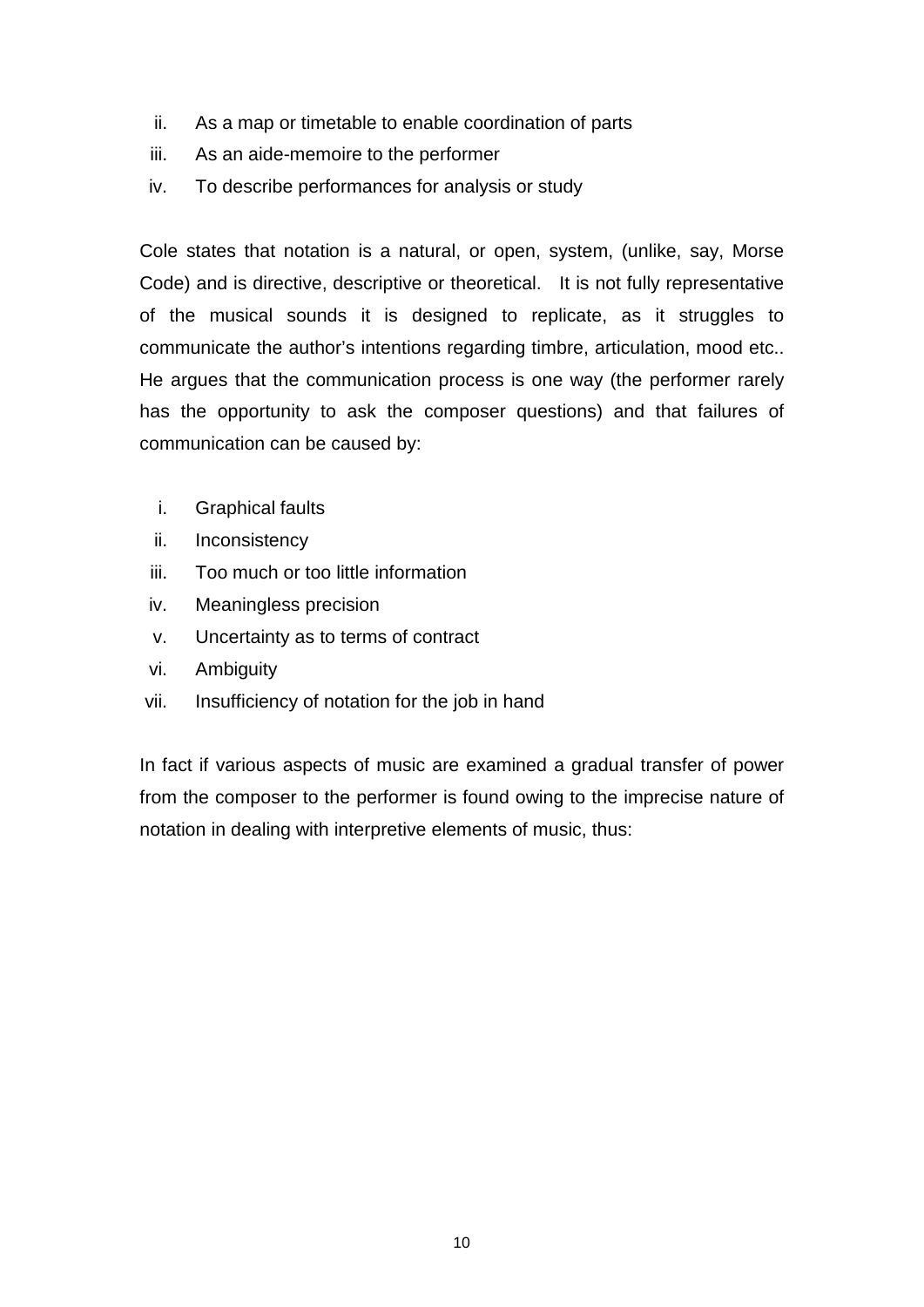

Fig 1: Transfer of power, from Cole (1974)

Although great efforts are made by composers to represent what they hear in their head in marks on paper there is an enormous gap between these two ideas. It is not possible to accurately notate timbre, blue notes and complex rhythmic elements on paper. Alternative notational techniques have been devised, based on images, letters, numbers, gestures, sound or light signals, touch or even language itself but it was only with the introduction of recording technology that a significant alternative was found that could fulfil all the uses of original notation. Brackett (2000) also notes how popular music is a recorded document rather than a written one, and suggests that rhetorical analysis is more appropriate than structural analysis because recordings are more temporal than spatial. This removes the problems of reification, distortion and 'accuracy' caused by notation. Indeed attempting to squeeze pop music that has already been performed into prescriptive notation that has been established for the composer to communicate to performers how Western art music should be performed is going to cause problems. Sophisticated automatic transcription techniques are used by musicologists but Brackett points out how these do not pick up the sounds created by the ear itself when certain tones coincide and therefore cannot possibly reflect the music they are transcribing as it would be heard by the human ear. However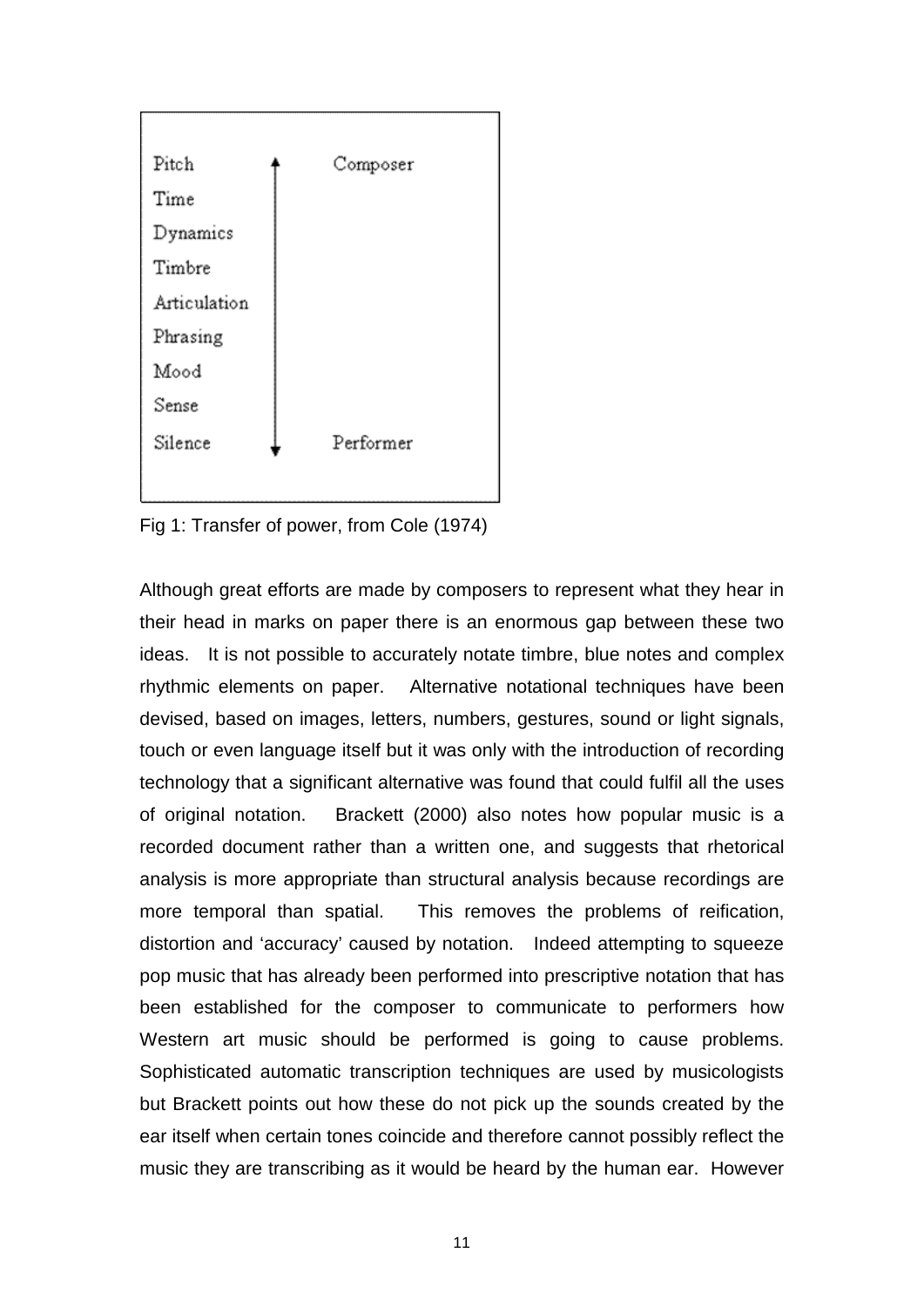they do have the ability to record what is unable to be heard, which may provide further insight into the meaning of the music in question.

### *Digitisation*

The onset of digitisation has led to vast amounts of digital files being instantly globally accessible through the internet, and individuals carrying around collections of 10,000 songs or more. Accessing this material in an efficient way that reflects the needs of the user is one of the main priorities of the emerging discipline of Music Information Retrieval (MIR).

MIR concerns the organisation of digital music collections. Chowdury (2004) describes the purpose of an information retrieval system to be as a bridge between the creator and the user. He goes on to describe the main functions of a system to be to analyse the contents of the sources of the information and the queries and match these to retrieve relevant items. Information professionals must be aware of the difficulties of analysis of the contents of music and analysis of the queries if they are to match them successfully. There are two types of MIR systems, content-based and context-based. Content-based systems attempt to evaluate music automatically by measuring loudness or searching notated music, context-based systems such as OPACs or search engines are good for finding known-items. (Downie, 2003; Typke et al, 2005).

## *Popular music*

It is important to appreciate the differences between types of music as these have wide-ranging implications. While Redfern (1978) breaks down music into Art, Folk and Pop, he provides a 'librarians definition' (1978:60), focussing on how folk music comes from one culture, popular music has influences from outside its own culture, and art music comes from Western Europe and parts of Asia and is designed for 'refinement and appreciation, rather than immediate emotional response' (1978:60). Brackett expands upon this, stating that art music requires training in order to experience its true meaning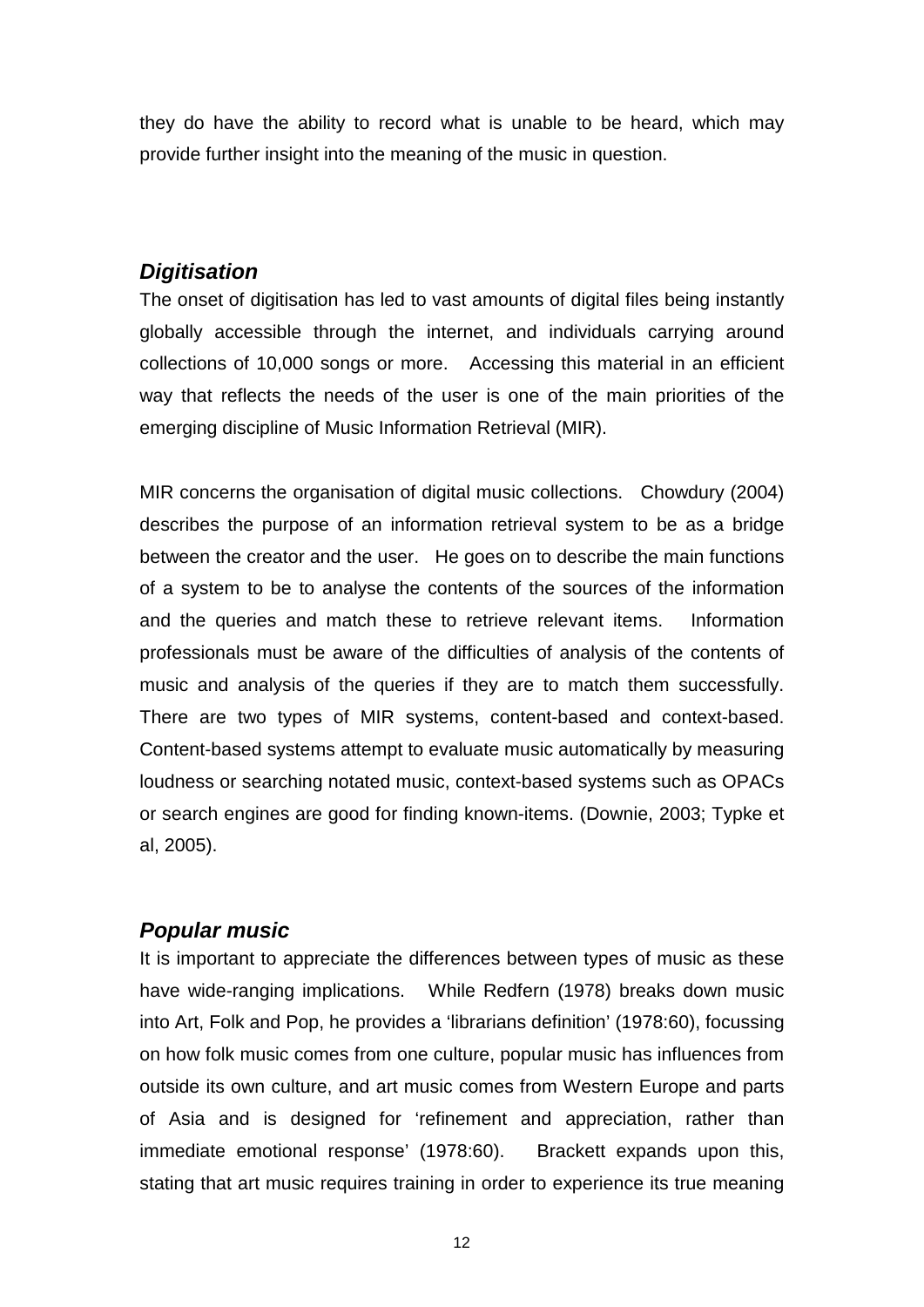and has a known composer; folk music has an unknown composer, is evolving, and is by and for the community; and pop music is evaluated in terms of commercial success, the main relationship being between the performer and the listener (Brackett 2000). While Redfern's regionally based definitions are informed by the schemes he is discussing and the Western classical music school of thought, Brackett's are more relevant to the scope and viewpoint of this paper.

Although the serious musicologists eschewed commercially tainted popular music for its perceived aesthetic inferiority and inauthenticity (Nettl 2005) and aestheticists such as Scruton consider it as being representative of a '*tragic history of decline'* of music (Scruton 1993:197) this widespread cultural phenomenon has more recently developed an academic base with music and cultural theorists, leading to its validation, particularly amongst cultural and communications theorists and ethnomusicologists. This has led to investigations into its meaning and value and it is the position of this paper that the study and analysis of popular music can help point MIR research towards solving some key problems in examining its meaning.

#### **Meaning**

Meyer discusses how music may have meaning within itself (absolute meaning) or refers to external issues such as concepts, actions, emotions or character (referential meaning) (1956:1). These types of meaning are not mutually exclusive, and both are based on learning and inherent understanding. He argues, referring to social behaviourist George Herbert Mead who was writing about gestures used for communication, that communication only takes place when the music has the same meaning for the person who makes or performs it as the person who hears it, but that it is not necessary for the listener to understand the creative process to understand the music because composers put themselves into the minds of their intended listeners when composing, and choose musical processes that will generate intended responses. These types of meaning are reflected by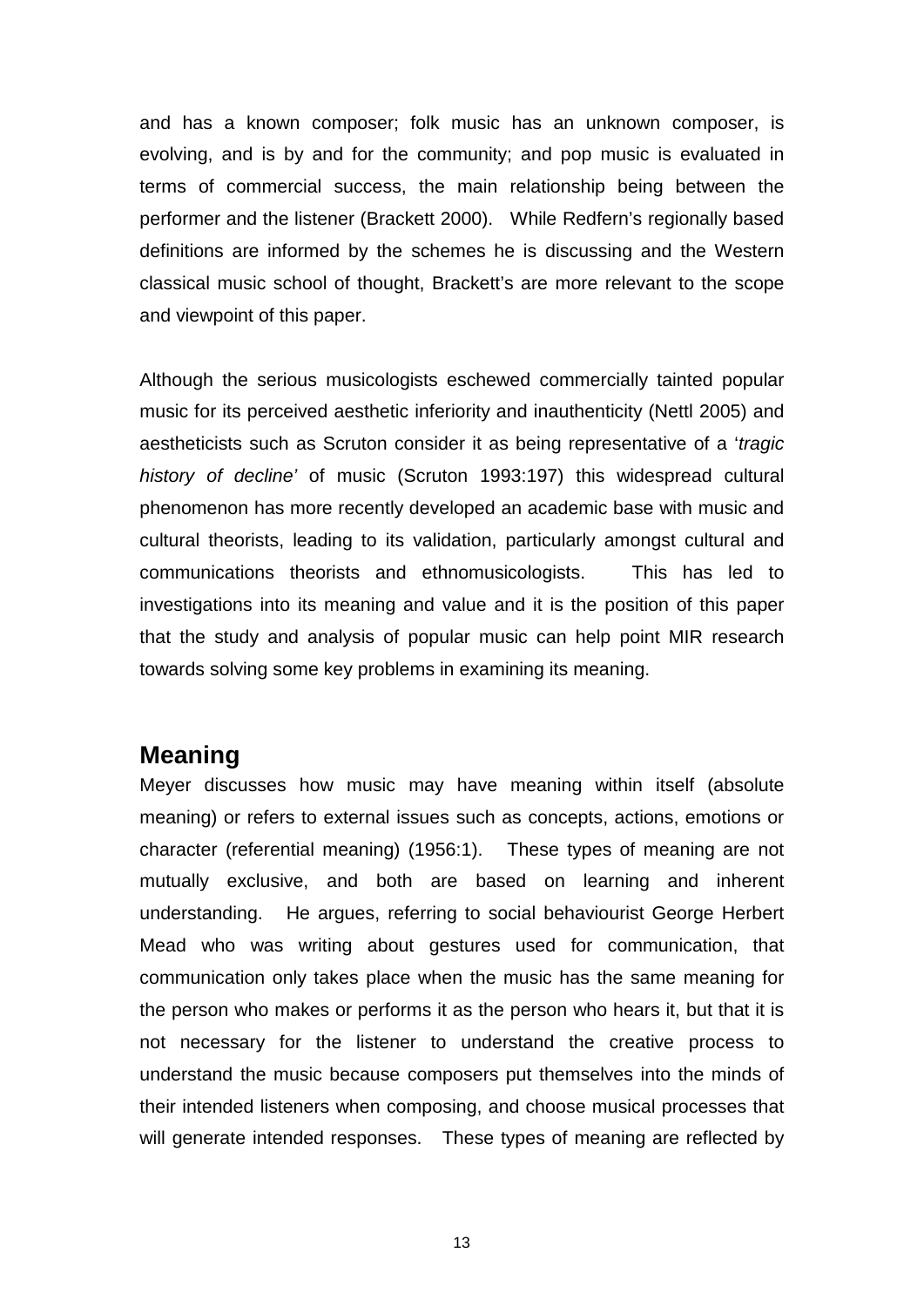two analytical approaches, one focusing on the listeners cognitive responses to music, the other on the music itself.

Despite Cooke's (1959) insistence that if the listener understands the language the composer employs then the meaning will be successfully communicated, in the real world, and particularly with popular music, the subjective influences on the meaning of music are very strong and varied. Composer, listener and performer may all interpret the music in different ways and if asked to describe the mood or emotion of a piece may propose three equally valid interpretations. This issue is not particular to music as Panofsky (1955) found three levels of meaning in artworks, which can be applied here: primary, secondary and intrinsic meaning. While Burke (1999) suggests these levels of meaning imply increasing levels of knowledge (primary listener has least knowledge, intrinsic – meaning is established by musicologist) it is more generally accepted that these levels are more related to levels of materiality (primary level is the notes themselves, secondary being the form and tertiary would be affective dimensions, for example, illustrating the similarity between the difficulties in describing music and images.

#### *Queries*

An additional problem in the retrieval situation is that queries are equally subjective. Selfridge-Field (2000) discusses how they may be 'fuzzy' and not relate specifically to the indexing terms used to describe the music being sought. Affective dimensions cause problems with building an allencompassing taxonomy as music does not lend itself to automated indexing systems classifying mood and emotion (Huron, 2000). Attempts to automate emotional indexing are being made (Tzanetakis and Cook, 2002 and Liu, Lu and Zhang, 2003) owing to the cost of manually indexing music and the inherent interpretation problems discussed earlier. These systems are prompted by the observation that users do not only want to search for music by artist, title, album access points but also by mood, and genre. It is suggested that mood and genre can be automatically described using algorithms which examine datasets generated by intensity, timbre and rhythm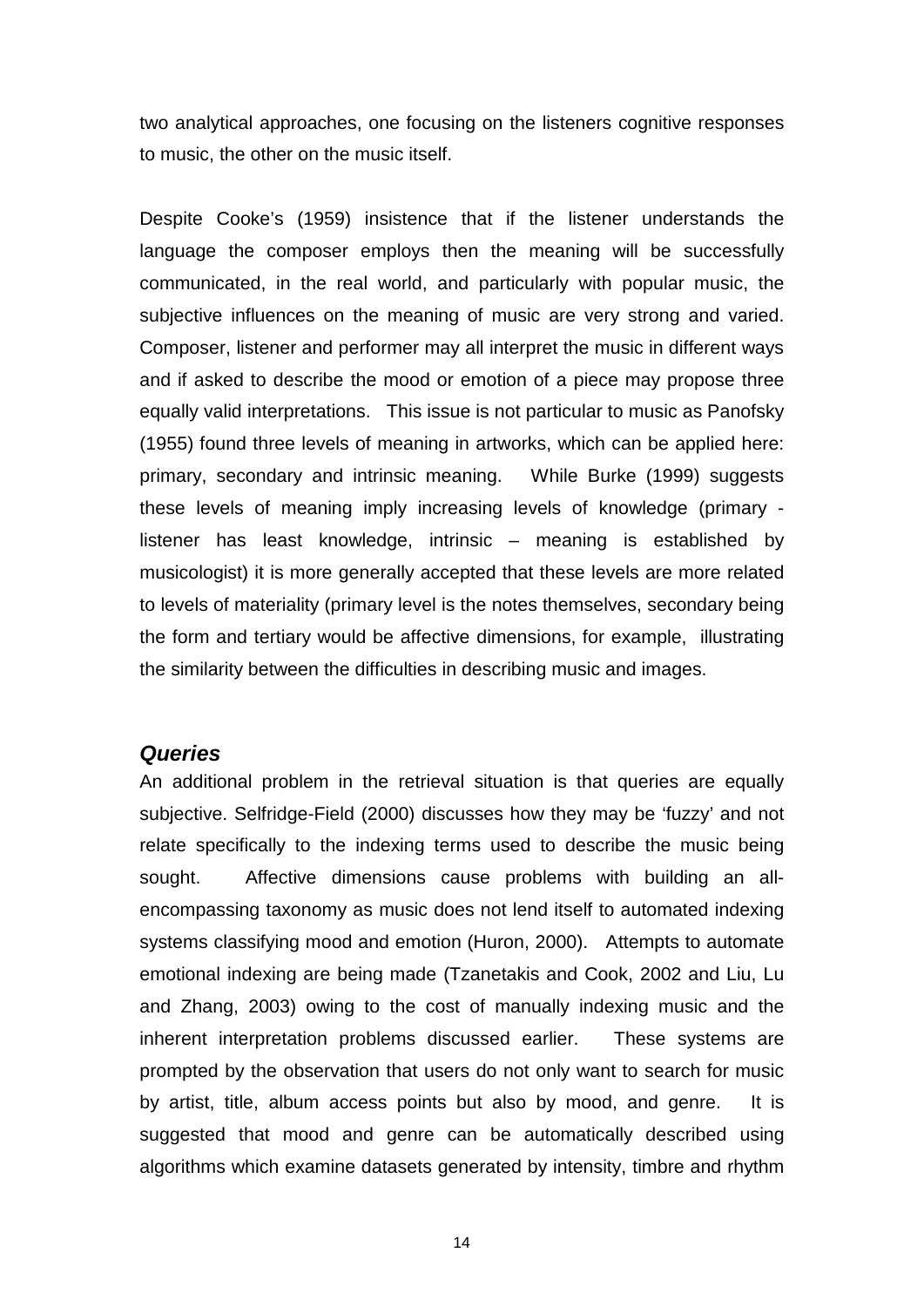to determine the mood or pitch, timbre and rhythm to establish the genre of a piece of music. However there has to be a human involvement in choosing the mood or genre taxonomy, and in checking the accuracy of the software, as the emotional involvement in these decisions cannot (yet) be fully replicated by computers.

Because of the problems with automation some attempts have therefore been made to involve the user in indexing and internet-based projects such as lastfm.com where users tag songs or artists they like using natural language as well as established genre names (one artist, 'Life Without Buildings' is described both as 'folk' and as 'eyes like lotus leaves' (Lastfm.com, 2006). This type of user indexing encourages browsing to resolve the curiosity inherent in music querying. Although the use of established taxonomies and controlled vocabularies provides order to an index it can be restrictive when describing the content of music as many works cross the boundaries suggested by this approach owing to the problem with interpretation.

Summarising the 'aboutness' (Hjørland, 2001) of music is essential in the pursuit of fulfilling the established aims of precision and relevance in MIR systems (Hutchins, 1977). However there is a case to be made for redefining the parameters for evaluating these systems to accommodate the prevalent browsing requirements of the user of exploratory capability or cognitive control (Warner, 2000).

## **Musical analysis**

If music information is going to be successfully retrieved from a large collection it makes sense that it should be analysed in a way of determining its 'aboutness'. The field of musicology has been littered with techniques for musical analysis and some of these have important lessons for information retrieval. Music analysis is described as:

*"the interpretation of structures in music, together with their resolution into relatively simpler constituent elements, and the investigation of the relevant functions of those elements" (Bent and Pople 2006).*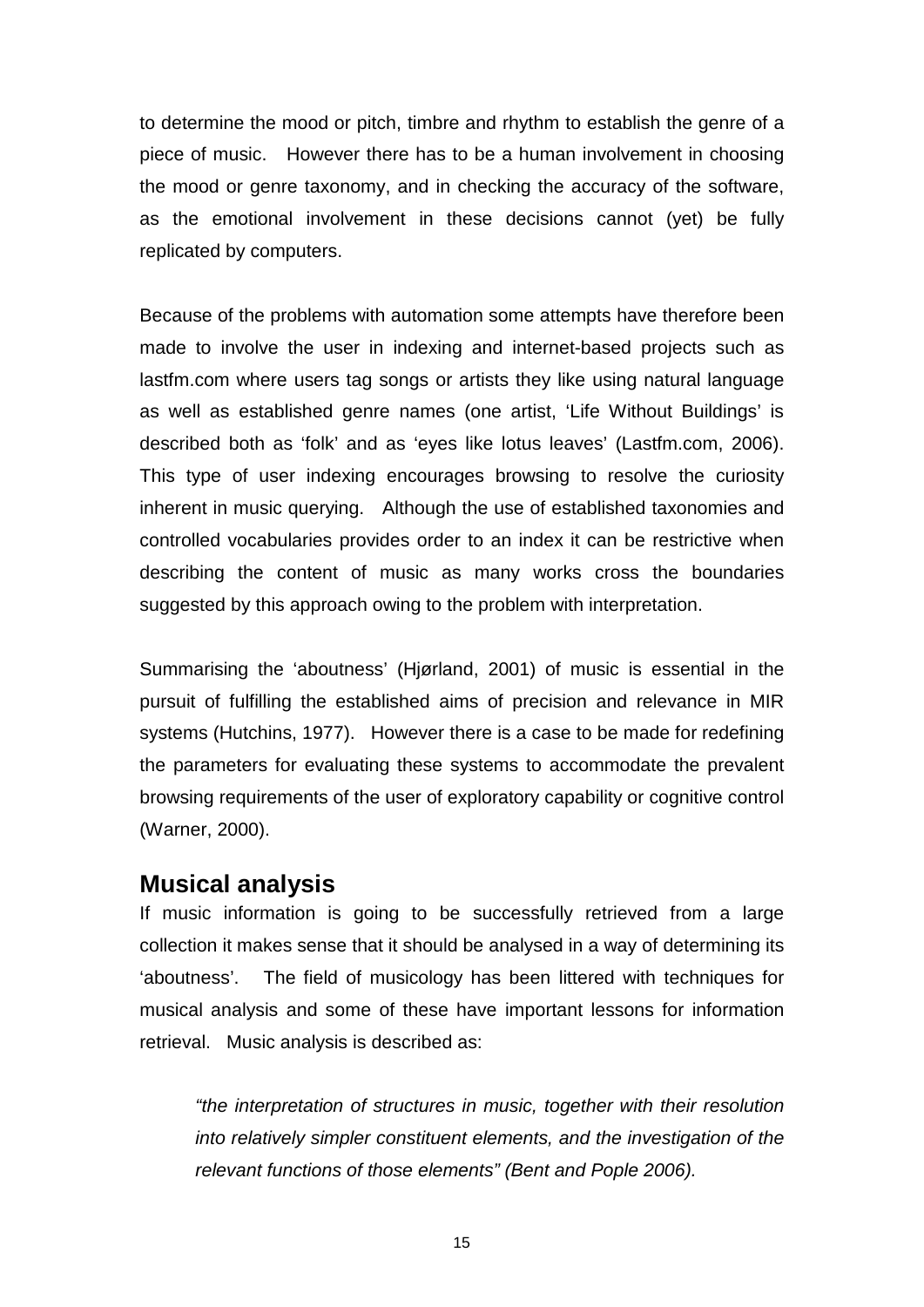Breaking down the works into their elements is likely to produce metadata, which can be used for retrieval. Analysis can be applied to styles of performance and interpretation as well as composition, with music's structure as well as its meaning in an attempt to explain how it works, and is descriptive as well as evaluative. Although it is traditionally empirical it has developed to encompass the study of external factors (Bent and Pople 2006). While the focus of this paper is on popular music it will be useful to consider a brief summary of established techniques in Western musical analysis, the aim of which is to discover and explain how music works.

Analysis of classical music traditionally takes two approaches – one was to do with **form**, the other with **content** (Cook 1987). In his Guide To Musical Analysis, Cook states that analysing form depends on establishing themes within the musical work which indicate which 'family' the work belongs to (rondo, sonata). He goes on to state how this type of analysis is not effective because it omits the linking passages between themes, which are the elements which are more important to the listener for reasons of whether or not the music meets their expectations. This type of analysis is used to compare the works of composers but is primarily descriptive and not explanatory. This approach, therefore, was challenged and in the early twentieth century more focus was placed on content (harmony, rhythm and melody). Content analysis involves reducing music to written notation by figured bass or roman notation. While the specifics of these techniques are outside the scope of this paper it is sufficient to note that there is an established way of reducing music by established formal analysis techniques to constituent parts that may be represented physically to indicate how music works and determine differences and similarities between works – an important step in determining the meaning of music.

Of more influential techniques, Schenkerian Analysis in particular examines the essential structures of music in their most abstract form, revealing patterns within the music. Schenkerian Analysis examines notated western classical music and is designed to reinforce the canon by showing whether or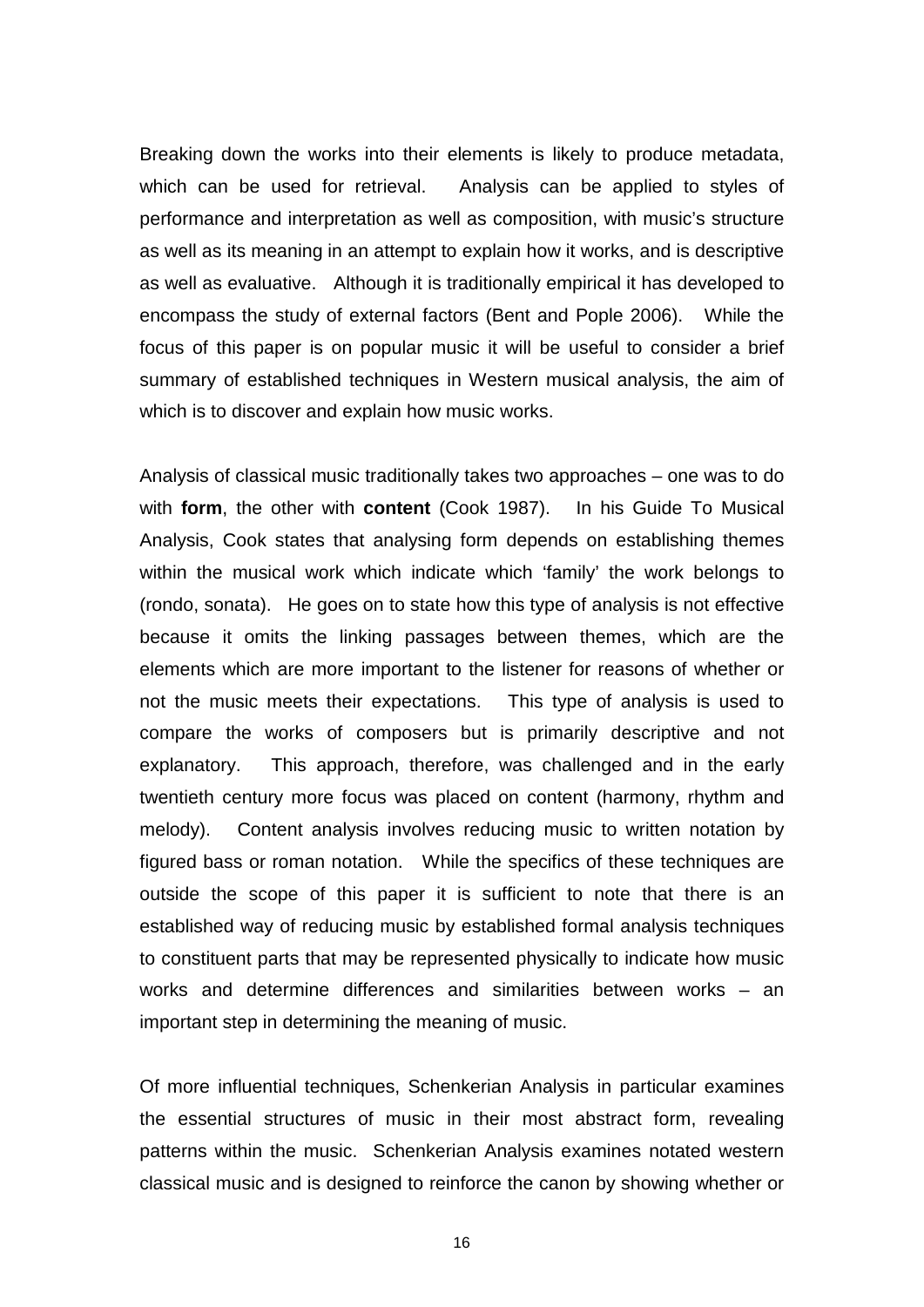not works are the product of genius or not (Cook 1998). It assumes music is essentially the unfolding of a triad over time by arpeggiation and other linking notes (Cook 1987). In the analysis three levels are investigated: Ursatz (or fundamental structure), middleground and foreground. The analyst produces a graphic interpretation of the music illustrating these levels. The Foreground looks similar to the original music, with some elements removed, the Middleground is further reduced – it could be described as the skeleton of the music, while the Fundamental structure is reduced to one or two chords, the '*starting point for the explanation*' (Drabkin, 2007) of the work. The value of this to analysts is, partly, to 'prove' the genius of the writers of the canon but also to be able to examine relationships and patterns *within* a piece, and to show the special nature of the piece – how it gets from the beginning to the end.

Schenker's extremely influential methods are important to MIR because he acknowledged the importance of form as a psychological concept (Cook 1987), the (knowledgeable) listener's interpretation forming a key part of the meaning of the music. This meant that the cognitive affects of music were being recognised in analysis, which have vital significance in the level of successful communication between composer and performer, performer and listener, and composer and listener. The emotional response to music is what makes people want to keep coming back to it as an experience and can be usefully employed in describing music. Indeed Cooke (1959) describes music as 'the expression of emotion' (1959:xi). He states that music uses its own language to communicate the subjective experience of the composer to the listener, and that the only way the listener will fully understand the intentions of the composer is by understanding the language that is being used and by having experienced in some way the emotions the composer is attempting to communicate to the listener. He attempts to establish a taxonomy of terms used in 'musical language' (1959:xii) with the aim of explaining the meaning of music, and highlighting the dichotomy between how some meanings have been attributed and learned over a period, and how the language is also 'a genuine emotional language' (1959:24) that speaks directly to the listener's subconscious.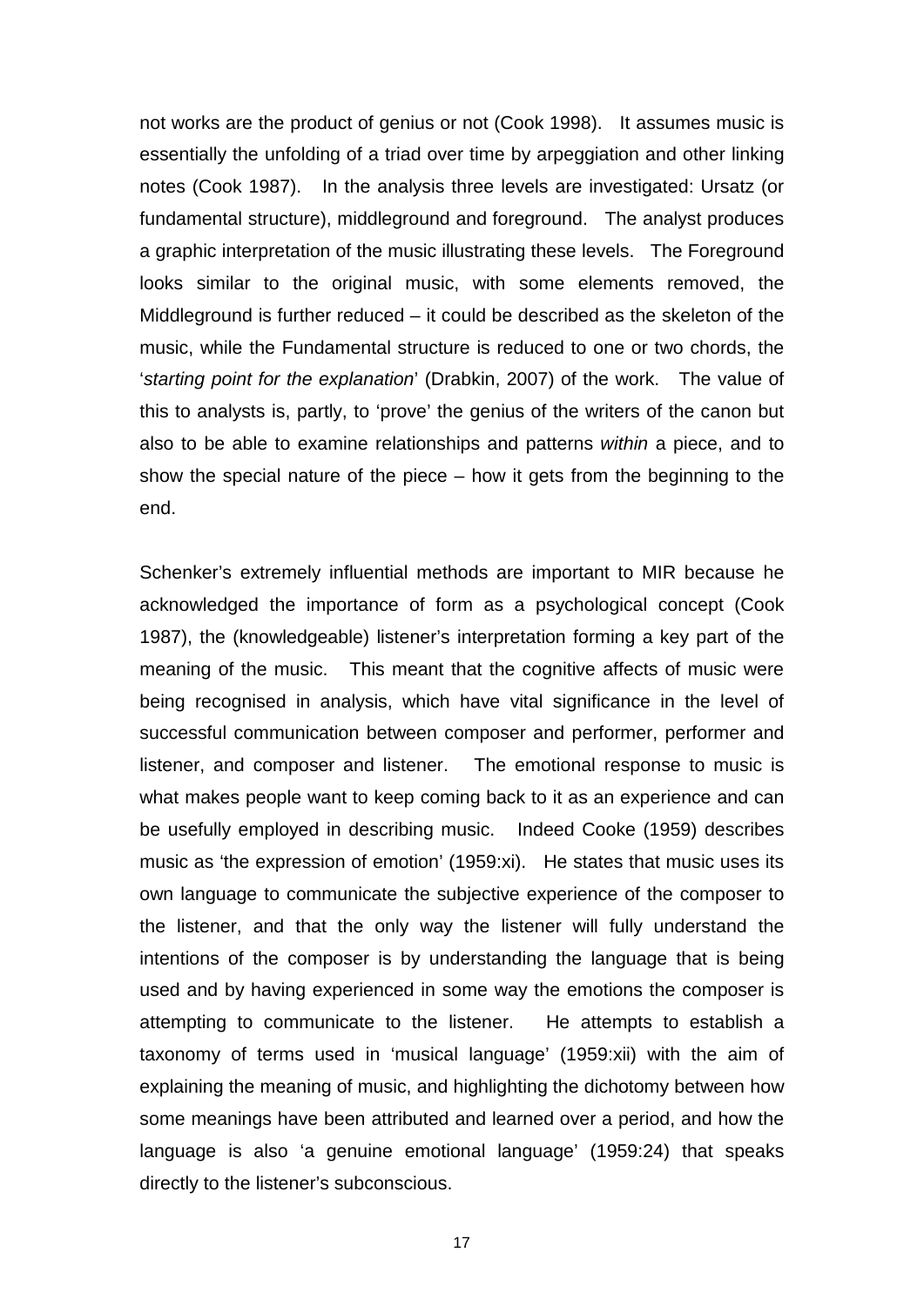Alternatively more formal approaches to analysis can be used to inform the use of digital technology in analysing music. Set-theoretical analysis examines pitch classes to establish patterns in musical works and has directly informed modern MIR techniques for analysis and visualisation of music using computers. However even this most scientific of approaches requires some affective input (Cook 1987) and great efforts have been made to remove this unpredictable human element from the analytical process in order to successfully mechanise it. Michael Kassler (1966), the first writer to use the term Music Information Retrieval, and a former student of music analysis theorist and composer Milton Babbitt, worked on developing software that would enable a computer to perform Schenkerian analysis, highlighting the pivotal interdisciplinary link between MIR and musicology. Whether the human can be completely removed from the analytical process, and music can be analysed objectively needs to be examined, using cognitive and semiotic theory. Comparative method involves finding an 'unconscious stylistic habit' (Cook 1987:189) such as the gaps between notes (intervals) using pitch or rhythm which determine the style of a work or works and then comparing statistically how frequently these appear in one piece with a similar measure in another piece. This is the basis of music recognition software used in MIR. However there are important issues of objectivity here – setting the parameters of the measures of the intervals can be seen as a subjective issue. This idea was developed by ethnomusicologist Alan Lomax with his Cantometrics project which measured thirty-seven aspects of music (including, for example, nasality, tremolo, melodic shape etc, some of which are only applicable to recorded music rather than notation). Again a human input is required here – someone has to first decide upon what the thirtyseven aspects will be, and then they have to evaluate them by listening to a recording (or they have to teach a computer to do this). The point is, there has to be a human element in analysis of music because music only exists when it has a listener (Cook 1990). Other examples of measures and building blocks include phonemes, which are inspired by linguistics theory and directly related to the n-grams proposed by Downie (1999) as musical words or building blocks central to MIR systems, and Charles Seeger's melograph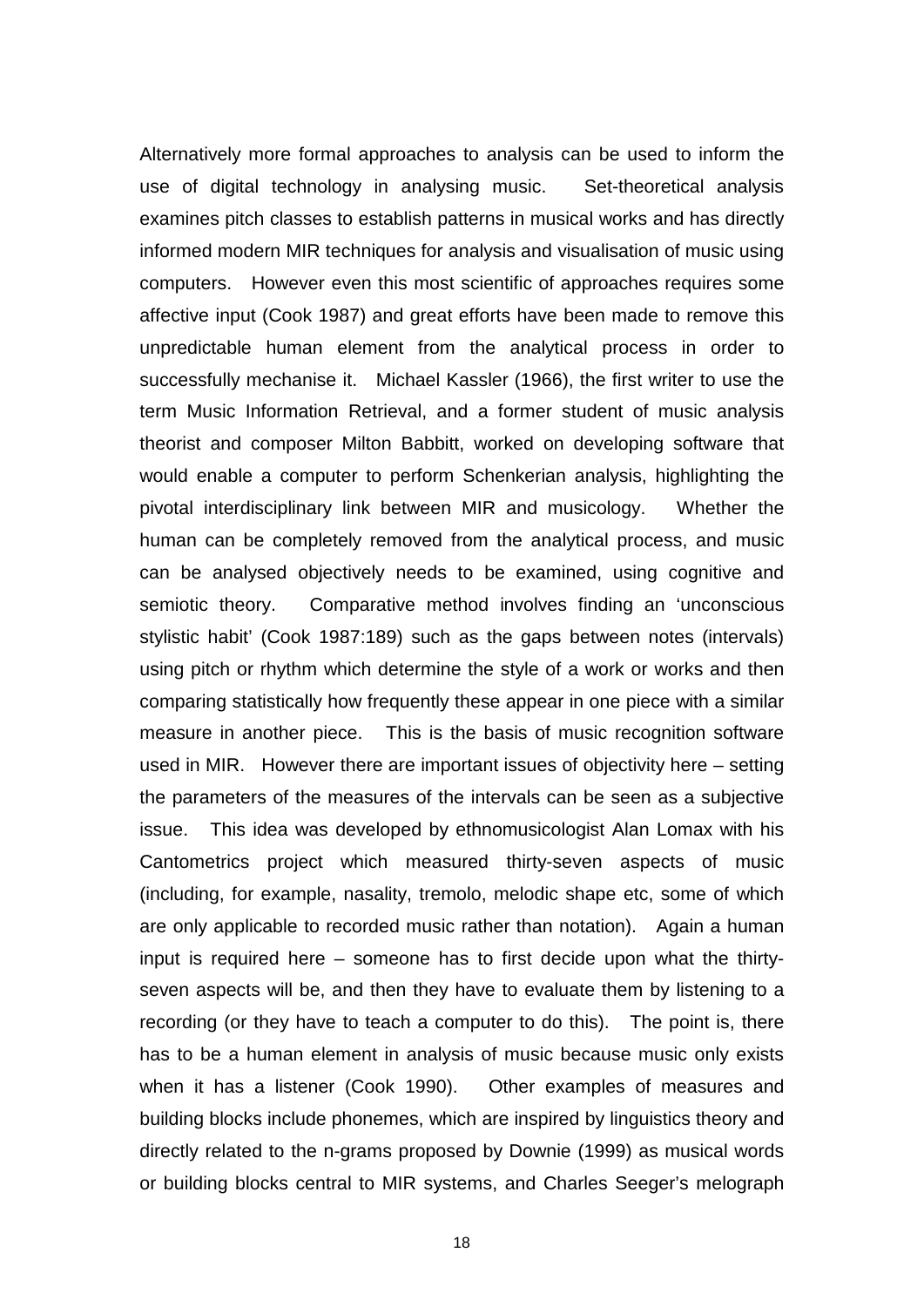which attempted to represent music visually in a much more comprehensive way than traditional notation (Nettl, 2005).

What all of this shows is that despite enormous efforts to pin music down into a form that can be broken up and analysed, notated and explained there is still no universal way of determining what music is about, and how it works.

Whether words can be used to describe music effectively is a key issue for MIR, relating as it does specifically to how users attempting to meet their information needs describe these needs in such a way that the system they are using understands them and can match their queries with a relevant result. Music is described by Cook (1990:2) as a 'democratic' art – the listener does not need specialist knowledge to appreciate what is being listened to (although it may help) and indeed he goes on to say how the listening of an untrained listener can elicit a more valuable 'intuitive' response than that of the knowledgeable connoisseur, reducing music theory to a theory of '*unheard forms, imaginary structures, and fictitious relationships'* (1990:3), rather like Panofsky's third (intrinsic) level. If this is the case the way the listener, rather than the trained analyst, experiences music should be examined because perhaps this is where the answer lies in the best way to organise music for effective retrieval.

# **Semiotics**

Unfortunately Roland Barthes (1985) makes a case against the likelihood of putting music into words when he says that the reason no one including Proust has adequately described music is because music requires evaluation and language in itself does not sufficiently deal with this process as it is a general concept. This theory has even been brought into the vernacular and become the music fans anti-critic adage: 'writing about music is as useful as dancing about architecture', a description credited widely including both Elvis Costello and Thelonius Monk (Cook 1998).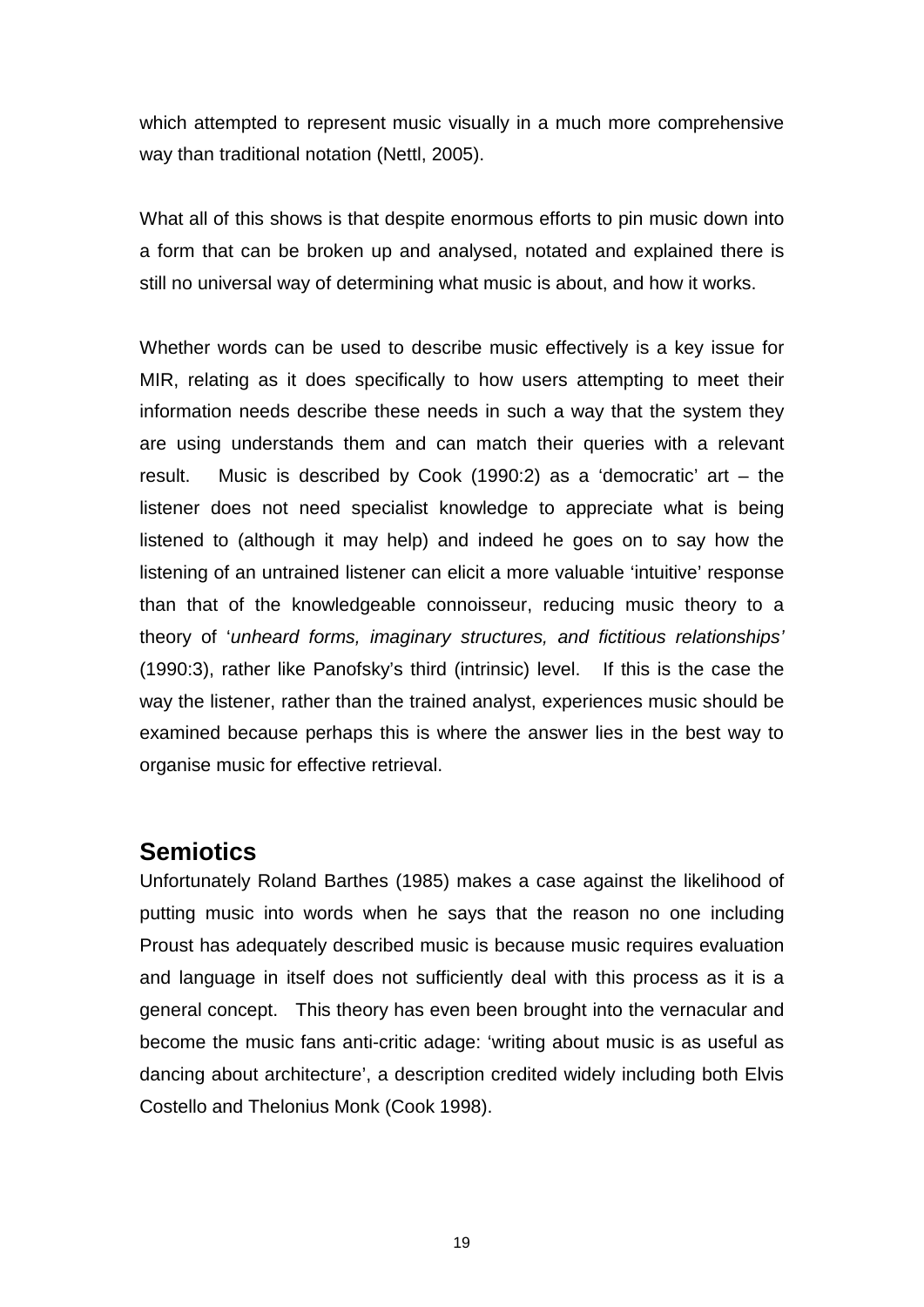Semiotics involves the study of signs and formalises an attempt to establish the meaning of these signs. Language is a means of signifying reality in order to communicate meaning. The ways the signs are interpreted are determined by the codes agreed by the community using those signs. Although the history of the importance of signs has been discussed since Plato and Aristotle, it was formalised as semiotics (or semiosis) by Charles Sanders Peirce in the early twentieth century (Chandler 2002). Peirce stated that a

*"sign, or representamen, is something which stands to somebody for something in some respect or capacity," (Peirce, 1897 in Innis 1985:5)*

indicating the extent to which anything may be interpreted. In his 'Logic As Semiotic: The Theory of Signs' (Peirce, 1897 in Innis 1985), Peirce proposed three members in a semiotic relationship – the Sign/Representamen, the Object and the Interpretant. It is the relationship between them that determines meaning. He also proposed that a Sign could be one of three things: an Icon, an Index or a Symbol and potentially a sign could function in any of the three aspects depending on context. An Icon is the pattern that resembles the object, an Index is connected with the object, and a Symbol involves learning the meaning of the sign (Chandler, 2002). Although there is extensive discussion that semiotics of music is a separate discipline to the semiotics of language, parallels may be drawn, thus Tagg (1999) suggests a slur or a staccato mark in music notation would act a an Icon; an Index can be the music itself, indeed, according to Tagg, all musical sign types (record sleeves, photos of performers, lyrics, reviews, sound recordings, promotional videos) are Indexes; Symbols would include, for example, genre names such as 'punk rock' or 'rhythm and blues', or musical theory terms such as 'crochet' or 'quaver'.

While Pierce was formulating his theories similar ideas were being developed by Ferdinand de Saussure who proposed the 'signified / signifier' relationship (Innis, 1985) where signifier is the 'sign-image' or utterance heard by the recipient, and signified is the 'concept'. Rafferty and Hidderley (2005) point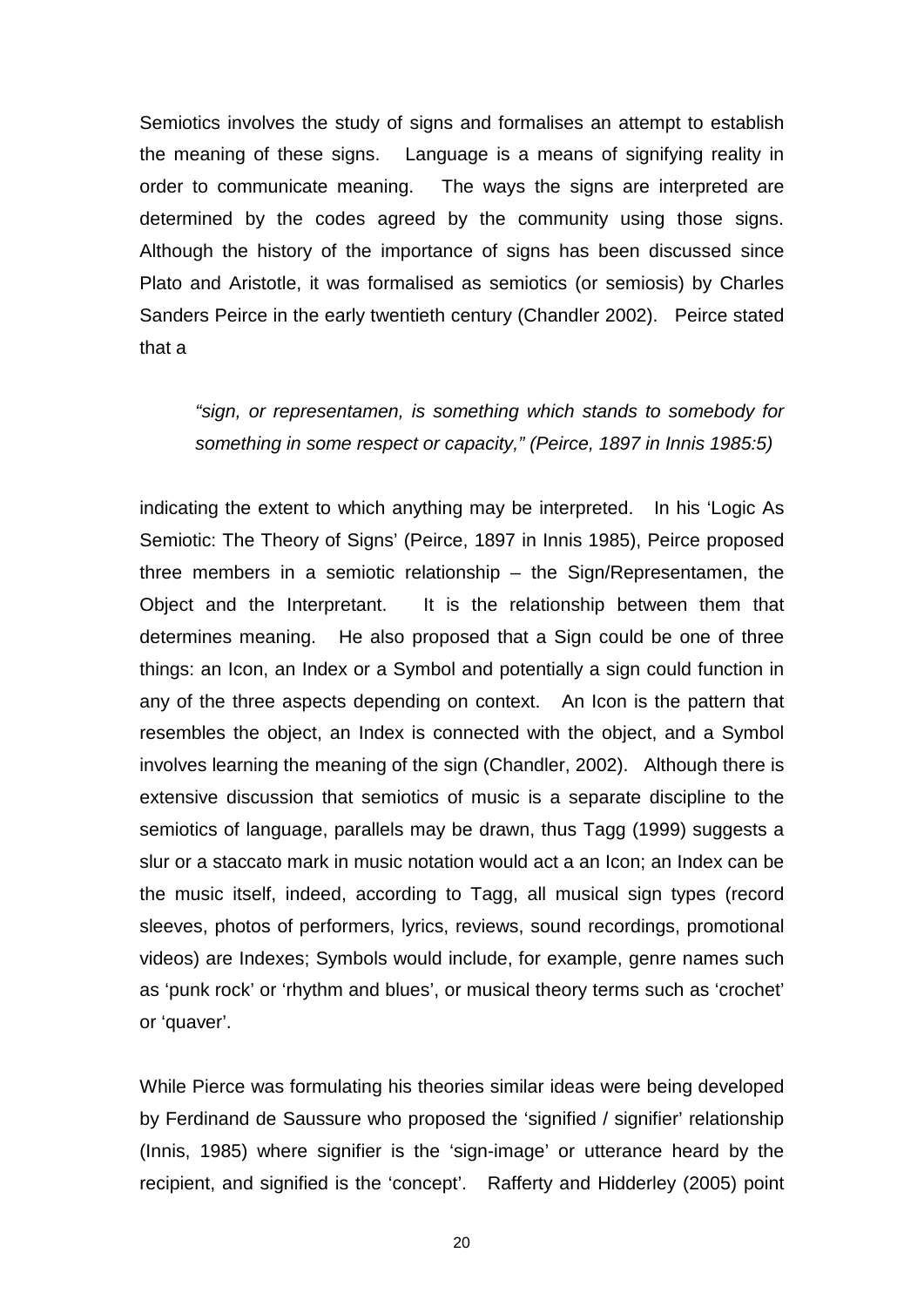out these are both psychological although they reveal that many contemporary models materialize the signifier (Chandler, 2002). De Saussure also made an important distinction between 'langue' (or social linguistic system) and 'parole' or individual utterances (Innis 1985).

In their examination of the use of semiotics to analyse multimedia objects, Rafferty and Hidderley (2005) highlight key analytical relationships in structural semiotics: the paradigmatic and syntagmatic planes; denotation and connotation; and interpretation and intertextuality. Chandler (2002) explains that paradigmatic relationships can operate both on the level of the signifier and on the level of the signified (2002:80). Paradigms are drawn from a set of signifiers or signifieds, each of which is different but fits into the same category. In language they can be verbs or adjectives. In music they can be chords. A choice has to be made about which one to use and they can be represented as a vertical plane. Syntagms, on the other hand, are linear signifiers which are combined to give meaning. In language they may be a sentence, in music a phrase, a verse or a chorus. Syntagms are represented horizontally. This relationship of vertical/horizontal is easily seen in music notation, where harmonies can be seen vertically and melodies horizontally.

Denotation/connotation grew from the work of Barthes (Rafferty and Hidderley 2005) who described two levels of signification – the first being denotation or common-sense meaning, the second level being connotational, which involves learning cultural meanings of a sign. Tagg gives the example of the word fire denoting the object or phenomenon of fire and the sound of the fire alarm connoting a fire (1999:5). Music is generally agreed to be more connotative than denotative. Although a keyboard making the sound of a car sounding its horn may be heard in Kraftwerk's 'Autobahn' (Kraftwerk 1974) this is not designed to make the listener think there is a car coming, the piece of music is referring to the idea of a car to give meaning to the piece. So, as a sign in this song, it is a car horn at the denotational level, and signifies man as machine travelling through the modern world at the connotational level. In its functional capacity in modern urban life, the sound of the horn is an index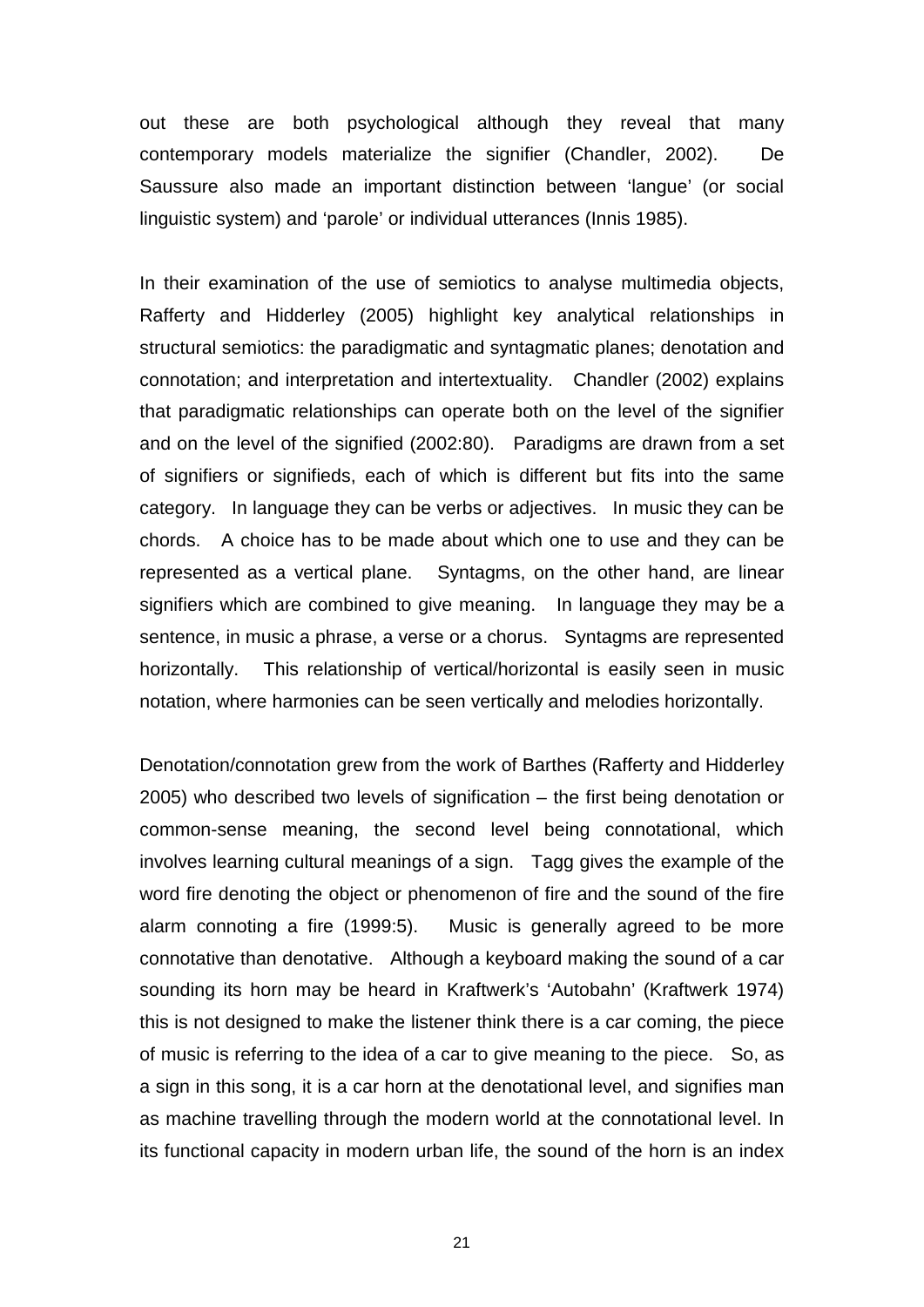for the approaching car, but in its appropriation as a sign within the Kraftwerk track, it indexes the concept of modernity.

The concept of intertextuality is a more recent development, introduced by Julia Kristeva as a post-structuralist idea (Chandler 2002) in her presentation of the ideas of the dialogical principle proposed by Mikhail Bakhtin (Todorov 1984). According to Todorov, Bakhtin stated that there is a relation between utterances called dialogism (or intertextuality) and that an utterance cannot exist except in relation to other utterances. The idea of intertextuality moved semiotics away from the study of the isolated text and incorporated its relationships with the reader and author on one hand, and with other texts, on the other. Combining this idea with communication theory leads to the suggestion that texts may be monologic (directed from author to audience – western classical music) or dialogic (which additionally allows for feedback from the audience to inform the author) (Rafferty and Hidderley 2005). Dialogism is a significant idea in popular music where there is frequent borrowing of ideas and references to melody, harmony, lyrics and even timbre in other material. For successful communication of these references it is necessary for the listener to be familiar with the referred texts. Although listeners may not be able to change popular music recordings internal structures, they do use them in ways in which the meaning may be changed and their feedback to the producer (sales figures, folksonomies) can have effects on how the recordings are transmitted in future. Although the audience is more involved in the dialogic process in popular and folk music than in art music, there is a long history of the dialogic process of composition in all forms of music.

#### *Social Semiotics*

Hodge and Kress (1988) proposed an alternative to Saussurean semiotics, which is relevant to this discussion. They felt that Saussure had devalued the relationships texts have with social dimensions and contexts by focussing on the texts themselves. They discuss how discourse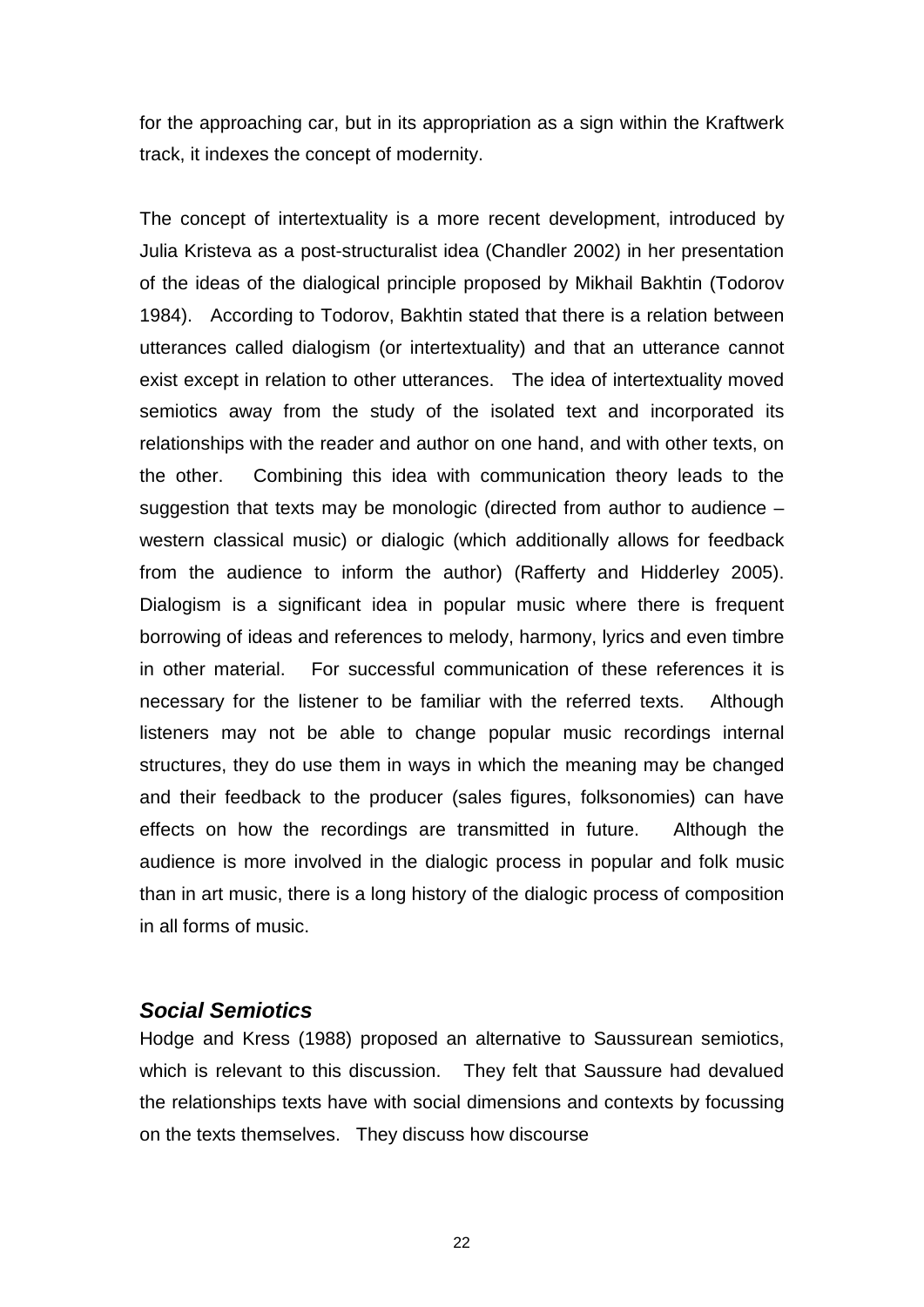*'…is the site where social forms of organisation engage with systems of signs in the production of texts, thus reproducing or changing the sets of meanings and values which make up a culture.'* (1988:6)

This would include genres, for example, which are social rules agreed on by social groups and can only be recognised by reference to these social groups. In music, for example, where genres are used widely to distinguish between musical forms, as much of the meaning attributed to the genre may come from the social group which attaches itself to that genre as from the internal aspects of the music itself. There are many types of dance music: grime, garage, jungle, trance etc., which are indistinguishable to outsiders but to the cognoscenti have very clear boundaries often determined by audience behaviour, ways of dressing and speaking, types of venue for consumption, formats for listening etc. as well as differences within the material itself.

Hodge and Kress proposed in their 'alternative semiotics' that this would include the study of:

- 'Culture, society and politics as intrinsic to semiotics
- Other semiotic systems alongside verbal language
- *Parole*, the act of speaking, and concrete signifying practices in other codes
- Diachrony, time, history, process and change
- The process of signification, the transactions between signifying systems and structures of reference
- Structures of the signified
- The material nature of signs' (1988:18)

This approach acknowledges the relationships texts have with the real world and is key to understanding the semiotics of popular music. Meinhof and van Leeuwen (Meinhof & Smith, 2000) discuss the consequence of listeners/readers/users engaging with a wide range of interacting texts is that they refer to a wide range of social and cultural reference points to make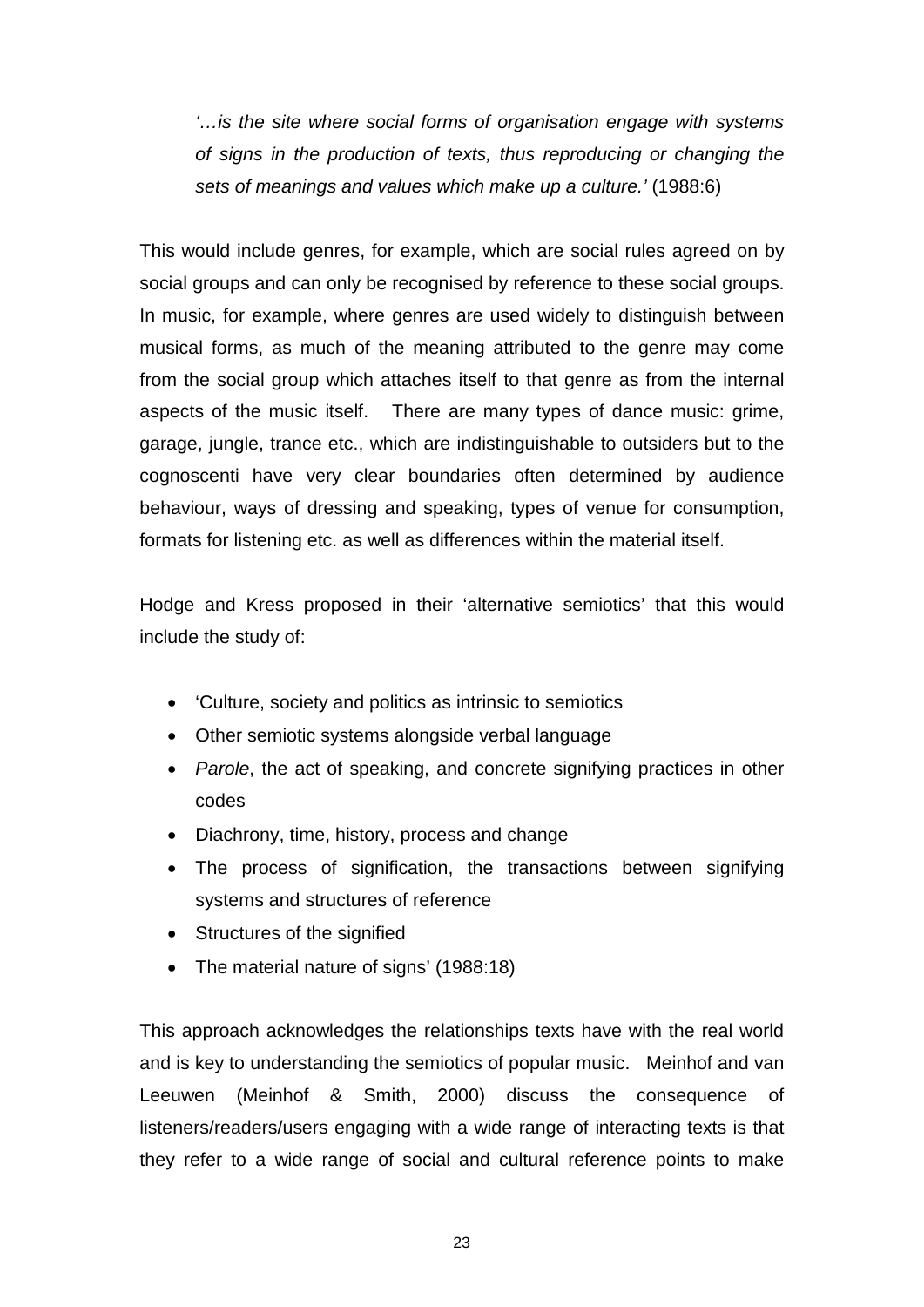meaning and that these must be analysed (or at least accounted for) when examining how they interact with the texts in question. Because of this wide range of references it is likely that meanings will differ between and within different social groups. Music industry professionals, for example, are likely to ascribe different meanings to music texts than recreational consumers, or a raver will interpret a tune differently to an indie kid.

There have been many developments and refinements to these concepts leading to a field specifically relating to the semiotics of popular music.

### *Semiotics of Music*

The differences between language and music have created a tension in the development of semiotic theory that is able to cope successfully with music's special nature.

| Language                 | <b>Music</b>               |
|--------------------------|----------------------------|
| <b>Discrete</b>          | Continuous                 |
| Linear                   | Multidimensional           |
| Abstract                 | Concrete                   |
| Primary modelling system | Secondary modelling system |
| Elements are generic     | Elements are singular      |
| Self-explanatory         | No self-explanation        |

Table ii: The differences between language and music. Source: Orlov (in Steiner (1981))

Orlov discusses how the various differences between language and music (summarised in Fig 3) have caused problems in applying semiotic theory, which was developed as a branch of linguistic theory, to the analysis of music. He states that if an attempt is made apply semiotics to music it will be found that music can not be described as a sign because it does not have:

*"a recognisable identity … (or) … stand for an extraneous reality, which it obviously does not. It is unique and, in this sense, unidentifiable, and it stands for nothing but itself, referring to nothing but its own experienced reality"* (Orlov in Steiner (1981:135)).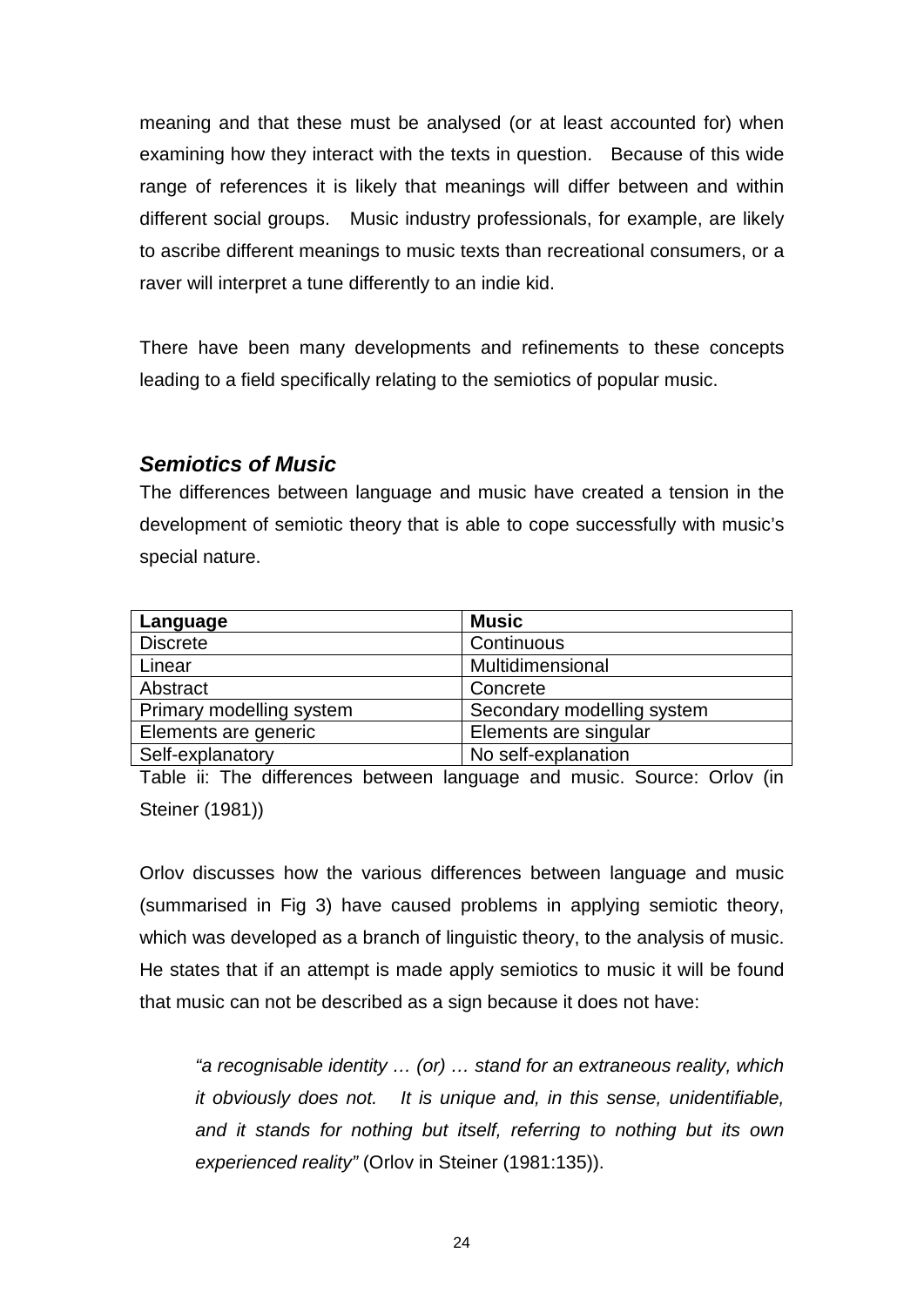Equally it can not be an icon because it does not resemble what it signifies. In the light of this he proposes that semiotic preconceptions are removed and music be treated both as an icon (on the surface) and as an abstract sign or unique and undefinable symbol (beneath the surface). He suggests that this is because the reality which is being symbolised by music is a 'definition of experience' and, as such, music is an *"audible ideogram of experience"* (Orlov in Steiner (1981:137).

The dual nature of music is also discussed by Keiler (Steiner (1981)) who examines two different approaches to musical semiotics, the taxonomicempiricist approach and the iconic or generative approach, both of which have informed ideas in today's MIR community, which can be split into two paradigms, one systems-centred the other user-centred.

#### *Taxonomic-empiricist*

In this approach a set of explicit analytical procedures is constructed which is designed to pick out identical fragments and segments of (notated) music, seeking parallelisms and repetitions. It imposes a view of musical structure and does not provide for non-unique solutions. It only looks at pitch and time and does not examine rhythmic or melodic parameters. (Keiler, A. in Steiner (1981)). This is a structuralist approach, based on linguistics and is similar to Schenkerian analysis (although this was not linguistically based) (Tarasti, 1994). This approach resembles that of the MIR systems-centred research school, which focuses on developing systems for retrieval without referral to the user. Although many papers at ISMIR have focused on the systems approach there is a shift towards user centred research which was called by Futrelle and Downie (2002).

#### *Iconic or generative*

This approach is an attempt to seek music universals in actual sound patterns (Tarasti, 1994). The mediating paradigmatic approach developed by Nattiez and Ruwet held that the concrete musical expression (or the *"neutral level"*)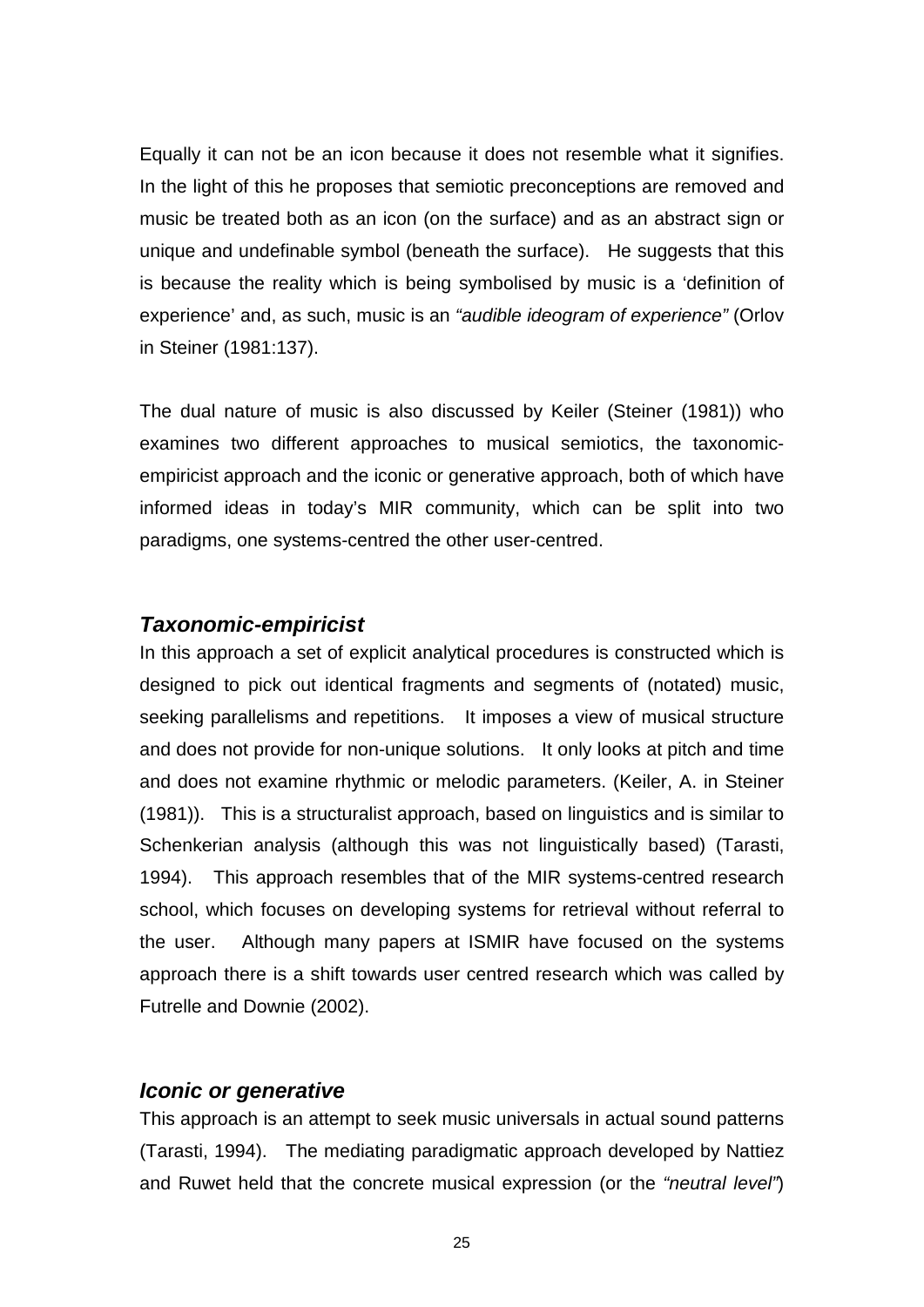held all the information required for analysis. This syntactic approach allows examination of harmonic structures using generative procedures. (Tarasti, 1994). It assumes the relationship between the signifier and the signified (or the expression and the content) is iconic – changing one changes the other. This is not the case in language because words are not tied to the things they signify. Tarasti points out that changing an element of music will, however, change what it sounds like and that it is important to recognise that this approach examines the surface as well as syntactic levels and may be specific to context and not generalisable. This approach is recognised by the MIR community as being user-centred, recognising the context can be as important as the content when attempting to resolve user information needs.

#### *Semiotics of popular music*

The importance of context has been clearly recognised by Philip Tagg (1999) who argues that although music refers to itself because it is *"an alogogenic symbolic system"* (Tagg, 1999:9) it also is linked to society and although there are such music universals as the direct relationships between tempo and heartbeat and phrase lengths and lung capacity, social context has bearing on the meaning of music, which means that without an understanding of the social context within which music arises there will be insufficient understanding of the meaning of that music. This view is supported by Stuart Hall (1980) who examines the process of encoding and decoding of messages in the communication process (below). Hodge and Kress's (1988) social semiotic approach is applicable to this area as it also recognises the importance of context. Tagg goes on to propose that as music communication has a collective character (between individual and self, or individual and a group and so on) then there must be intersubjectivity between musical structures. That is to say listeners or performers generally agree on what the meaning is of those musical structures (or musemes or musical morphemes). This intersubjectivity means it is possible to examine different pieces of music, find the connections between them, and see which ones lead to which responses. In other words, using formal semiotic analysis it may be possible to answer: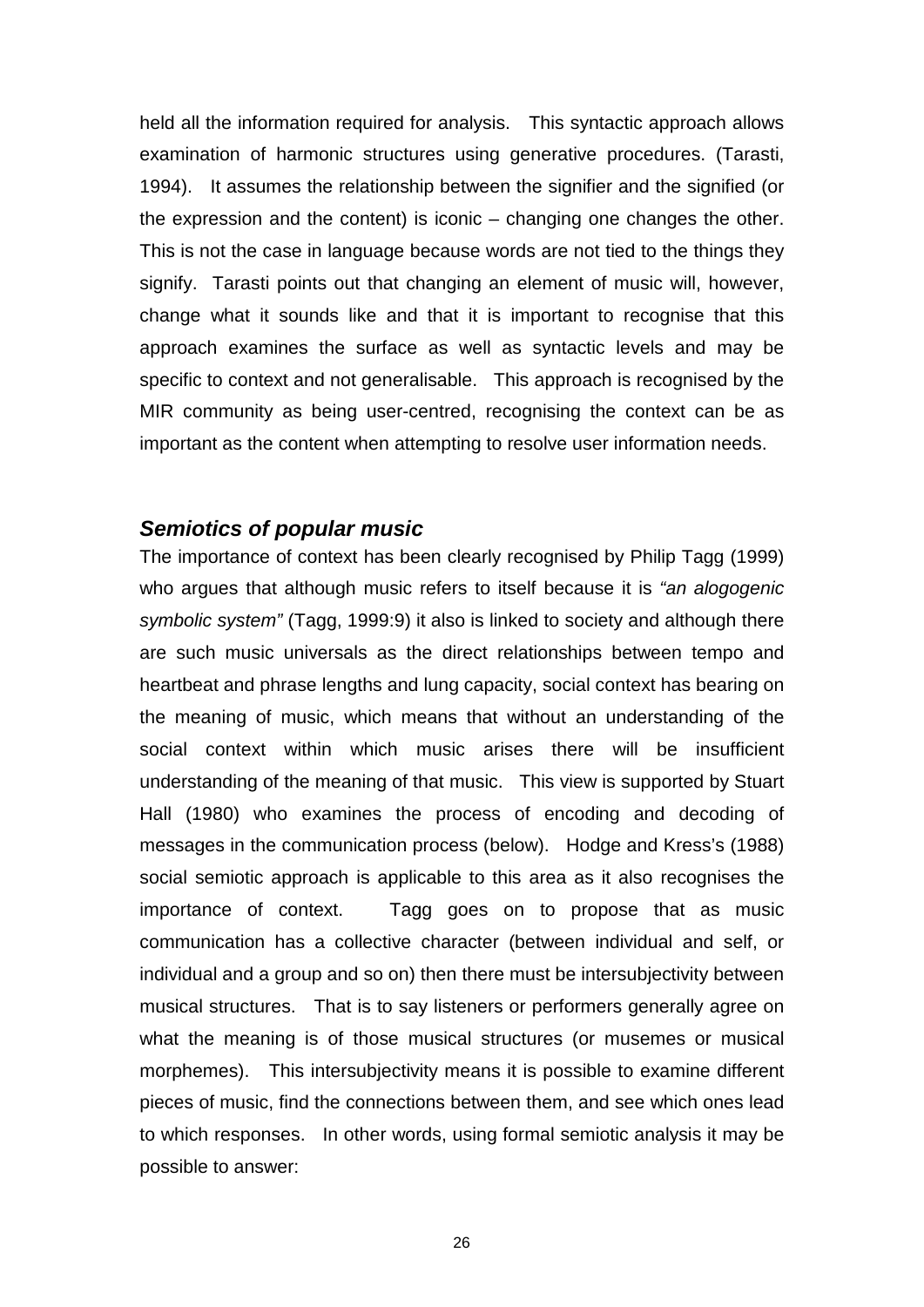*"the semiotic \$64,000 question: Why and how is who communicating what to whom and with what effect?"* (Tagg, 1999:1)

He goes on to propose a sign typology of music, based on his as-yetunpublished research which involved a sample of listeners writing short film scenarios for a selection of 10 short pieces of music. The typology denotes the consistency in reactions to various musical structures within the pieces.

Finally Tagg develops a checklist which details the aspects of communication, cultural and musical expression that should be considered when analysing music semiotically. This checklist (Appendix 1), discussed below, combines the internal musical structures and cultural contexts and is applicable to recorded popular music.

#### *Popular music analysis*

Taking the semiotic approach in the analysis of popular music allows the incorporation of certain key facets of pop that are not considered relevant to the analysis of Western art music. The 'author' of pop music can be seen by the audience as the performer, even if s/he did not write the song. Indeed Brackett has shown in his analysis of 'This Diamond Ring' by Gary Lewis and The Playboys, a US number one in 1965, that although neither Gary Lewis nor The Playboys performed on this recording or composed the material, they are still seen by the audience as the author. This has deep significance in the analysis of modern dance music, which is multi-authored by inclusion of 'samples' of ideas from other artists recordings and supports Barthes' idea that the author can be found in the text itself (Brackett 2000). This supports the idea of the importance of bringing the user / listener into the process of categorisation because without information from the listener it may not be so easy to know whether they are seeking a song which includes a sample or really need the original recording which was sampled (which could come from any point in the history of pop music and may not be at all relevant to a users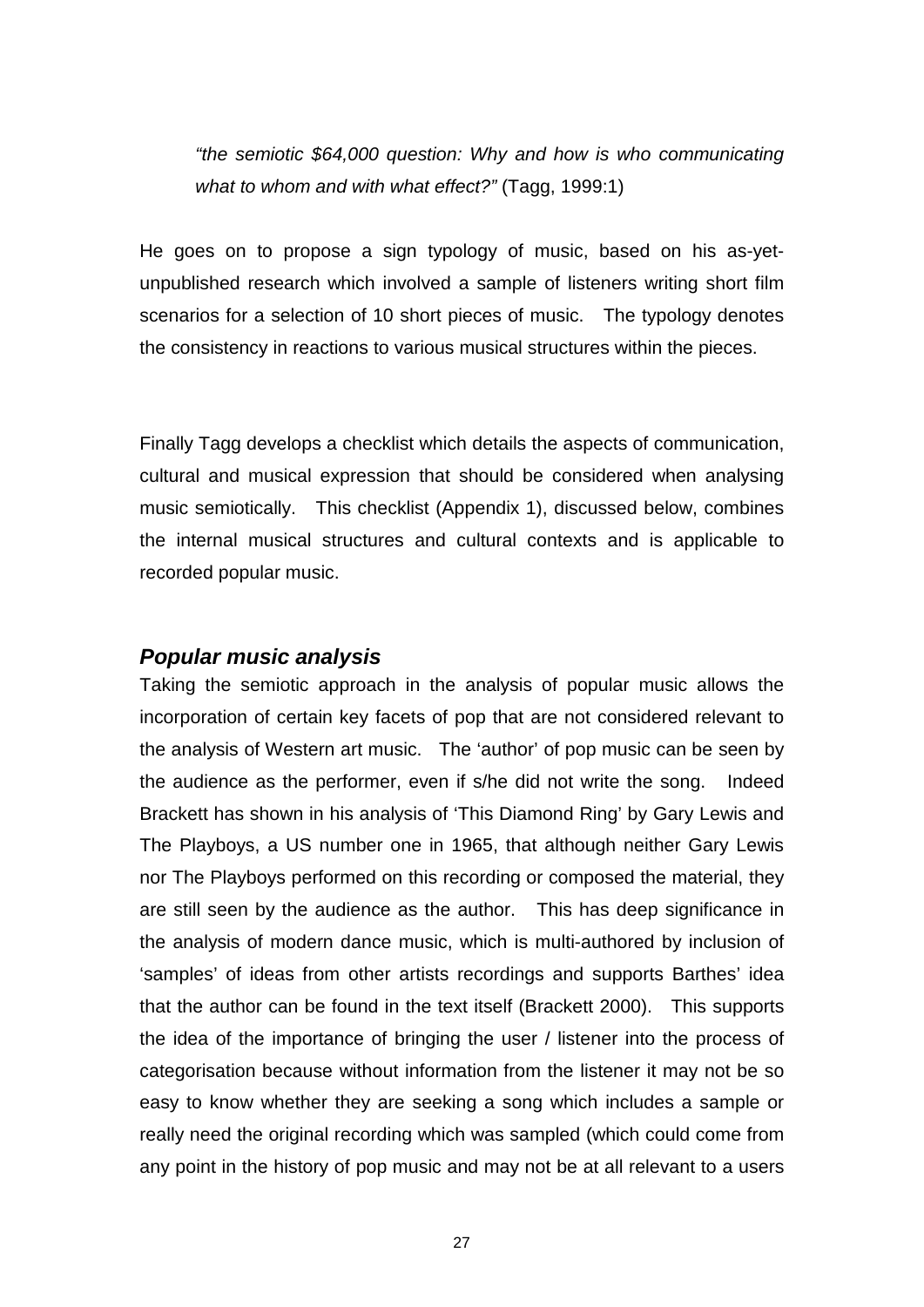information needs). Analysts of pop (Middleton (1990), Brackett (2000), Stefani (1987), Tagg (1999) and many others) have examined the detail of the music both in terms of its content and context. They appreciate that pop does not exist in a vacuum and is inextricably linked to the perceptions of the listener/consumer. There are key areas for consideration here in terms of impact on information retrieval as this reinforces the idea that the search process will not be based purely on the established facets (composer, instrument, size of ensemble, form, musical character, space, time, elements, techniques, theory, forms of presentation, phase relationship) but also by mood or cultural value on one hand, or by significant (to the user) elements of the music (hook, lyric).

Brackett (2000) discusses how commercial success in pop depends on producing music that is both similar to existing works but is also sufficiently different to give it value and meaning to the consumer. He suggests that this indicates that although there is a formula to pop, it is competitive and musical works are both 'standardised' and 'individualised'. He also determines how 'non-musical' factors can be as important in determining popularity as musical ones, and how 'predictability' is an important issue in determining whether or not music will bear repeated listening (expectation being a central part of the musical experience (Huron 2006)). As the function of pop is mainly to do with participation and consumption these factors will affect the ways in which users search for music and should therefore be reflected in MIR systems. This 'musical coding' can be used to generate metadata:

*"musical code offers a way of theorizing the connections between musical sound and such 'extra-musical' factors as media image, biographical details, mood, and historical associations"* (Brackett 2000:9)

It is generally agreed (Middleton 1990, Brackett 2000, Tagg 1999) that competencies are key if understanding of the meaning of music are to be accurate – this means the person (or MIR system) interpreting the music should be able to determine where a song sits not only in terms of its structure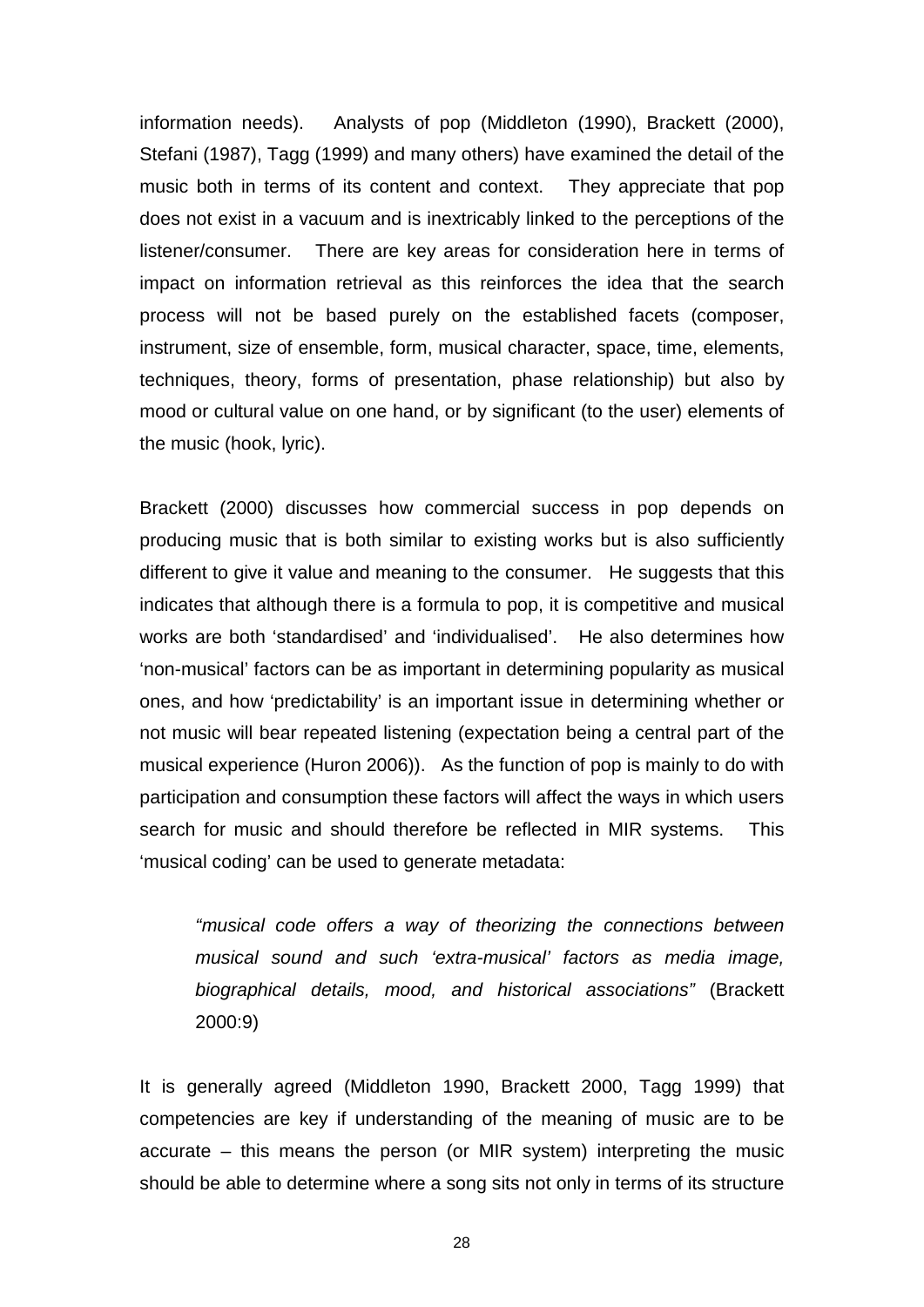but also in terms of its relationships to the rest of the world and is reflected in Tagg's communication model (Fig 11). Therefore to generate useful metadata that reflects user needs in popular music competencies are needed to understand the ever-changing musical codes in order to generate successful MIR systems. This constantly changing context is described by Kress who points out the *'constantly shifting flow of meanings'* (2000:134) caused by intertextuality.

### *Coding*

According to Brackett, the musical code provides an opportunity to understand the links between the sound and *"extra-musical factors such as media image, biographical details, mood, and historical and social associations"* (2000:9). Decoding these relationships will help establish meaning and should result in informing ways of organising music so it may be searched efficiently and effectively. Middleton (1990) suggests two methods of signification, primary (form, syntactic) and secondary (content, connotation). These feed into general codes which attribute musical meaning. This is summarised below:



Fig 2: Middleton's model of musical codes (Middleton (1990), Brackett (2000))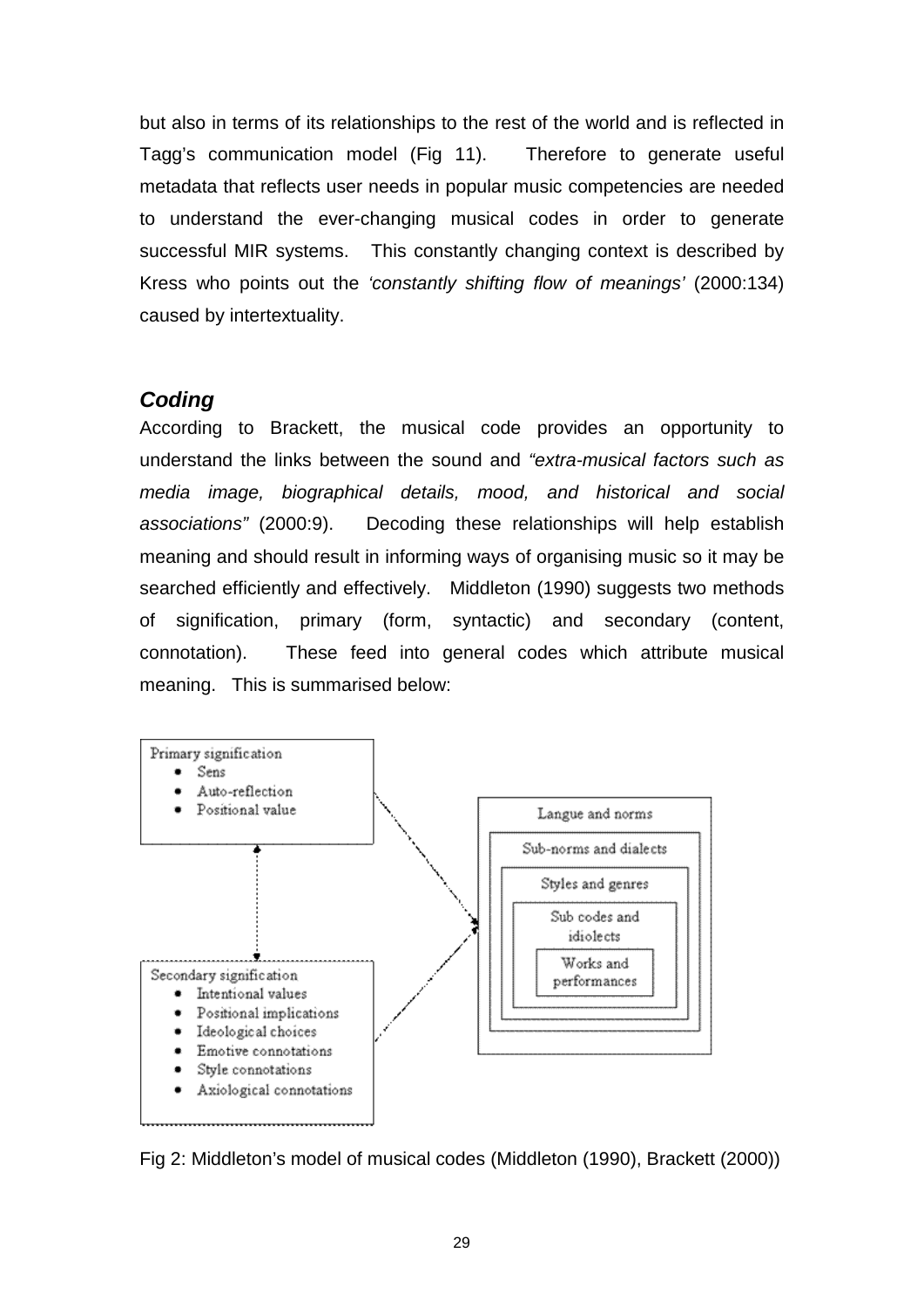In the case of popular music the general codes, which gradually become more specific may be described thus:

| Langue                    | Western music                                      |
|---------------------------|----------------------------------------------------|
| <b>Norms</b>              | The mainstream conventions governing popular music |
| Sub-norms                 | The conventions of a particular era                |
| <b>Dialects</b>           | European, Afro-American etc                        |
| <b>Styles</b>             | Rock, country, reggae, soul                        |
| Genres                    | Ballad, album                                      |
| Sub-codes                 | Eg within rock, punk, progressive                  |
| <b>Idiolects</b>          | Style traits associated with particular performers |
| Works and<br>performances | Particular recordings or compositions              |

Table iv: Middleton's general codes. Source: Middleton (1990), Brackett (2000)

The two levels of signification are related to one another and are intertwined. Examples follow:

| <b>Primary signification</b>   |                                                  |  |
|--------------------------------|--------------------------------------------------|--|
| Sens                           | Links between the verbal signifiers and<br>the   |  |
|                                | musical signifying process                       |  |
| Auto-reflection                | The way music quotes from other works            |  |
| Positional value               | How one note (or other musical building block)   |  |
|                                | relates to others within the piece               |  |
|                                |                                                  |  |
| <b>Secondary signification</b> |                                                  |  |
| Intentional values             | Recognised, intended connotations of specific    |  |
|                                | structural or thematic effects                   |  |
| Positional implications        | Connotations arising from structural<br>position |  |
|                                | (hook in chorus)                                 |  |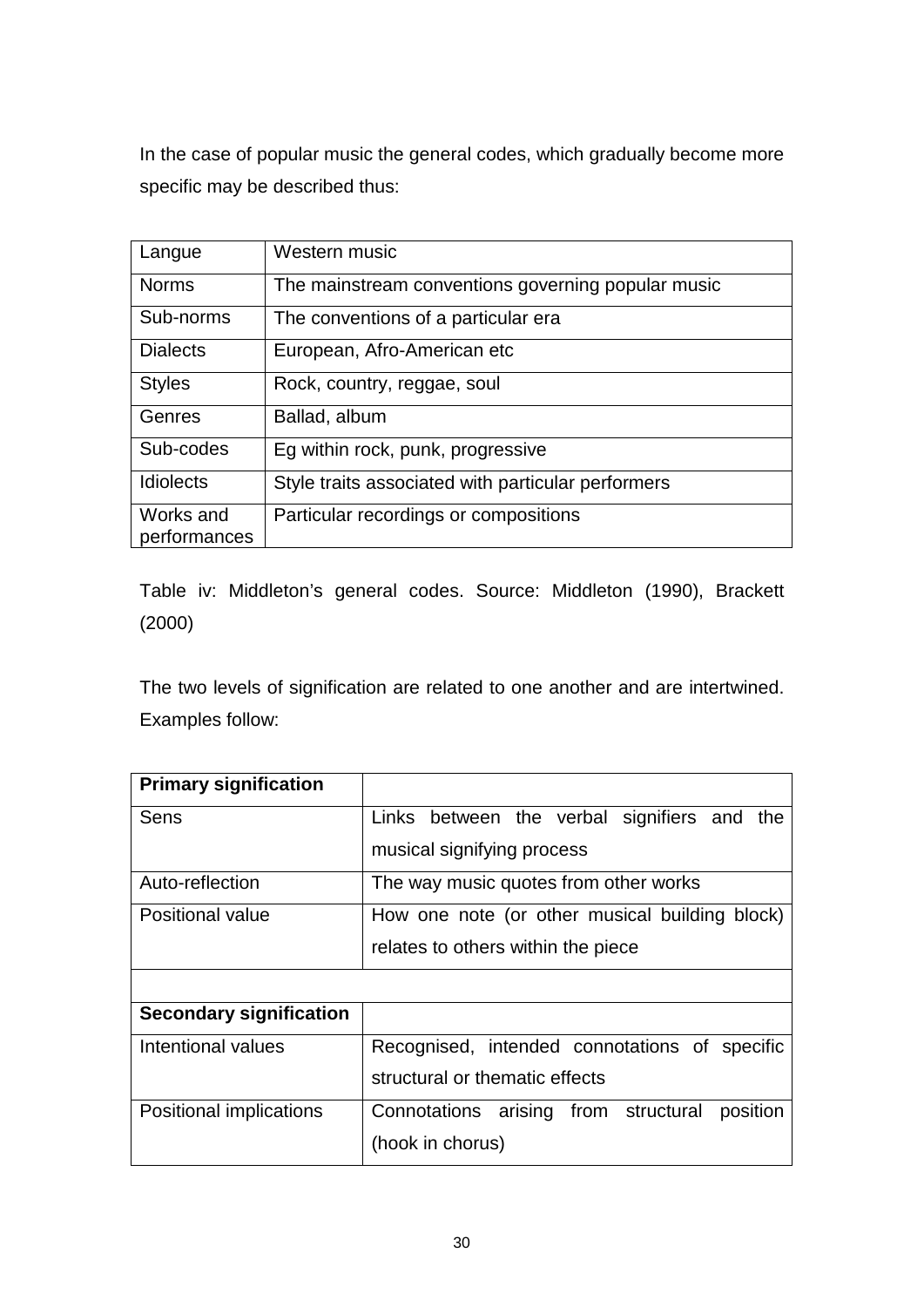| Ideological choices         | Particular preferred meanings, selected from a    |  |
|-----------------------------|---------------------------------------------------|--|
|                             | range of possible interpretations (drug meanings  |  |
|                             | in particular songs)                              |  |
| <b>Emotive connotations</b> | Agreed affective implications of musical events   |  |
| Style connotations          | Associations summoned up by coding at the         |  |
|                             | general level of style                            |  |
| Axiological connotations    | Moral or political evaluations of musical pieces, |  |
|                             | styles or genres.                                 |  |

Table v: Middleton's levels of signification. Source: Middleton (1990), Brackett (2000)

Combining these levels of signification and examining the general codes associated with them when analysing a piece of music should enable a clearer understanding of the music in question. However Stefani (1987 in Middleton (1990) and Brackett (2000)) discusses the problem with understanding codes, which relies on competences – "high" or "popular". His model introduces the idea of context both for the senders and receivers of the message. There are five levels of musical competence, which are similar to Middleton's general codes (above):

| General Codes (GC)      | Basic conventions through which we      |
|-------------------------|-----------------------------------------|
|                         | perceive or construct or interpret      |
|                         | every experience                        |
| Social Practices (SP)   | Cultural institutions including musical |
|                         | practices                               |
| Musical Techniques (MT) | Theories, methods and<br>devices        |
|                         | specific to musical practice            |
| Styles (St)             | Historical<br>periods,<br>movements,    |
|                         | authors or groups of works              |
| <b>Opus</b>             | Single musical works or events          |

Table vi: Stefani's five levels of musical competence (Middleton (2000))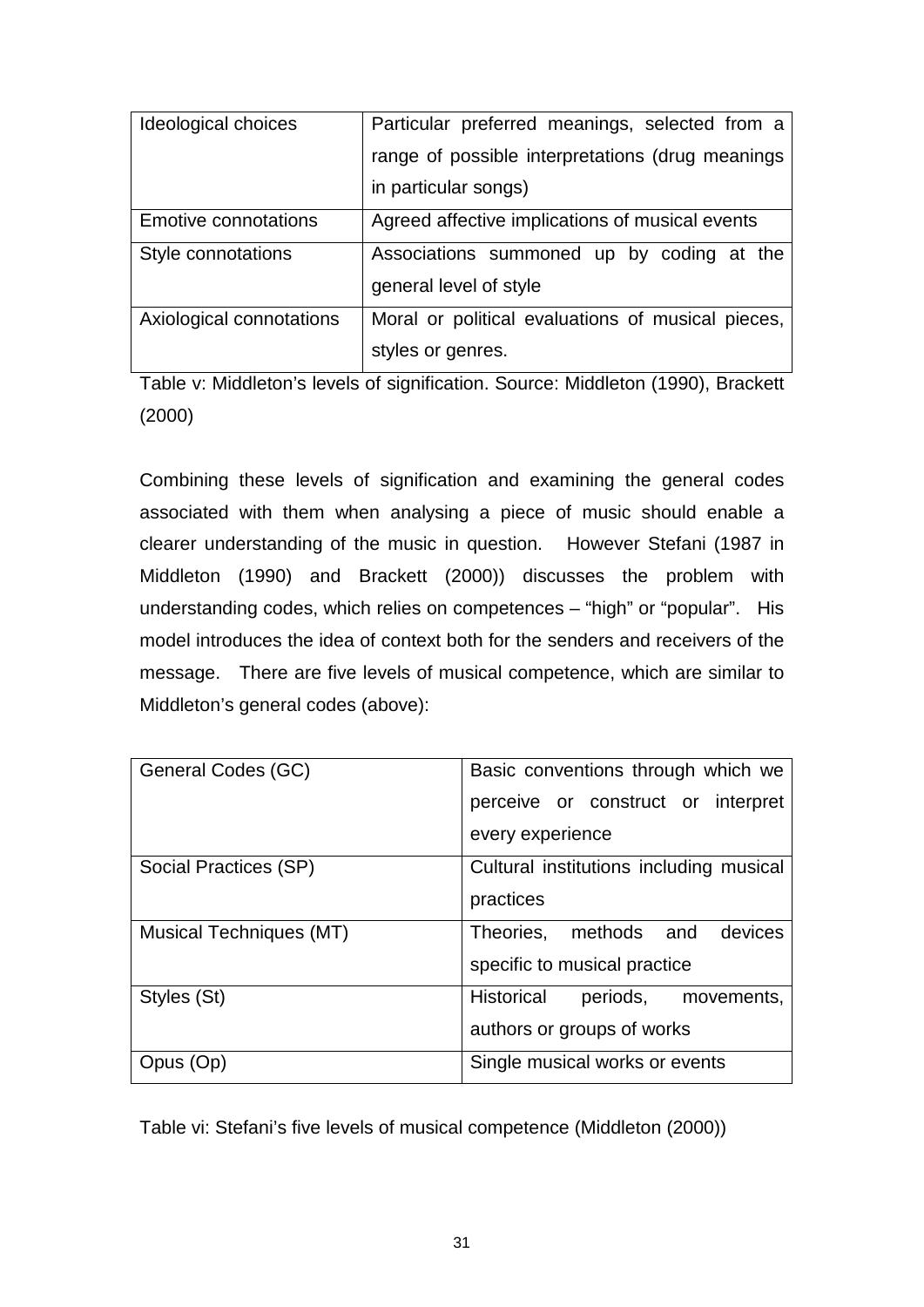Different listeners will have different levels of competence depending on their background, their interest and their experiences. Those with 'high' competence will focus more on Op, St and MT, while those with 'popular' competence will interpret meaning according to GC and SP, although this is not a rigid rule. Ethnologists may be particular interested in GC while popular music fans could easily wish to focus on Op. Equally, popular music can be listened to with high competence (by performers for example).

Tagg's checklist (Appendix 1) is of some value here, particularly as it is focussed on music as *sound* rather than music as *notation*. If the detail is examined it is found that both content and context are included here. In fact he focuses on context *before* content. Existing semiotic musical analysis, which purely examines the notation and investigates how musical building blocks relate to each other, has two stages. Firstly the analyst segments the music using recurrence as a guide (paradigmatic analysis), secondly, by syntagmatic analysis, the analysis investigates the pattern of relationships between the component parts over time. The results, which are expressed in a symbolical table, enable the analyst to make comparisons between different pieces of music.

Tagg, however, examines the external influences as well as the internal. This method, which is very detailed, examines many of Redfern's (above) facets (composer, instrument, size of ensemble, form, musical character, space, time, elements (eg harmony), techniques, theory, forms of presentation, phase relationship), Merriam's functions (emotional expression, aesthetic enjoyment, entertainment, communication, symbolic representation, physical response, enforcing conformity to social norms, validation of social institutions and religious rituals, contribution to the continuity and stability of culture, contribution to the integration of society), Middleton's and Stefani's codes and Middleton's levels of signification. Comparing this to AACR2 etc it can quickly be seen that Tagg's approach could be more relevant to the description and organisation of recorded popular music than existing practices. His ideas of analysing both context and content are reflected by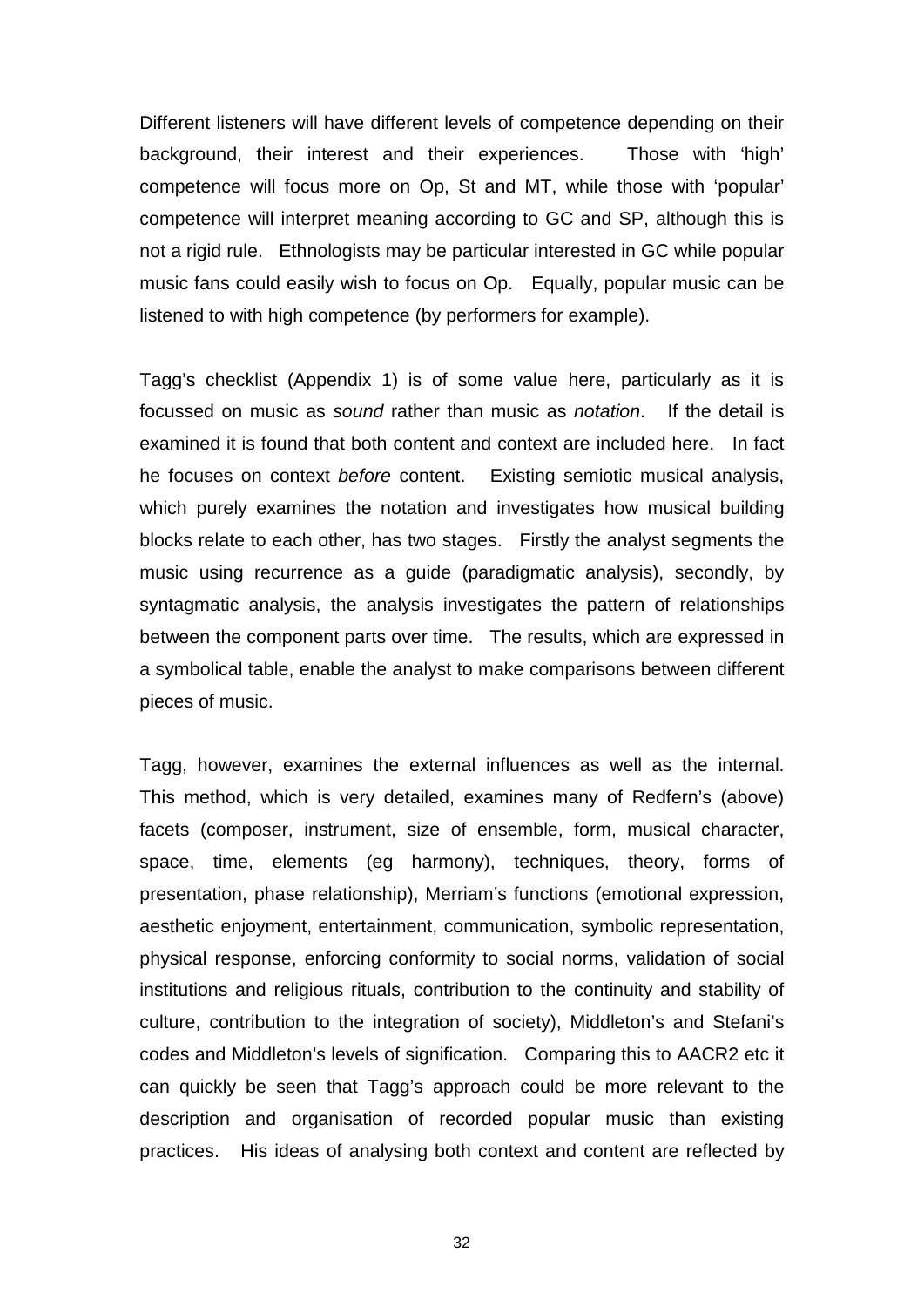Whitman (2005) who proposed an MIR system which linked 'community metadata' with music signals, reflecting this fusion of systems and users.

This clarifies the position that musical analysis cannot be performed without taking both content and context into account, and, by implication, MIR systems should reflect this if they are to successfully reflect the meaning of the information contained within them.

## **Communication**

*'From the heart – may it go back – to the heart!' (Beethoven, in Cooke 1959:210)*

In 'Toward a Semiotics of Music', Henry Orlov (Steiner, 1981) discusses how words have nothing in common with what they describe and are therefore not tied to reality. Words cannot therefore be used to adequately describe music. Although music has its own written language (music notation) this does not entirely describe the message the composer is trying to get across to the listener. The listener does not habitually sit and read a music score for pleasure but prefers to experience the music aurally. This communication process suffers from different degrees of competence and different stores of codes and thus each listener experiences a different message to any other listener depending on the extent to which the incompetence and interference impinge on the experience. The very fact that music is described as being a language, however, means that large numbers of people do get a similar message to others. This is particularly relevant when indexing music for retrieval purposes.

It is in the best interest of all parties involved in the process of communicating with music to have the greatest possibility of understanding because without understanding there is no value. Malcolm Budd discusses musical communication and states that: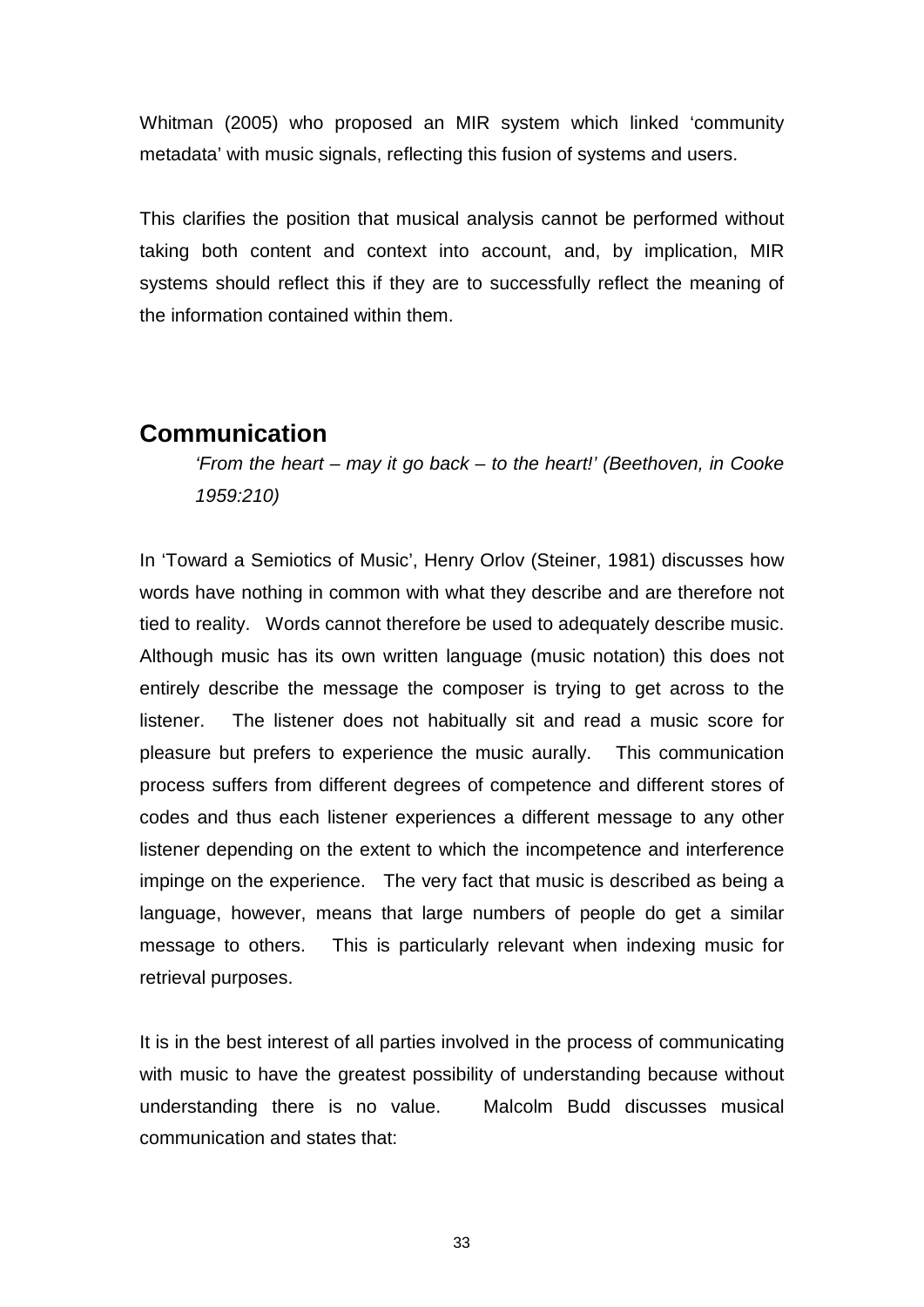*"For a composer can create something that he intends should sound a certain way and that he intends the listener to hear in a certain manner; and if he succeeds in his intention, the listener understands his work and undergoes the experience the composer intended. And if the listener undergoes the experience the composer imagined, and intended the listener to undergo, the composer has communicated that experience to the listener."* (Budd (1985:151-152))

He later states how the musical value of the work is determined by the value of the experience and explores how emotion is key to this experience. This must not be ignored by information professionals if they are to be successful in resolving user needs.

Cook's analysis of the process of musical communication states that the composer moves from conception and subsequent inspiration and uses the creative imagination to fuse form and content (rhythm, melody and harmony). It is then up to the performer to use his/her understanding of the composer's intentions to communicate them to the listener, who will understand according to their musicality (whether they are able to analyse the music intellectually or admire it aesthetically will depend on their education; whereas their emotional response will be determined by unconscious processes).

#### *Models of communication.*

It is useful to apply these ideas to communication models in order to understand how they impact on organising music for retrieval. Warren Weaver described communication as "all of the procedures by which one mind may affect another" (Shannon and Weaver, 1949). He developed a model with Claude Shannon that, although its main function was to describe the transmission of electrical impulses, has been widely used by information specialists to describe the transmission of any kind of information. Weaver described three levels of communication problem: technical, semantic and effectiveness. Technical problems are concerned with the accuracy with which information is sent; semantic problems are concerned with how the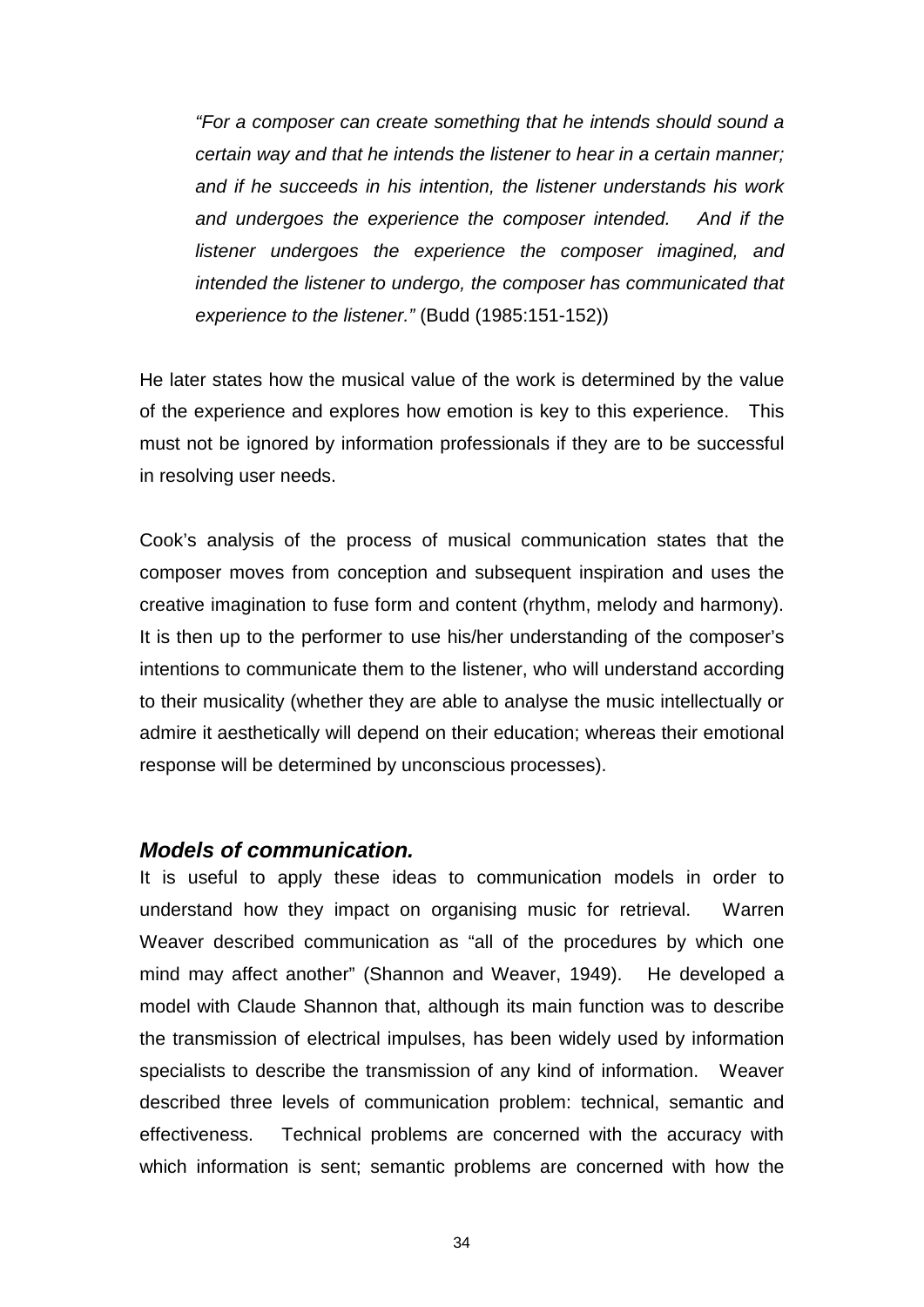receiver interprets the message, and the effectiveness problem relates to the success with which the received meaning affects the behaviour of the recipient. These problems may be caused by 'noise' which may distort the meaning of the message leading to it being misinterpreted by the recipient. Here, information is to be considered as a message to be communicated but Shannon and Weaver (1949) state that it does not have to have any meaning to be considered information. It is the communication of the information that gives it meaning.

McQuail and Windahl summarise that most communication models describe

*"a sender, a channel, a receiver, a relationship between sender and receiver, an effect, a context in which communication occurs and a range of things to which messages refer"* (1993:5),

The authors additionally consider the effects of encoding and decoding and how these may affect the meaning of the message being communicated.

Hall (1980) examines the encoding/decoding process in detail finding that the moments when a encoding or decoding takes place are 'determinate' in the communications process. In other words, if they do not happen then no communication takes place. He also found that the form of the message is determined by the process and, significantly here, that the audience will influence the message that is being produced as well as determining what the message means to them. So although the producer of the message (he is mainly talking about television, although there are some parallels here) can hope to influence the audience in some way, the decoding of the message is key in the process. He found three positions for how the decoding may take place: dominant-hegemonic (or professional) position – where the listener fully accepts the position of the broadcaster and the meaning of the message to the listener is the same as to the producer; the negotiated position where there is some negotiation between them; and the oppositional position, which involves the listener taking a contrary position to that of the broadcaster and interprets the message purely on their own terms. His communication model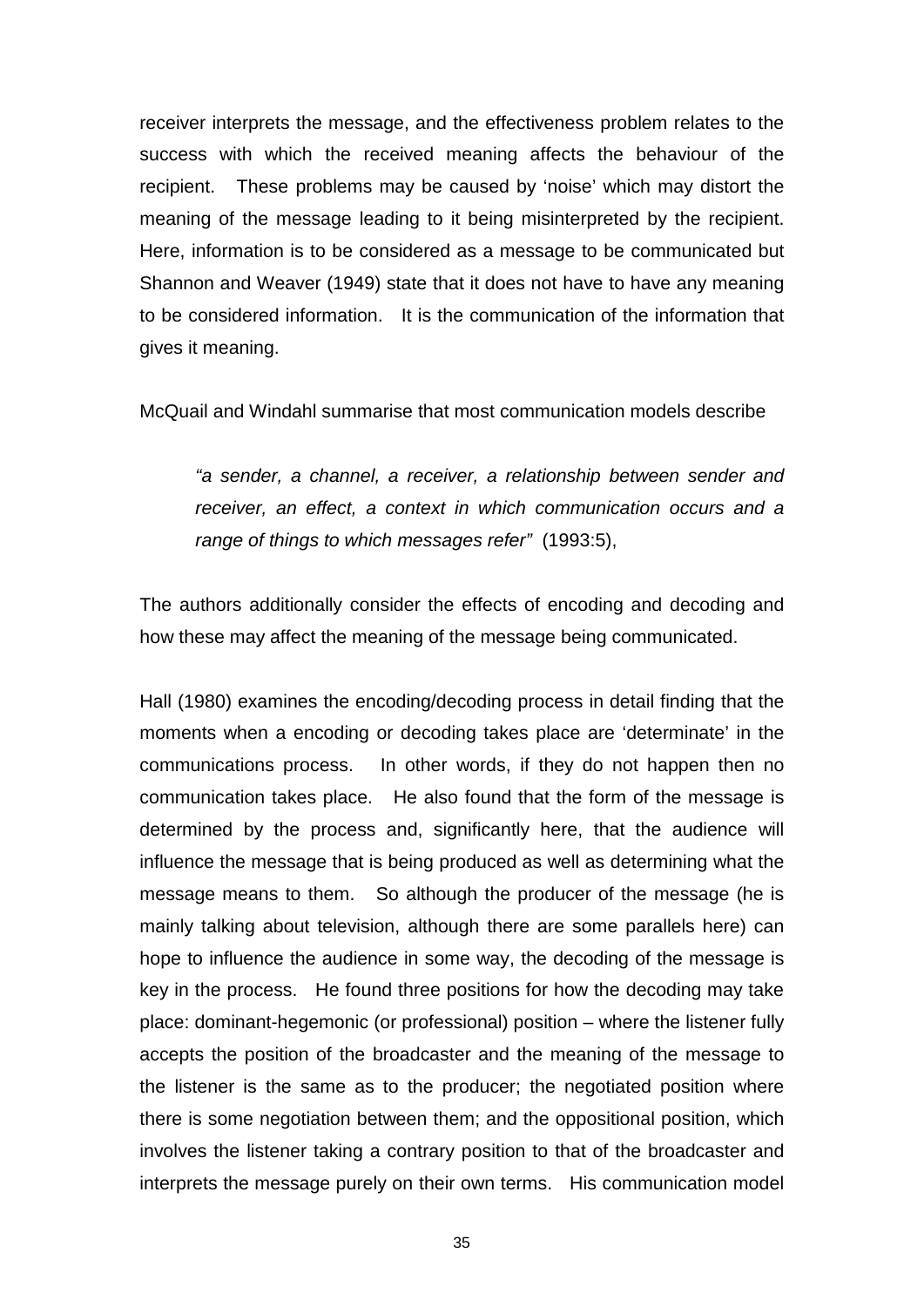summarised this, although it did not link the producer and consumer. While there is no reason for the 'meaning structures' to be the same, as the producers and consumers are not (all) the same people it is likely that in successful communication there will be some shared ideas. An adapted model would link producer and consumer thus:



Fig 3 Adapted communication model from Hall (1980)

#### *Musical Communication*

It can be shown that '*music is a fundamental channel of communication'* (Hargreaves, MacDonald and Miell, in Miell, MacDonald and Hargreaves, 2005). They examine how, why, what, who and where music is used to communicate and propose that the link between the performance and the response is the key property of musical communication. After examining Shannon and Weaver's model they suggest that, reflecting developments in cognitive psychology in the 1960s and music psychology in the 1980s, it is important to show feedback between listener and composer/performer. They use the writings of various researchers (Juslin; Kendall and Carterette both in Miell, MacDonald and Hargreaves, 2005) to show the chain of communication whereby meanings are encoded by the composer and decoded by the listener. They then combine this idea with Bandura's (1986 in Miell, MacDoland and Hargreaves, 2005) '*principle of triadic reciprocal causation'*, which shows how self and society are based on: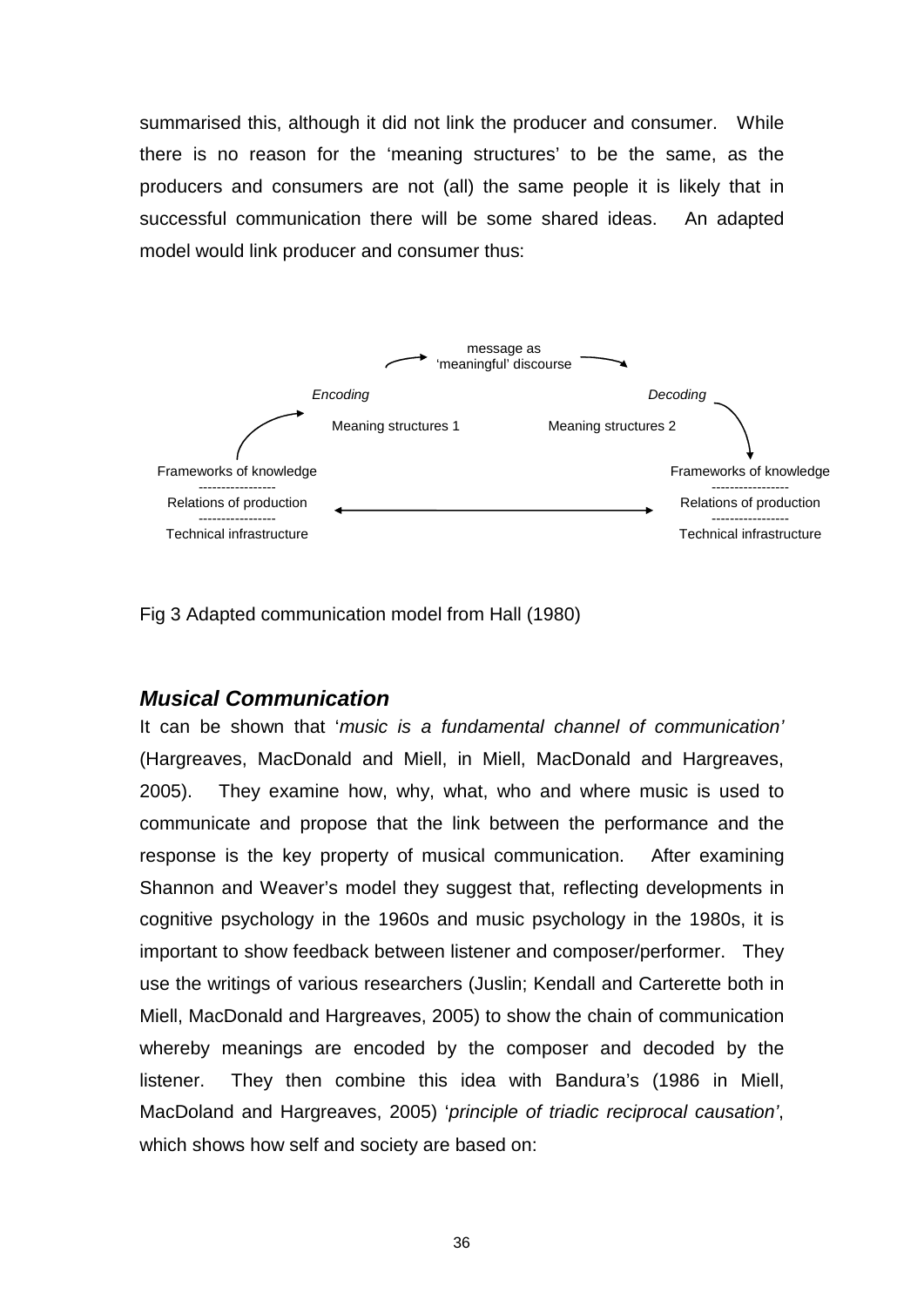- Behaviour
- Internal personal factors (cognitive, affective, biological)
- External environment,

Calling this 'reciprocal feedback' they propose a model which attempts to reflect social context, with the aim of applying it to situations where feedback is an important part of the process of music-making (performance and response) such as in music therapy or free improvisation and to '*non-musical'*  contexts which were not previously considered, such as music being played in shops, factories and on-hold phone services. They state that music is used as a resource for managing everyday situations and that 'musical identity' is an important element of people's social identities (Hargreaves et al 2002 in Miell, MacDoland and Hargreaves, 2005), as reflected by recent developments in music-focussed social networking websites such as last.fm (www.last.fm), iLike (www.ilike.com) and MOG (www.mog.com). They then apply these ideas to musical performance to model the artistic contexts of type of performance medium, which may strongly affect communication. They combine these models to propose a 3D model (Fig 10, below).



Fig 4 Reciprocal feedback model of musical communication (Hargreaves, MacDonald and Miell, in Miell, MacDonald and Hargreaves, 2005).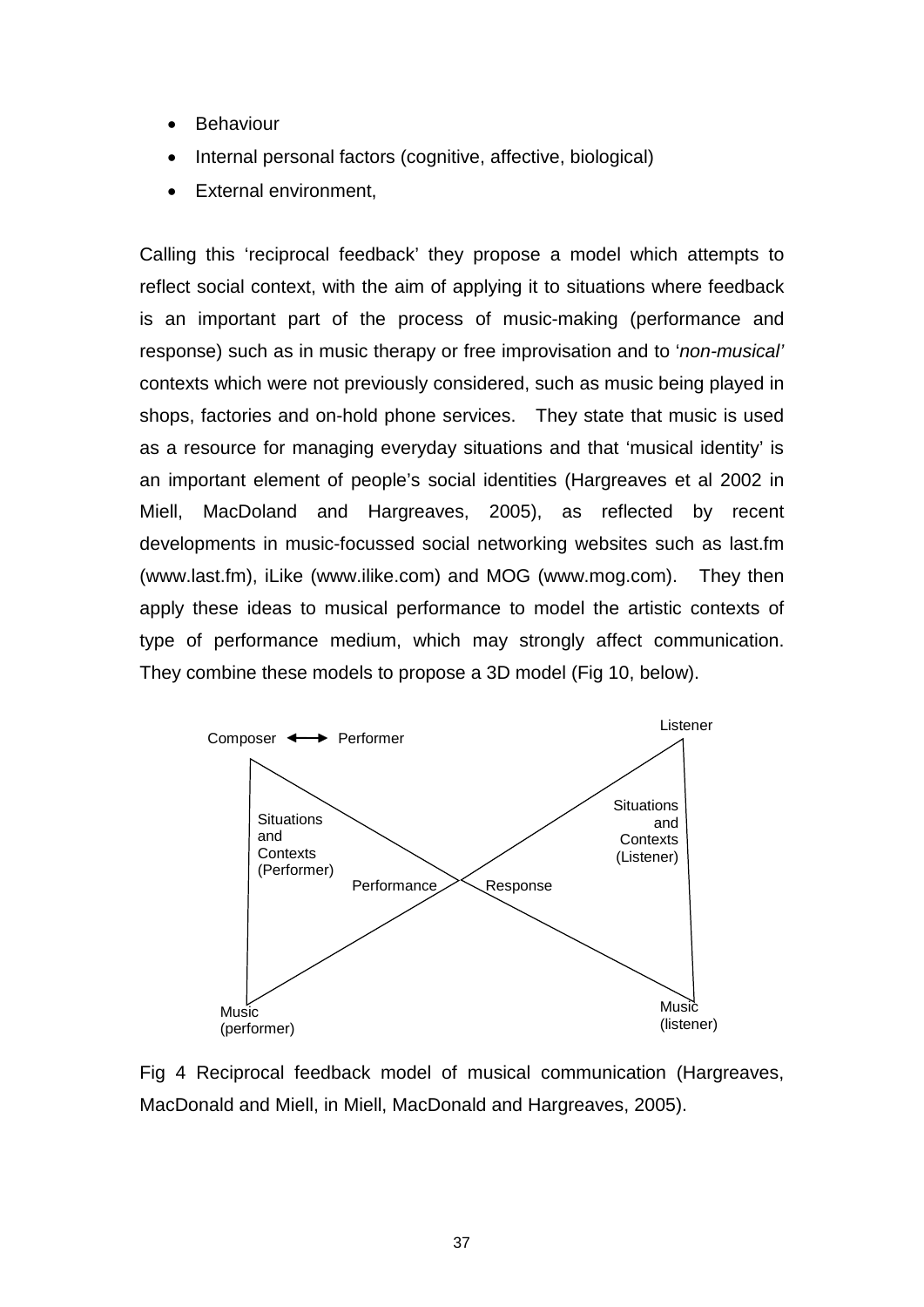Here, each triangle represents a three dimensional pyramid, one represents the communication process of Performance and the other of Response. The point where they meet is where musical communication takes place. Each of these processes is made up of general features which are said to affect musical communication:

- Musical features: reference system (genres etc), collative variables (complexity, familiarity), prototypicality, context of performance;
- Situations and contexts: social and cultural contexts, everyday situations, presence/absence of others, other ongoing activities;
- Individuals: individual differences, musical knowledge, preference and taste, musical identity, expressive motivations, physiological / cognitive / affective factors.

(Lamont, A. 2006)

These factors are listed in more detail in Appendix 2 and may be compared to those in the Tagg checklist (Appendix 1). It can be seen that while many of the factors in each checklist coincide, Taggs encourages a more detailed prescriptive examination of the musical content and context particularly focussed on recorded commercial music, while Hargreaves, MacDonald and Miell offer a more general overview of the communication process including more informal music making situations. Their model represents an attempt to update an understanding of the communication process of music to incorporate digitisation and popular music, by reflecting the interaction involved in that process. Although based on the traditional linear model of Shannon and Weaver (1949) the incorporation of feedback and a wide range of variables suggests this may be a more flexible and representative approach to understanding the ways in which music communicates. At the simplest level, without a 'spark' between the performance and the response there is no communication. However the model separates the Situations and Contexts of the Composer/Performer and the Listener whereas it seems likely that there will be many instances where these have some elements in common, giving rise to some form of communication.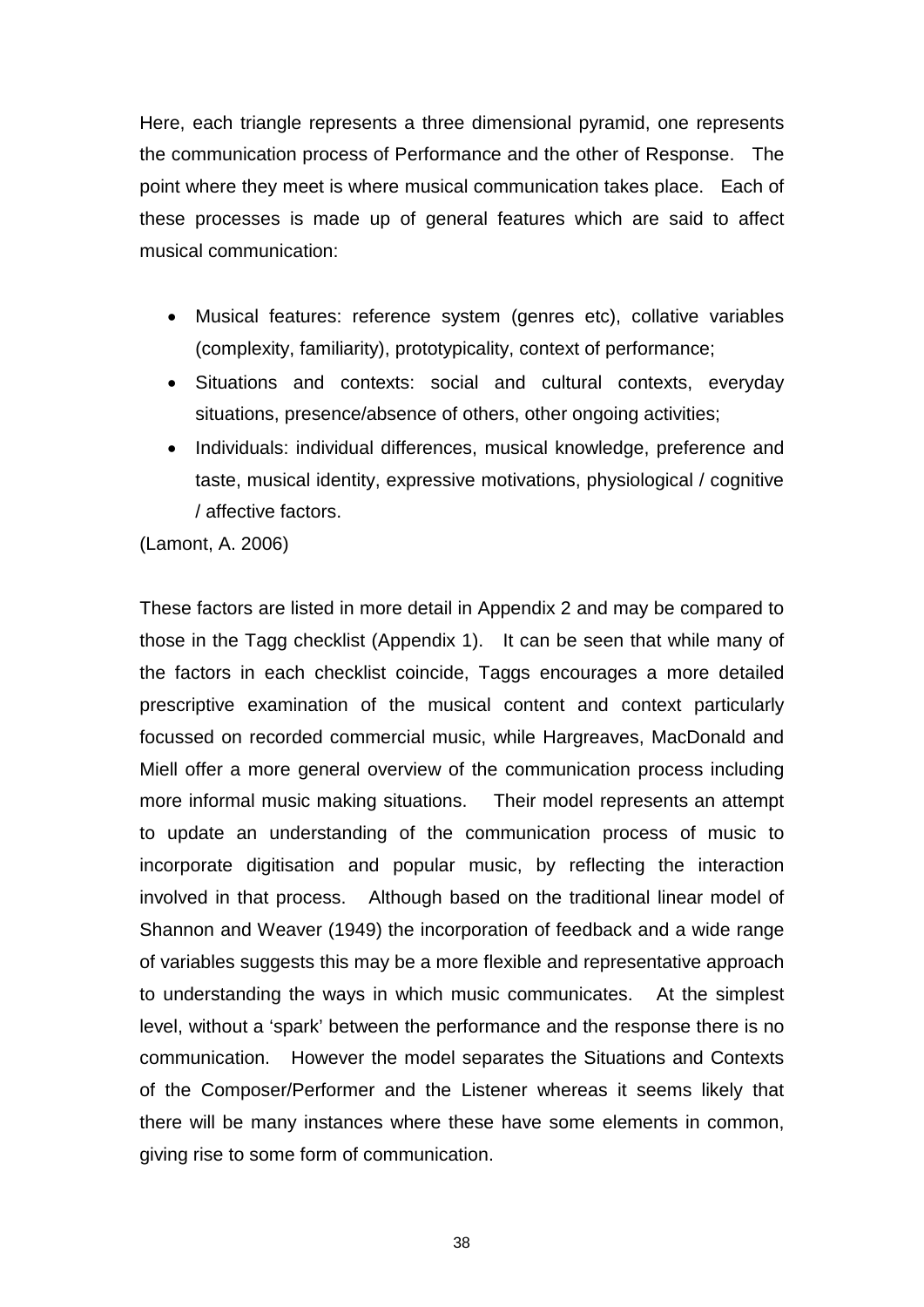Philip Tagg's (1999) model, incorporates ideas on semiotics of popular music and Shannon and Weaver's communication model:



Figure 5: Tagg's communication model copyright © Philip Tagg (Tagg 1999)

Tagg's definition of music is:

*"that form of interhuman communication which distinguishes itself from others in that individually and collectively experienced affective/gestural (bodily) states and processes are conceived and transmitted as humanly organised nonverbal sound structures to those creating these sounds themselves and / or to others who have acquired the mainly intuitive cultural skill of 'decoding the meaning' of these sounds in the form of adequate affective and / or gestural response." (Tagg,1999, p16)*

In the model the Transmitter is who produces the music, the Receiver is the listener. This model very clearly illustrates the potential problems of communication proposed by Shannon and Weaver (1949). He calls these problems 'codal incompetence' and 'codal interference'. Incompetence is caused by the transmitter and the receiver not sharing the same vocabulary of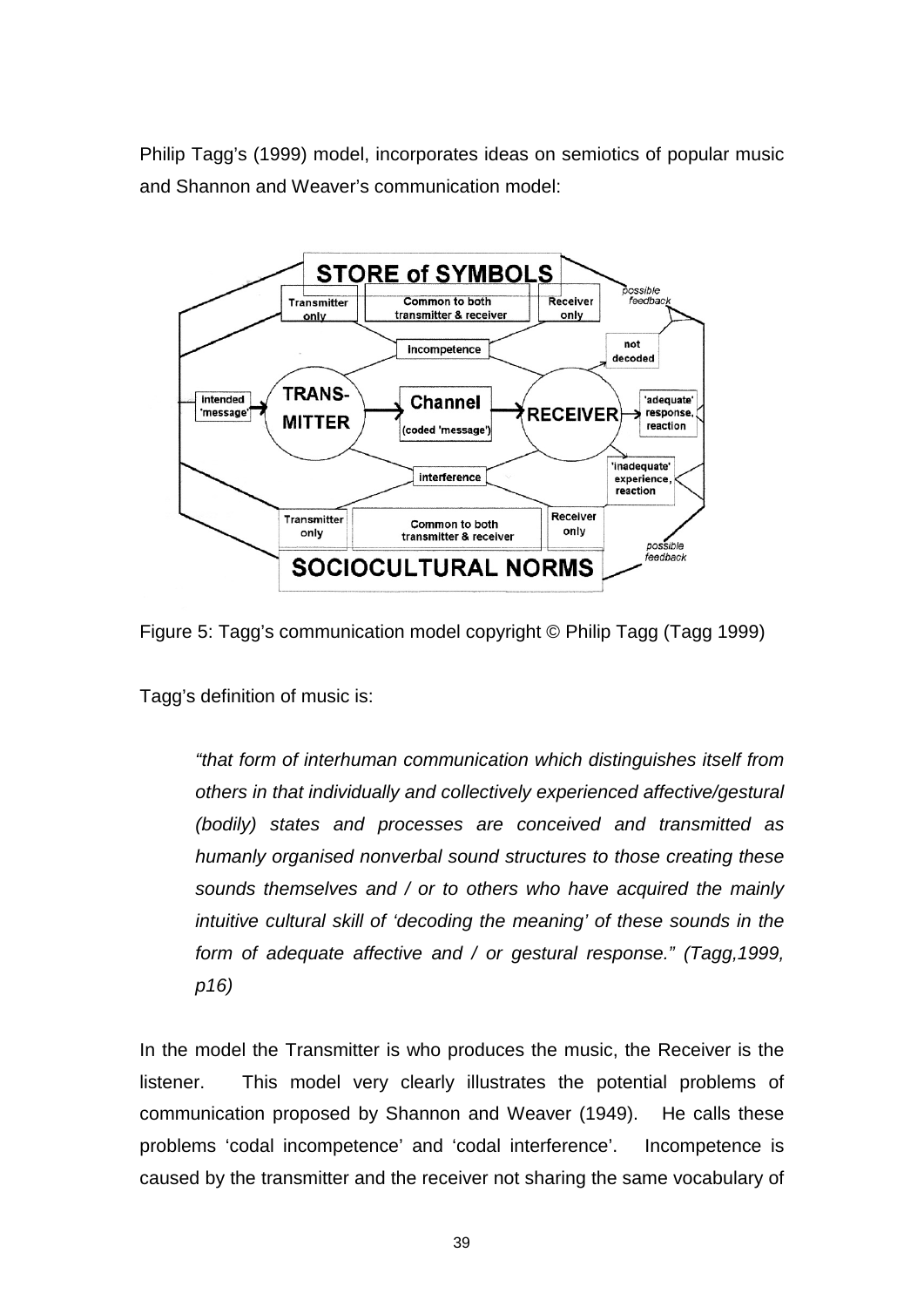music symbols, and interference is caused when although they share the vocabulary other values such as taste or cultural influences are brought into play. In other words the decoding does not reflect the encoding, or the signifier does not relate to the signified in the way intended by the communicator. While this model is much more detailed than that of Hall (Fig 9) and is designed specifically to discuss the process of musical communication, it suggests the communication is a one-way process, and that the Receiver does not affect the message except by interpreting it through a store of symbols and sociocultural norms, some of which will be shared with the Transmitter, some of which will be particular to the Receiver. This idea seems to deny the possibility of, say, performing musicians responding to a live audience, a club dj 'reading the room' when choosing which track to play next, or an interactive website recommending songs to a user based on previous behaviour. Stefani's competences (Fig 8) are turned into Tagg's negative-sounding incompetences, implying the message can only be reduced in meaning by the Receiver while Hall's 'positions' (Fig 9) are paralleled by 'interference', again implying a reduction in meaning.

## **User centred communication model**

Although the Tagg model is a clear summary of the transmission of messages from performer to listener, it is proposed that a revised version (below) be considered, which would include a feedback loop: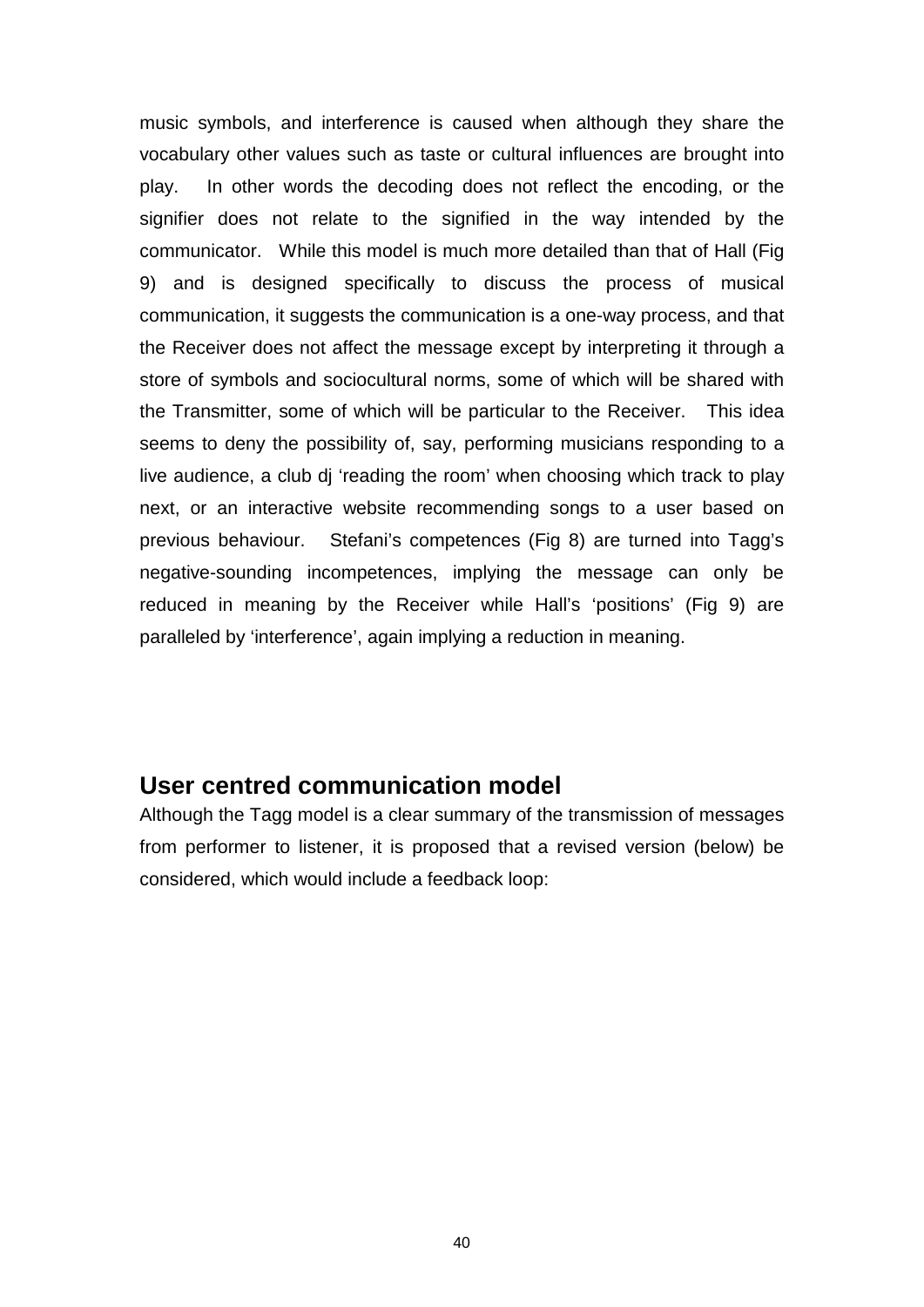

Fig 6 User centred Communication model

In this model the Producer is the individual producing the music, this may be a composer, a performer, or a DJ in a club or on the radio. The User is the individual who hears the music. When the Producer creates a musical event (writes a piece of notation, screams a lyric in a stadium, plays a track in a club) this will be Encoded in a particular way, based on the Producers Competences and Codes. Here, the Competences are based on, for example, an understanding of music theory, or more generally the *langue* and *parole* of what is within music itself, and are summarised by Middleton's codes (Table iv), the more specific competences of Stefani (Mt, St, Op) (Table vi), or Tagg's Store of Symbols (Fig 5). The Codes are more general cultural and sociocultural codes – as in Tagg's Sociocultural Norms. Competences and Codes are linked together and feed off one another.

The User will then Decode the music/message by referring to both stores of Competences and Codes. Although it is likely that some of these will be shared with the Producer, it is equally likely that the User will have access to different Competences and Codes, through experience and their own knowledge and resources. This is likely to mean that the Decoding will not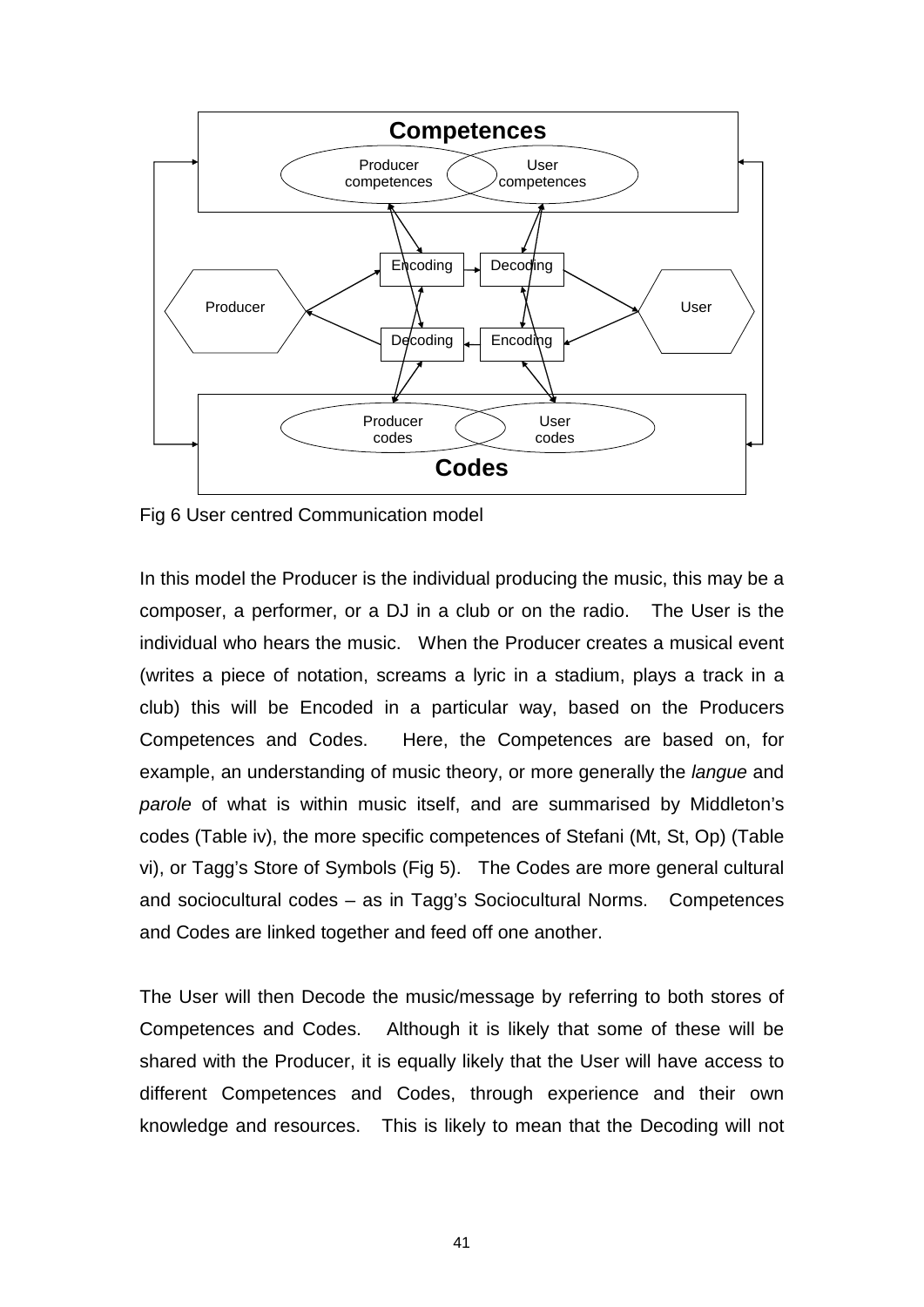exactly match the coding and the message received by the User will be different that that sent by the Producer.

In many musical situations the User will be able to send feedback to the Producer. Examples of this would be in a rock concert where the crowd can shout, clap, boo in reaction to elements of a performance, in a nightclub where the dancers leave the floor if a particular tune does not move them, or on the internet where listeners to songs on a website can give written feedback to a performer via a messageboard or social networking site.

This feedback is subject to the same Encoding / Decoding process as the initial message, although this time the User is Encoding and the Producer is Decoding. Once again this process is open to problems dependent on how many of the Producer and User Codes and Competences are shared.

This model acknowledges and focuses on the importance of feedback, noted in Hargreaves et al's (2005) reciprocal feedback model (Fig 4), borrows the structure of Tagg's (1999) model (Fig 5), and incorporates ideas from Hall, Middleton and Stefani, attempting to offer a simplified model of the communication process which reflects the importance of the user in determining the meaning of music.

# **Conclusion**

Established music analysis for the purposes of information retrieval is insufficient for large collections of digital files, because it focuses on notation and the western classical tradition. A technique is required that examines the meaning of sound files to the listener and generates information that reflects their queries. Music analysis has, however, informed the development of techniques for content descriptors. The semiotics of music indicate that there is more to the music than its signal, and that context has a strong influence on music's meaning, although, again, established music semiotic analysis continues to concentrate on the content alone. Recent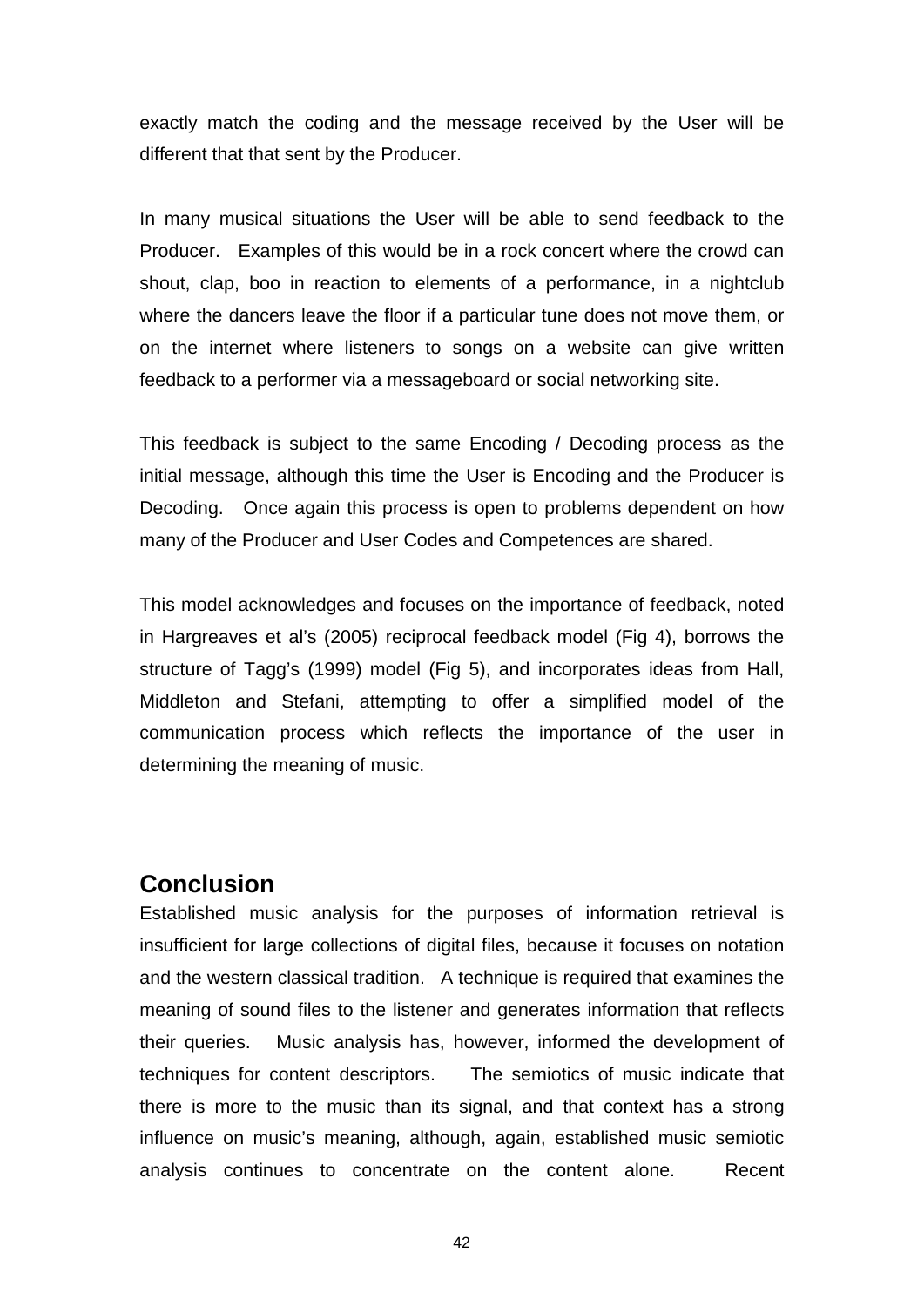developments in popular music analysis and semiotics show that analysis of codes as well as competences can be incorporated into adapted versions of established communication models to clarify how the meaning of music is generated. This points towards the possibility of developing a formal approach to popular music analysis that can be used to generate information about music which reflect users interpretation and can be used to develop improved music information retrieval systems.

## **Further Research**

A number of areas have been touched on here that should be investigated further. The shared experience of users indicates that folksonomies could be valuable ways of organising music information, and alongside this research into the criteria (or facets) different types of users employ when they are searching for material would also be of benefit. Combining Middleton, Tagg and Stefani's ideas would generate a semiotic analysis checklist which could then be applied to different types of users, which would provide a valuable insight into how context affects this area of MIR.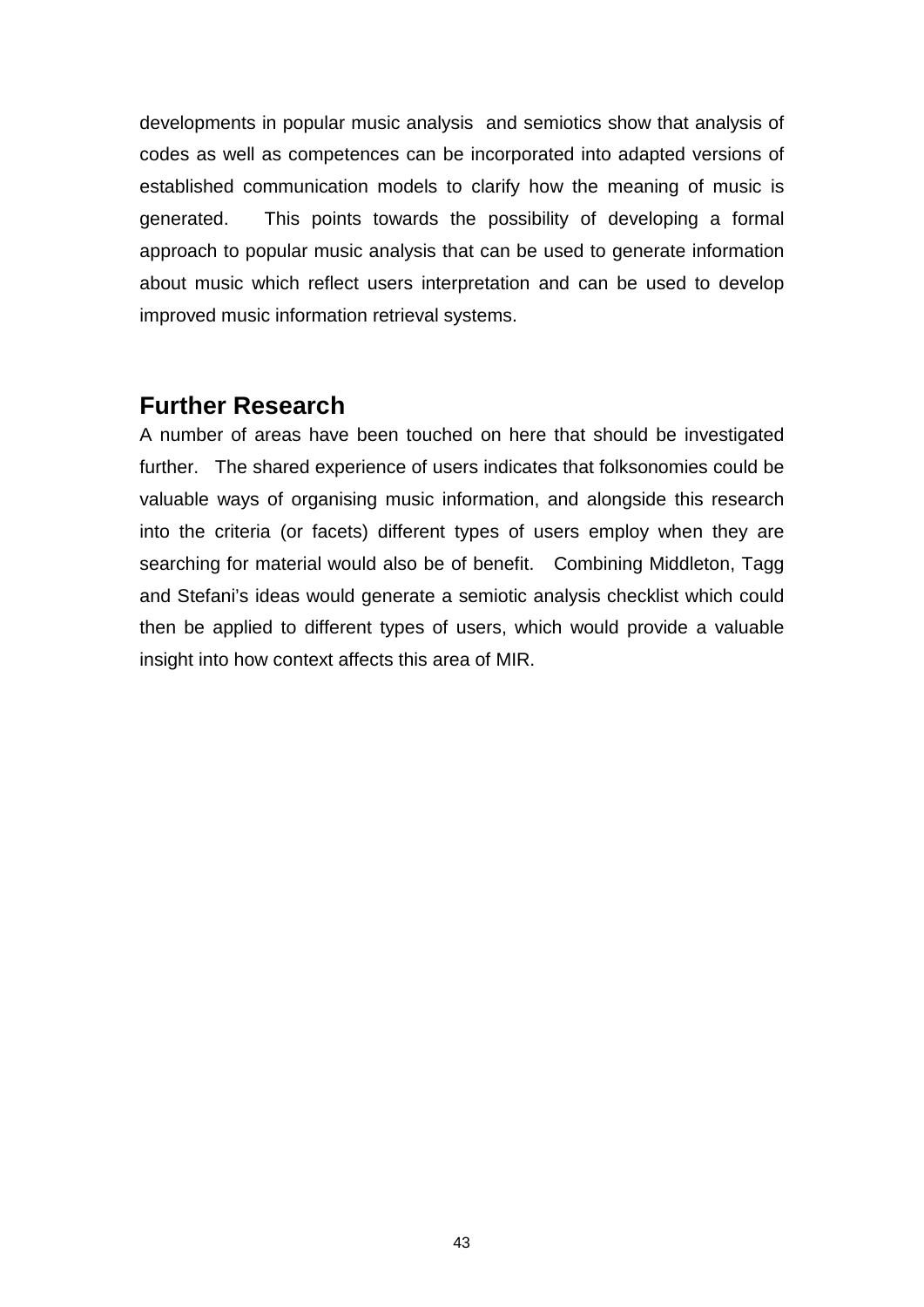## **References**

Barthes, R. (1986), The Responsibility of Forms. Blackwell, Oxford

Bent, I. & Pople, A (2006) 'Analysis', Grove Music Online ed. L. Macy

(Accessed [29 Nov 2006]), <http://www.grovemusic.com>

Blacking, J. (1973) How musical is man? University of Washington Press,

Seattle & London

Brackett, D. (2000) Interpreting Popular Music. University of California Press, **Berkeley** 

Bryant, E.T. (1985) Music librarianship: a practical guide 2nd ed. Scarecrow Press, London

Budd, M., (1985) Music and The Emotions, RKP, London

Burke, M (1999) Organization of Multimedia Resources, Gower, London

Chandler, D. (2002) Semiotics: The Basics. Routledge, Abingdon.

Chowdury, G.G. (2004) Introduction to Modern Information Retrieval. Facet Publishing, London

Cole, H. (1974) Sounds and Signs: Aspects of Musical Notation. OUP, London

Cook, N. (1987) A Guide to Musical Analysis. J.M.Dent and Sons, London.

Cook, N. (1990) Music Imagination and Culture. Clarendon Press, Oxford

Cook, N. (1998) Music – A Very Short Introduction. Oxford University Press, Oxford.

Cooke, D. (1959) The Language of Music. Oxford University Press, London Downie, J. S. (1999), "Evaluating a Simple Approach to Music Information Retrieval: Conceiving N-Grams As Text" PhD thesis (Accessed [06 Dec 2006]),

<http://people.lis.uiuc.edu/~jdownie/mir\_papers/thesis\_missing\_some\_music\_ figs.pdf>

Downie, J. S. (2003), "Music information retrieval (Chapter 7)." Annual Review of Information Science and Technology 37, ed. Blaise Cronin, pp 295-340. Medford, NJ: Information Today

Drabkin, W. (2007) 'Ursatz' Grove Music Online ed. L. Macy (Accessed [13 Mar 2007]), <http://www.grovemusic.com>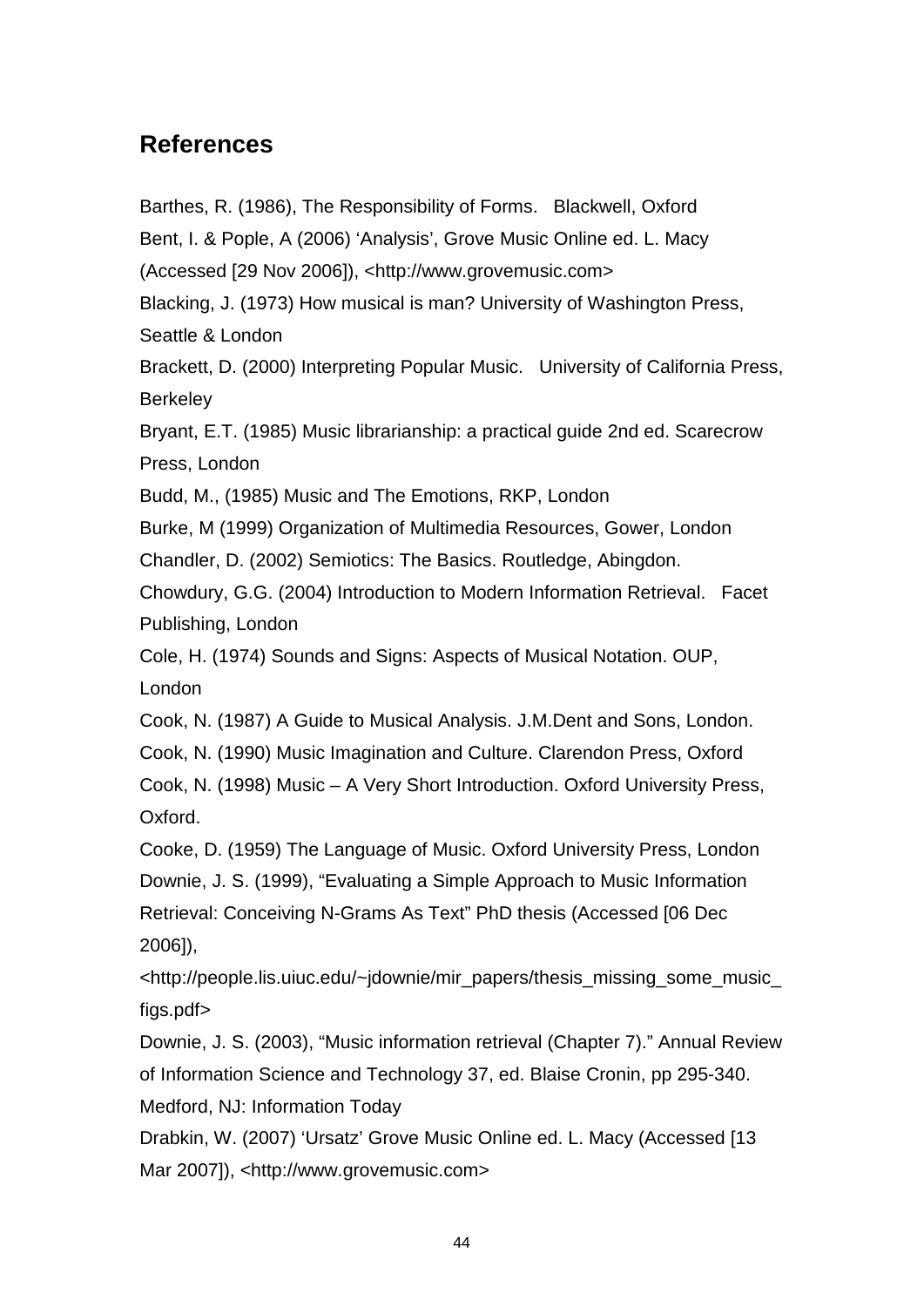Futrelle, J. and Downie, J.S. (2002) "Interdisciplinary Communities and Research Issues in Music Information Retrieval" in Michael Fingerhut (Editor), Proceedings of the 3rd ISMIR Conference

Hall, S. (1980) "Encoding / Decoding" in Culture, Media, Language ed Hall, S., Hobson, D., Lowe, A., Willis, P.. Hutchinson, London.

Hjørland, B. (2001) Towards a theory of aboutness, subject, topicality, theme, domain, field, content ... and relevance. Journal of the American Society for Information Science and Technology; 52 (9) Jul 2001, p.774-778

Hodge, R. & Kress, G. (1988) Social Semiotics. Polity Press, Cambridge Huron, D. (2000). "Perceptual and cognitive applications in music information retrieval" in Byrd, D. and Downie, J.S. (Chairs), Proceedings of International Symposium on Music Information Retrieval: Music IR

Huron, D. (2000). "Perceptual and cognitive applications in music information retrieval" in Byrd, D. and Downie, J.S. (Chairs), Proceedings of International Symposium on Music Information Retrieval: Music IR

Huron, D. (2006) Sweet Anticipation: Music and The Psychology of Expectation. MIT Press, Cambridge, Mass..

Hutchins, W.J., (1977) "The concept of 'aboutness' in subject indexing" in Readings in Information Retrieval, ed Sparck Jones, K. and Willett, P., Morgan Kaufmann, San Francisco

Innis, R. (1985) ed Semiotics, An Introductory Anthology, Indiana University Press, Bloomington.

Jones, M. (1979) Music Librarianship. Clive Bingley Ltd., London

Kassler, M (1966) Towards Musical Information Retrieval. Perspectives of New Music Vol 4, pp 59-67

Kraftwerk (1974) Autobahn. Philips, London

Kress, G. (2000) in Meinhof, U. and Smith, J. ed Intertextuality and the media. Manchester University Press, Manchester

Lamont, A. (2006) Musical Communication (review). Musicae Scientae, X(2) pp278-282

Lastfm.com (http://www.last.fm/music/Life+Without+Buildings/+tags) last accessed Mar 30 2006

Lawson, A. (1998) 'It Happened In Manchester - The True Story of Manchester's Music 1958-1965'. International Music Publications, London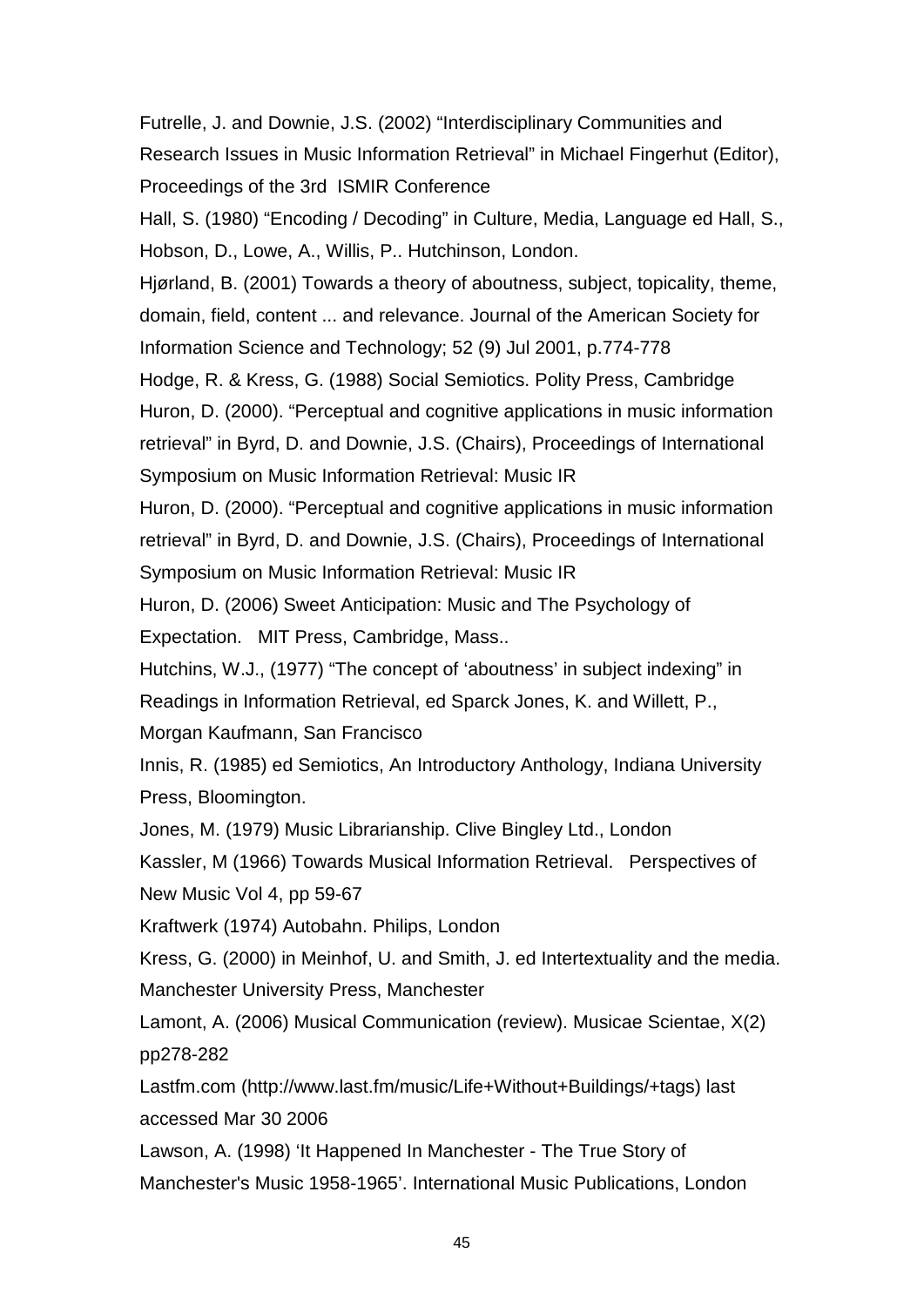Liu, D., Lie, L. and Zhang, H. (2003) "Automatic Mood Detection from Acoustic Music Data'" Proceedings of the 4th ISMIR Conference McQuail, D. and Windahl, S. (1993) Communication Models. Longman,

Harlow.

Merriam, A. (1964) The Anthropology of Music. Northwestern University Press, Evanston.

Meyer, L. (1956) Emotion and Meaning in Music. University of Chicago Press, Chicago

Middleton, R. (1990) Studying Popular Music. Open University Press, Buckingham.

Miell, D., MacDonald, R., and Hargreaves, D. (ed) (2005) Musical

Communication. Oxford University Press, Oxford

Nettl, B (2006) 'Music', Grove Music Online ed. L. Macy (Accessed [27 Nov 2006]), <http://www.grovemusic.com>

Nettl, B. (2005) The study of ethnomusicology: thirty-one issues and concepts. University of Illinois Press, Champaign, IL.

Panofsky, E. (1955) Meaning in the Visual Arts. Penguin, London.

Rafferty, P. and Hidderley, R. (2005) Indexing Multimedia and Creative Works, Ashgate, Aldershot

Redfern, B. (1978) Organising Music in Libraries, Vol 1: Arrangement and Classification. Clive Bingley, London.

Redfern, B. (1979) Organising Music in Libraries, Vol 2: Cataloguing. Clive Bingley, London.

Reynolds, T. (2005) 'I Hate Myself and Want to Die: The 52 Most Depressing Songs You've Ever Heard'. Sanctuary, London

Scruton, R. (1993) 'Notes on the Meaning of Music' in Krausz, M. ed. (1993) The Interpretation of Music – Philosophical Essays. Clarendon Press, Oxford. Selfridge-Field, E. (2000) "What Motivates a Musical Query?" Proceedings of the 1st ISMIR Conference

Shannon, C. and Weaver, W., (1948) The Mathematical Theory of

Communication, University of Illinois Press

Steiner, W. (1981) ed The Sign in Music and Literature, University of Texas, Austin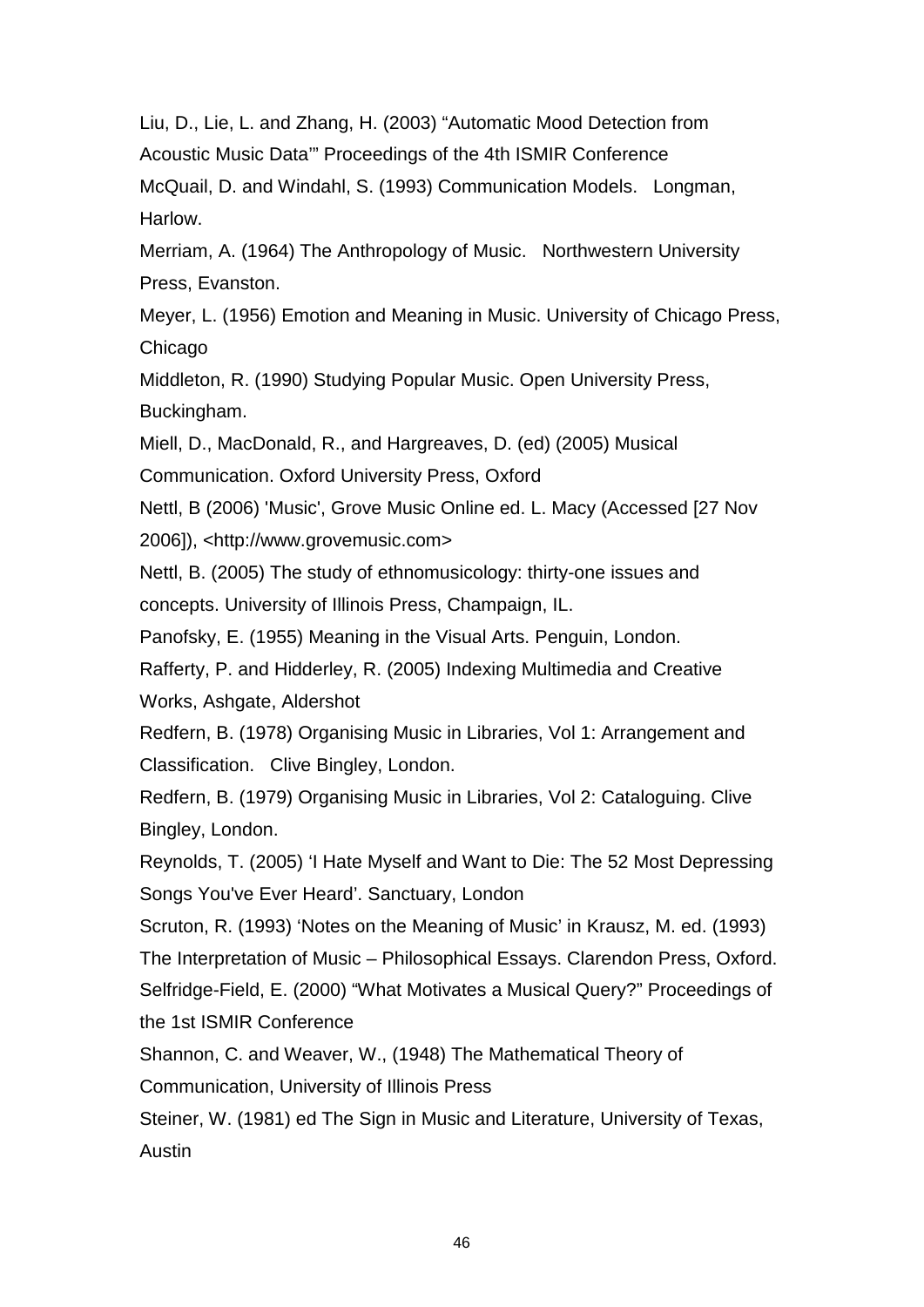Tagg, P. (1999) Introductory notes to the Semiotics of Music, version 3, unpublished, (Accessed [07 Dec 2006]),

<http://www.tagg.org/xpdfs/semiotug.pdf>

Tarasti, E (1994). A Theory of Musical Semiotics. Indiana University Press, Bloomington & Indianapolis.

Todorov, T. (1984) Mikhail Bakhtin - The Dialogical Principle. Manchester University Press, Manchester.

Typke, R., Wiering, F., Veltkamp, R.C. (2005) "A Survey of Music Information Retrieval Systems", Proceedings of the 6th ISMIR Conference

Tzanetakis, G. and Cook, P (2002) "Musical genre classification of audio

signals" IEE Transactions on Speech and Audio Processing, 10(5)

Warner, J. (2000) "Can classification yield an evaluative principle for

information retrieval?" In The Future of Classification ed Marcella, R. and Maltby, A. Ashgate, London

Whitman, B. (2005) Learning the Meaning of Music. PhD thesis, MIT.

(Accessed [08 Feb 2007]),

<http://dspace.mit.edu/bitstream/1721.1/32500/1/61896668.pdf>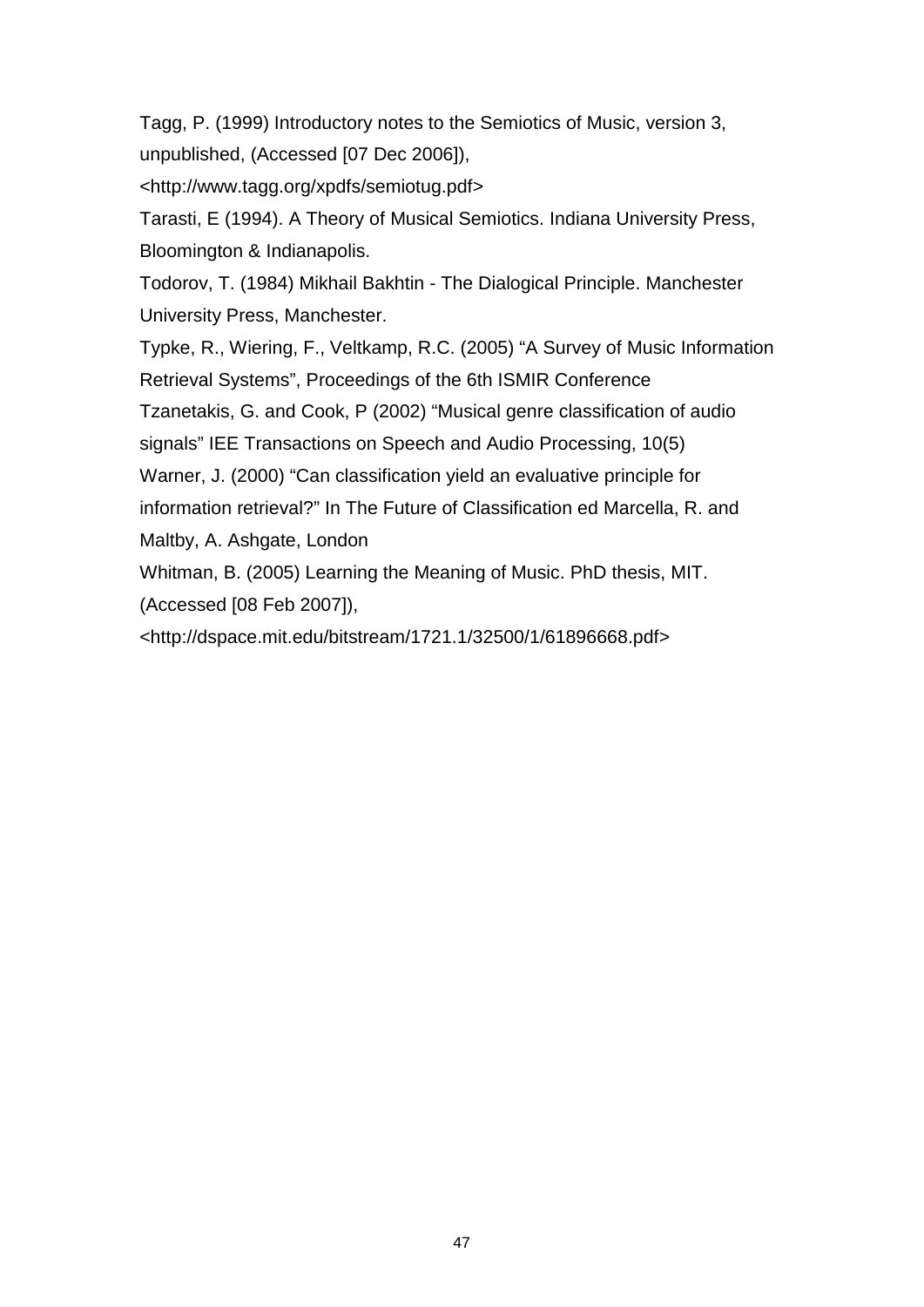# **Appendix 1**

Philip Tagg's checklist for semiotic analysis of music (Tagg (1999))

## *General aspects of communication*

1. Who is transmitter and who is receiver?

2. What is the physical nature of the channel and where does reception of the music take place?

3. What social relationship exists between transmitter(s) and receiver(s) of a particular piece of music (a) in general (b) at the particular occasion of musical communication?

4. What interest and motivation do(es) the receiver(s) have in listening to or otherwise using the music and what interest and motivation do(es) the transmitter(s) have in creating and transmitting the music?

5. Is it one- or two-way communication? (Munication or communication?) 6. What technical or sociocultural aspects of coding practice influence the transmitter(s) in constructing the musical message?

7. What interference (technical, cultural) is the intended message subject to in its passage in the channel? Do transmitter(s) and receiver(s) have the same store of symbols and the same sociocultural norms/motivations? What bits of the music (and its 'message') do(es) the receiver(s) hear, use, respond to? 8. What is/are the intended and actual situation(s) of musical communication for the music both as a piece and as part of a genre (e.g. dance, home, work, ritual, concert, meeting, film).

9. What is the attitude of transmitter(s) and receiver(s) in the situation of musical communication (e.g. attitude of artist or composer to audience, audience's listening levels, attitudes, activities, behaviour).

10. How is the formation of musical structures affected by 1-9, above?

## *Simultaneous paramusical forms of cultural expression*

1. Paramusical sound, e.g. church bells, background chatter, rattling crockery, applause, engine hum, birdsong, sound effects.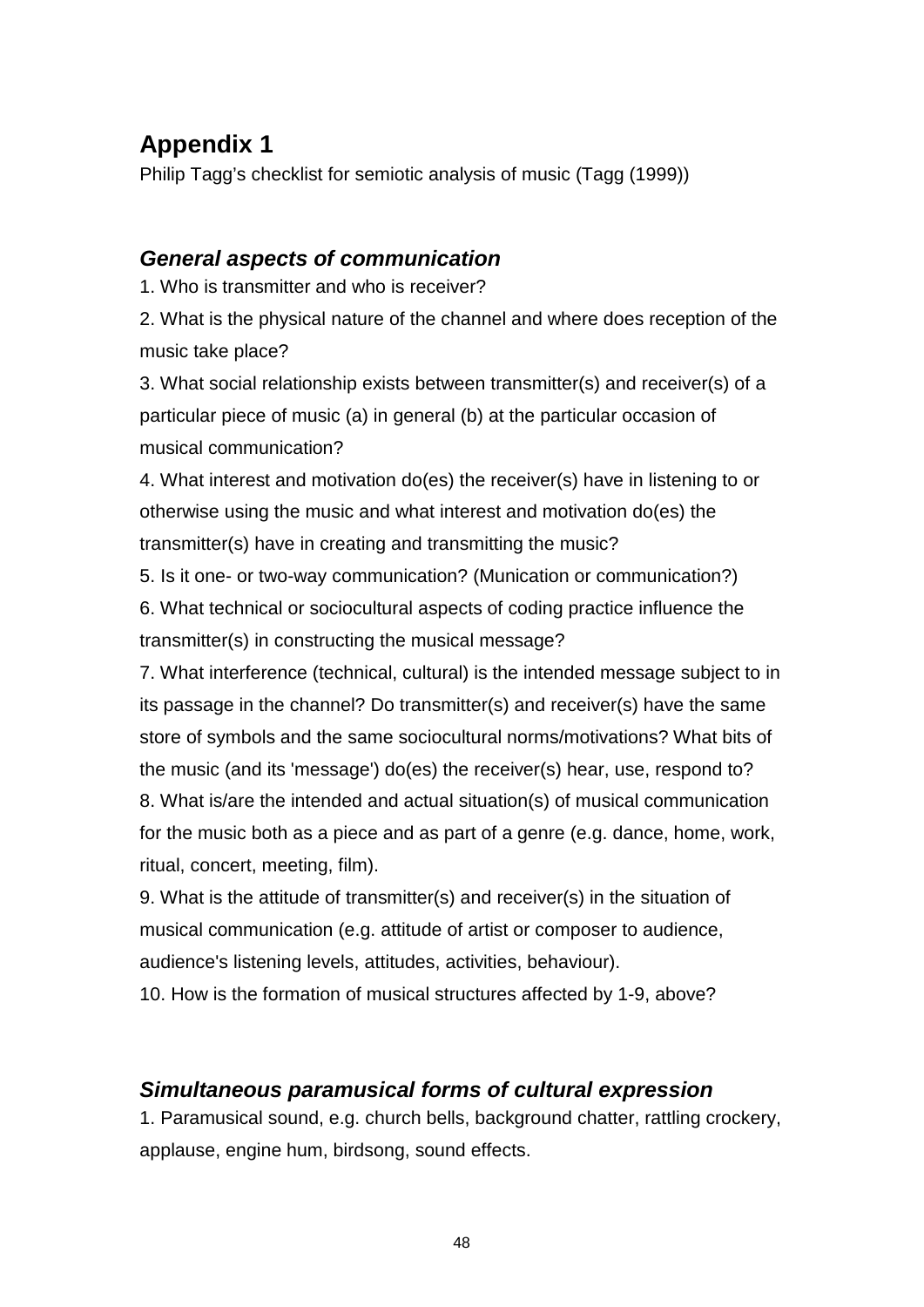2. Oral language, e.g. monologue, dialogue, commentary, voice-over, lyrics, etc.

3. Written language, e.g. programme or liner notes, advertising material, title credits, subtitles, written devices on stage, expression marks and other performance instructions.

4. Graphics, e.g. typeface, design, layout (cf. 3), computer graphics (TV), etc.

5. Visuals, e.g. photos, moving picture, type of action, scenario, props, lighting, camera angle and distance, cutting speed and techniques,

superimpositions, fades, zooms, pans, gestures, facial expressions, clothing. 6. Movement, e.g. dance, walk, run, drive, fall, lie, sit, stand, jump, rise, dive, swerve, sway, slide, glide, hit, stroke, kick, stumble.

7. Venue, e.g. (type of) home, (type of) concert, disco, football match, in front of TV, cinema, church.

8. Paralinguistics, e.g. vocal type, timbre and intonation of people talking, type and speed of conversation/dialogue, accent/dialect.

9. Acoustics, i.e. acoustic properties of the place of performance, type and quality of technical equipment, amount and type of reverb, extraneous noise. 10. The relationship between points 1-9 and the music.

## *Parameters of musical expression*

1. Instrumentational parameters

1.1. Number and type (s) of instruments and/or voices.

1.2. Timbre of instrument and/or voices, e.g. range and ambitus (see 3, below), attack,

envelope, decay, sound spectrum.

1.3. Mechanical devices, e.g. mute, sostenuto pedal, stops, drawbars, plectrum, string

types, reed types, mouthpieces, bows, mallets, sticks, brushes.

1.4. Electroacoustic devices, e.g. microphone types & techniques, loudspeakers, echo,

reverb, delay, panning, filtering, PA systems, mixers, amplifiers, equalizers, phasers,

flangers, chorus, compression, distortion, vocoding, dubs.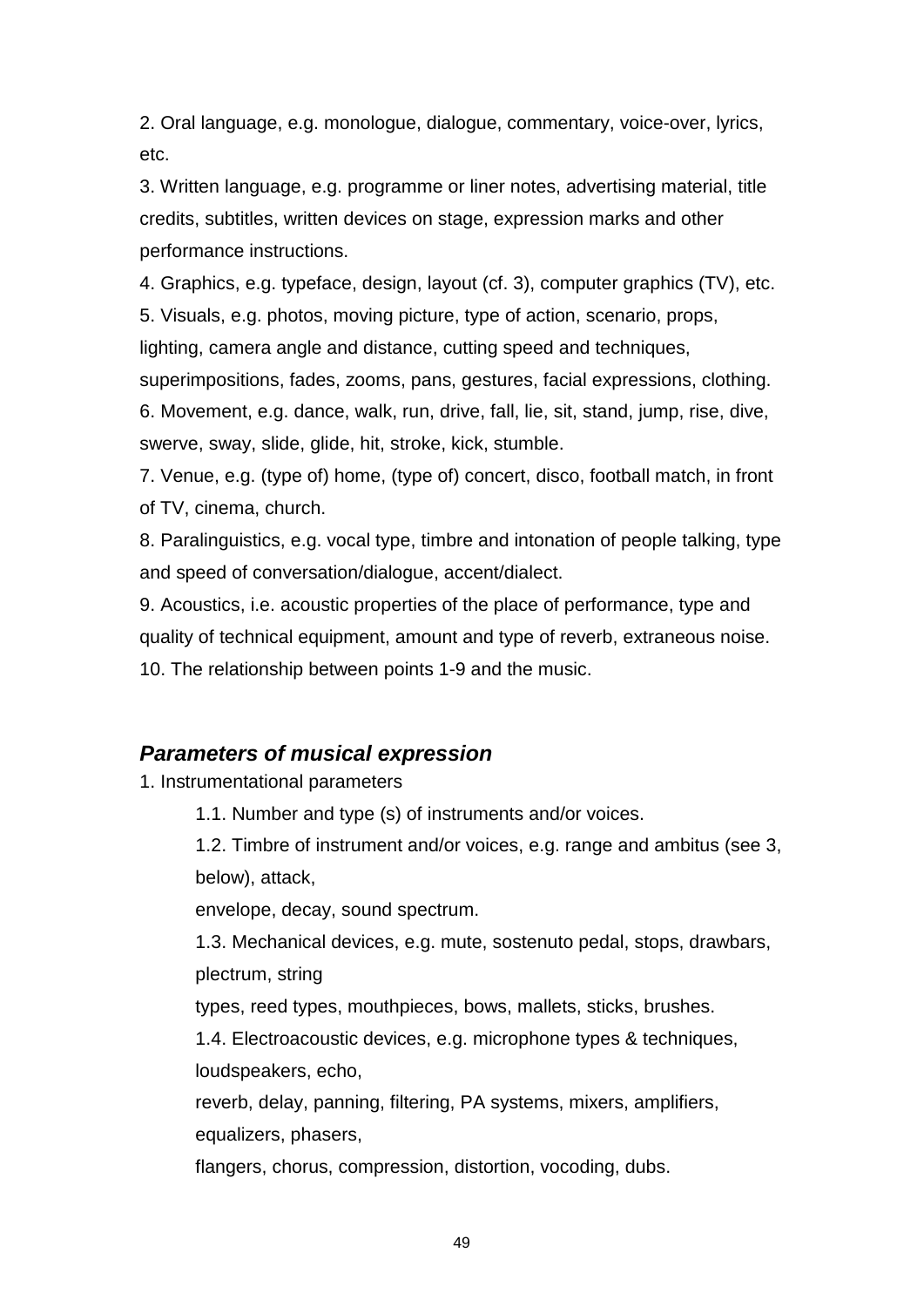1.5. Performance techniques, e.g. vibrato, tremolo, tremolando, glissando, portamento, col

legno, pizzicato, sul ponte, picking, laisser vibrer, strum,

- 1.6. Phrasing idioms and idiosyncrasies, e.g. attack, legato, staccato.
- 2. Compositional technique
	- 2.1. Monophonic « polyphonic.
	- 2.2. Monorhythmic « polyrhythmic.
	- 2.3. Homophonic, heterophonic, contrapuntal.

2.4. Melody-accompaniment or other.

- 2.5. Overall texture, e.g. thick, thin, busy, sparse.
- 3. Temporal parameters

3.1. Duration of piece and relationship of this duration to other connected aspects of communication

(e.g. film, church service, sports event, dancing).

3.2. Duration of sections within the piece and their interrelation.

3.3. Order and treatment of thematic events, e.g. starts, ends, continuations, interruptions,

recurrences (reiterations, repeats, recaps), sequences, inversions, retrogrades, augmentations,

diminutions.

3.4. Pulse, tempo, incl. base rate, surface rate.

3.5. Rhythmic texture, e.g. polyrhythm, birhythm, monorhythm.

3.6. Metre (rhythmic grouping of pulse, time signature, etc.), e.g. simple, compound, symmetric,

asymmetric.

3.7. Accentuation, e.g. onbeat, offbeat, downbeat, upbeat, syncopation, agogics, syllabics,

melismatics.

3.8. Periodicity and phrase length, e.g. long, short, regular, irregular.

4. Tonal parameters

4.1. Tuning system and tonal vocabulary, incl. retuning, detuning, etc.

4.2. Overall and mean pitch range (all parts).

4.3. Pitch range (ambitus) and mean pitch for individual instruments/voices.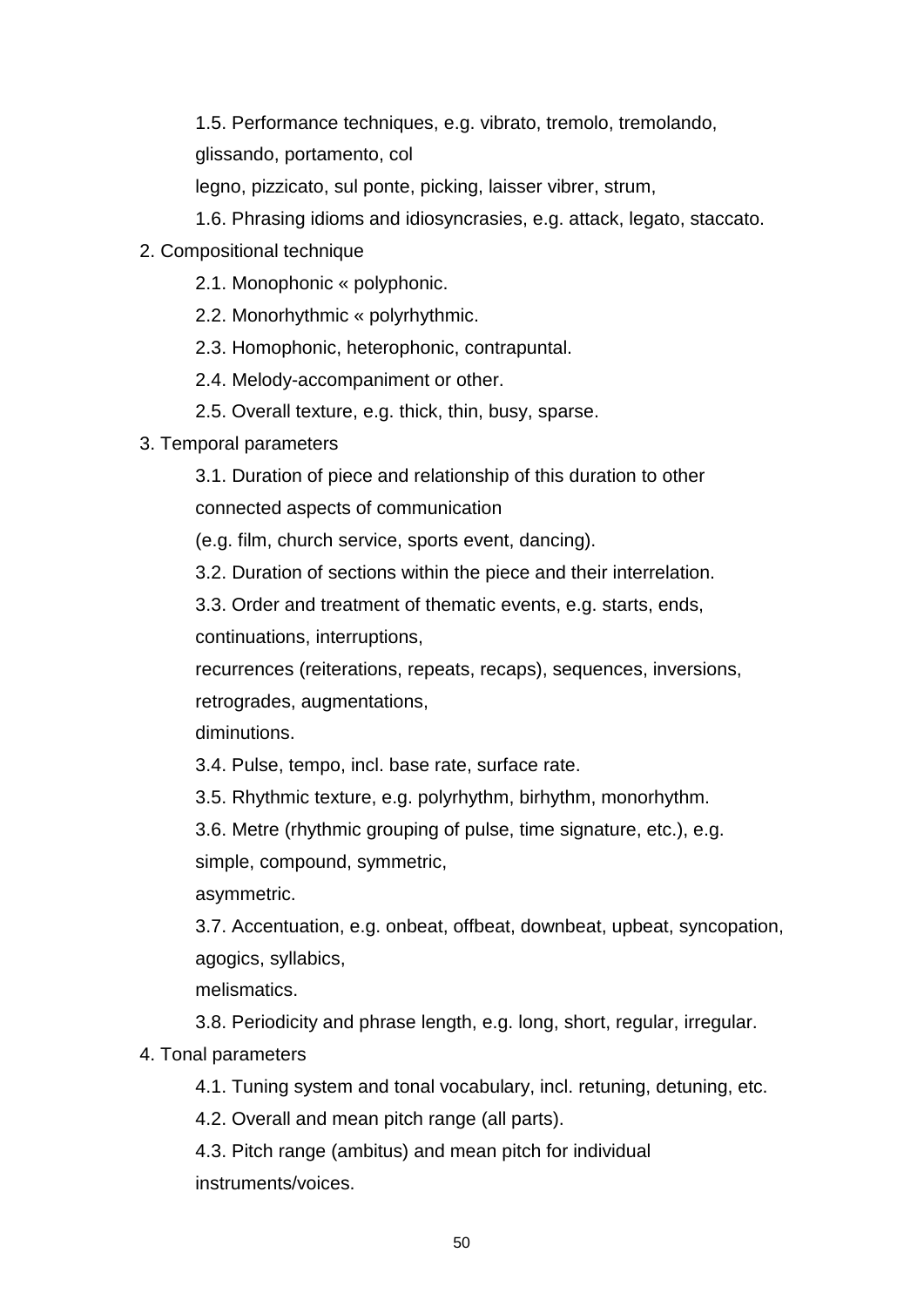- 4.4. Motivic parameters (incl. melody and bass).
- 4.4.1. Ambitus, compass.
- 4.4.2. Contour (e.g. ascending, descending, terraced).
- 4.4.3. Tonal vocabulary (i.e. scale, mode, etc.).
- 4.5. Harmonic parameters.
	- 4.5.1. Tonal centre (if any).

4.5.2. Type of tonality (if any), e.g. modal, diatonic, quartal,

drone, bebop, impressionist,

late romantic, twelve-tone, etc. Also alterations, inversions, suspensions,

resolutions, etc.

4.5.3. Harmonic change as long and short term phenomenon, incl. harmonic

rhythm (see 3.8) and thematic order (see 3.3).

- 5. Dynamics parameters
	- 5.1. Loud « soft.
	- 5.2. Sudden « gradual.
	- 5.3. Constant « variable.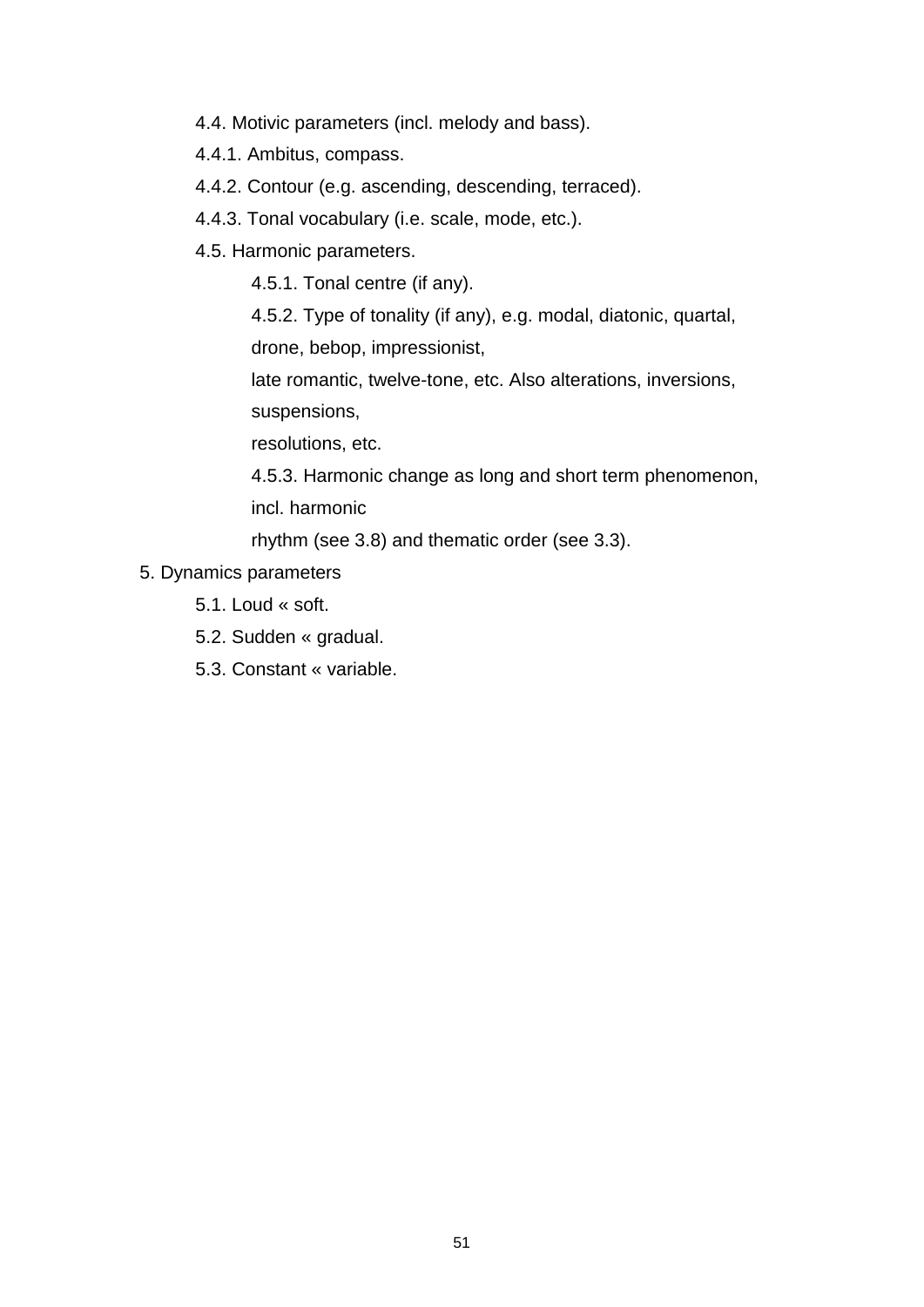# **Appendix 2**

Factors in Reciprocal Feedback models of Performance and Response (Hargreaves, MacDonald and Miell, in Miell, MacDonald and Hargreaves, 2005).

| FACTORS IN RECIPROCAL FEEDBACK MODEL OF MUSICAL<br><b>PERFORMANCE</b> |                                          |  |
|-----------------------------------------------------------------------|------------------------------------------|--|
| <b>MUSIC</b>                                                          | Reference systems, genres, idioms,       |  |
|                                                                       | styles, pieces                           |  |
|                                                                       | Collative variables: complexity,         |  |
|                                                                       | familiarity, orderliness                 |  |
|                                                                       | Silence, chance events                   |  |
| SITUATIONS AND CONTEXTS                                               | Social and cultural contexts: political, |  |
|                                                                       | national                                 |  |
|                                                                       | Everyday situations: work, leisure,      |  |
|                                                                       | consumer, film, media, entertainment,    |  |
|                                                                       | broadcast                                |  |
|                                                                       | Presence/absence of others: live,        |  |
|                                                                       | audience, recorded                       |  |
| <b>PERFORMANCE</b>                                                    | Acoustic performance parameters          |  |
|                                                                       | Performance medium: live, recorded,      |  |
|                                                                       | broadcast                                |  |
|                                                                       | Performance contexts: composed,          |  |
|                                                                       | improvised, audience/medium              |  |
|                                                                       | interactive                              |  |
| <b>PERFORMER</b>                                                      | Instrumental, vocal                      |  |
|                                                                       | Solo, group, orchestral                  |  |
|                                                                       | Informal: children, non-art,             |  |
|                                                                       | therapeutic contexts                     |  |
|                                                                       | Individual difference variables:         |  |
|                                                                       | gender, age, personality                 |  |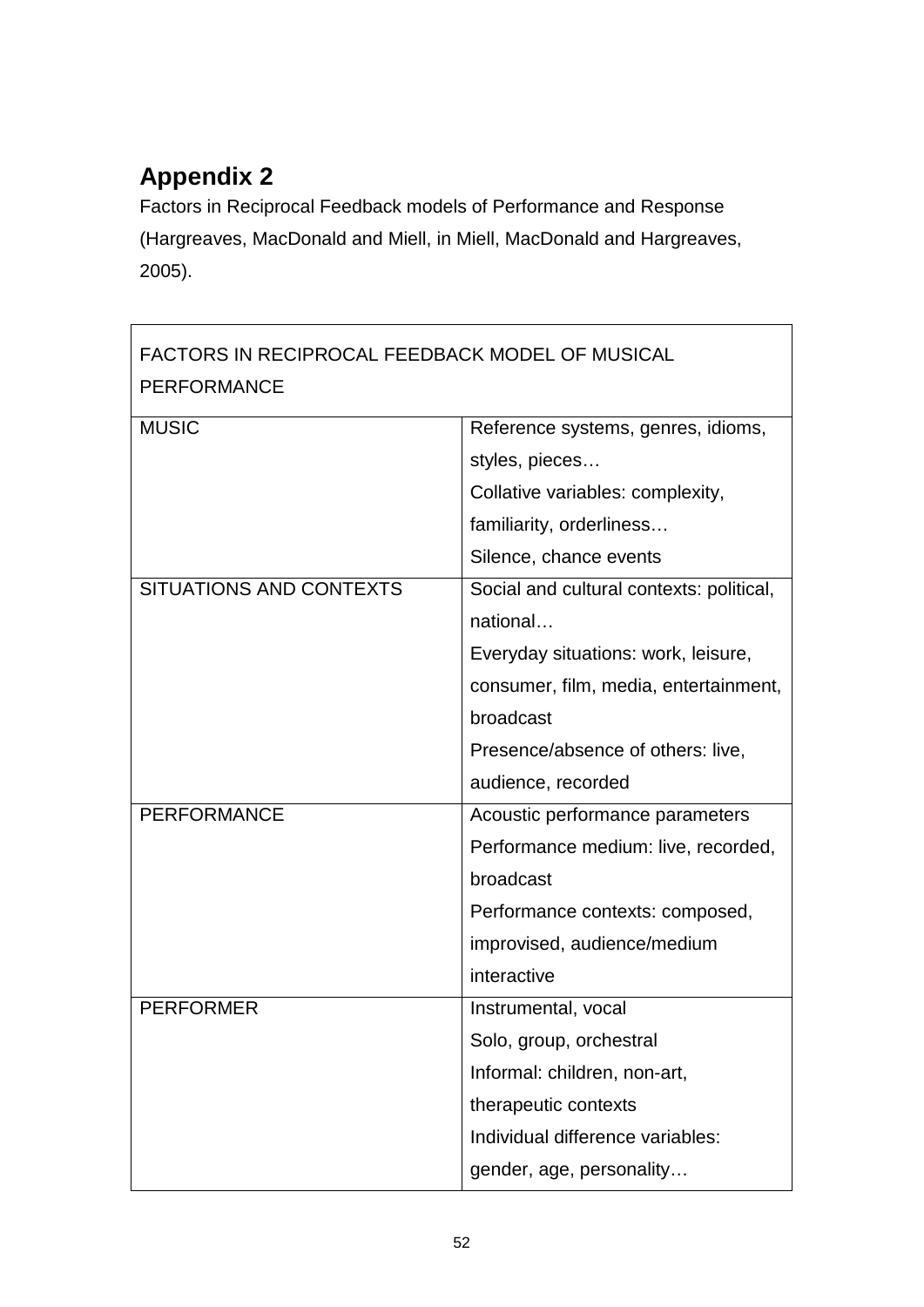|                 | Interpretive/improvisational skill      |
|-----------------|-----------------------------------------|
|                 | <b>Expressive intentions</b>            |
|                 | Internal state: arousal, anxiety,       |
|                 | motivation                              |
| <b>COMPOSER</b> | Formal: art music                       |
|                 | Informal: children, non-art,            |
|                 | therapeutic contexts                    |
|                 | Individual difference variables:        |
|                 | gender, age, nationality                |
|                 | Composers style and idiom               |
|                 | Expressive intentions: musical,         |
|                 | aesthetic, social, political            |
|                 | Internal state: motivation, life stress |

| <b>FACTORS IN RECIPROCAL FEEDBACK MODEL OF MUSICAL RESPONSE</b> |                                       |  |
|-----------------------------------------------------------------|---------------------------------------|--|
| <b>MUSIC</b>                                                    | Reference systems, genres, idioms,    |  |
|                                                                 | styles, pieces                        |  |
|                                                                 | Collative variables: complexity,      |  |
|                                                                 | familiarity, orderliness              |  |
|                                                                 | Prototypicality                       |  |
|                                                                 | Performance contexts: live, recorded, |  |
|                                                                 | non-musical                           |  |
| SITUATIONS AND CONTEXTS                                         | Social and cultural contexts          |  |
|                                                                 | Everyday situations: work, leisure,   |  |
|                                                                 | consumer, education, health, media,   |  |
|                                                                 | entertainment                         |  |
|                                                                 | Presence/absence of others            |  |
|                                                                 | Other ongoing activities              |  |
| <b>RESPONSE</b>                                                 | Physiological: arousal level          |  |
|                                                                 | Level of engagement                   |  |
|                                                                 | Active/passive control of             |  |